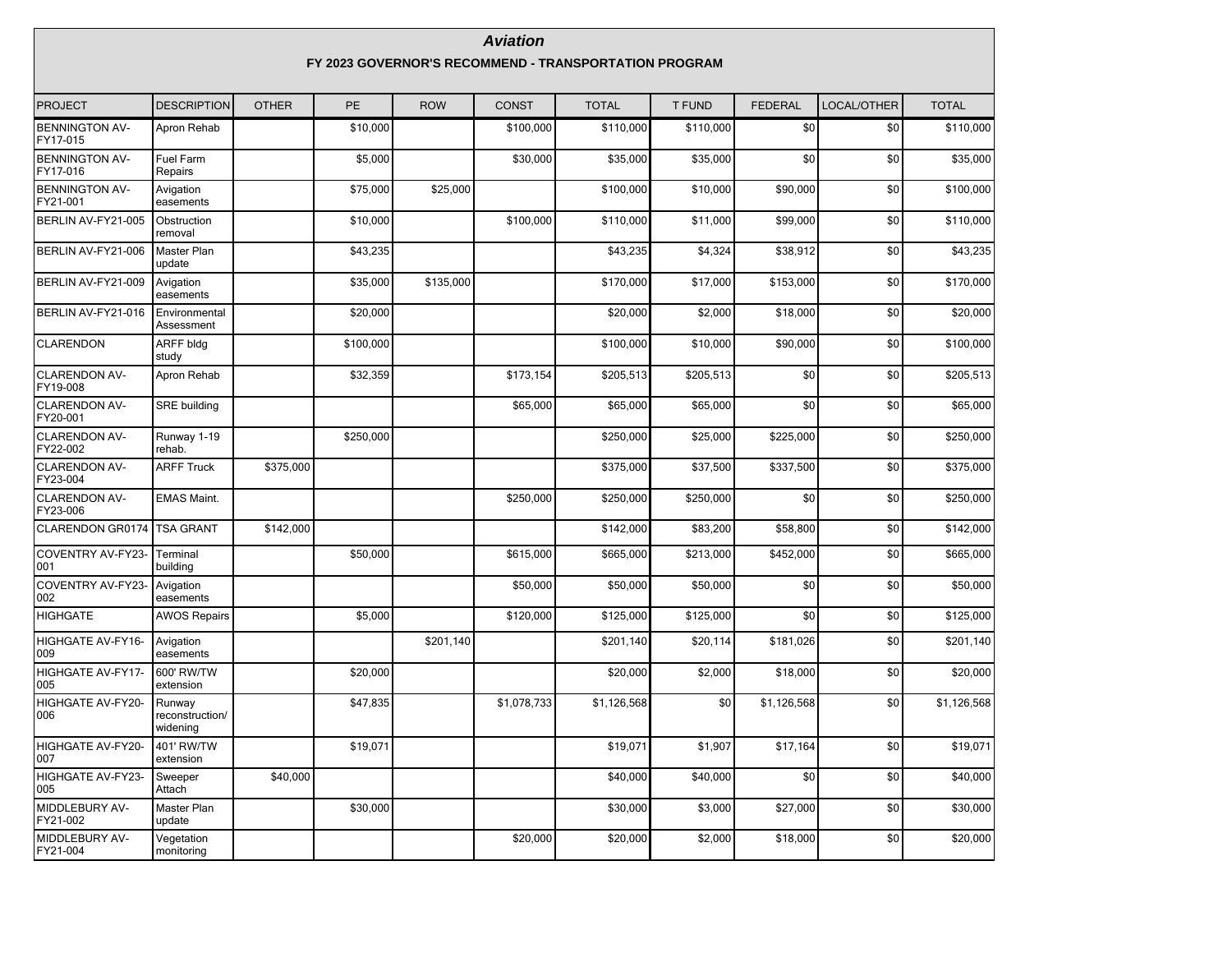| <b>Aviation</b><br>FY 2023 GOVERNOR'S RECOMMEND - TRANSPORTATION PROGRAM                         |                                 |              |             |            |              |                            |               |                |             |              |  |  |  |
|--------------------------------------------------------------------------------------------------|---------------------------------|--------------|-------------|------------|--------------|----------------------------|---------------|----------------|-------------|--------------|--|--|--|
| <b>PROJECT</b>                                                                                   | <b>DESCRIPTION</b>              | <b>OTHER</b> | PE          | <b>ROW</b> | <b>CONST</b> | <b>TOTAL</b>               | <b>T FUND</b> | <b>FEDERAL</b> | LOCAL/OTHER | <b>TOTAL</b> |  |  |  |
| <b>MORRISTOWN AV-</b><br>FY22-003                                                                | Parallel<br>taxiway, Phase      |              | \$50,000    |            |              | \$50,000                   | \$5,000       | \$45,000       | \$0         | \$50,000     |  |  |  |
| SOUTH BURLINGTON BTV Match<br>AV-FY18-001                                                        |                                 |              |             |            | \$12,650,000 | \$12,650,000               | \$500,000     | \$11,385,000   | \$765,000   | \$12,650,000 |  |  |  |
| SPRINGFIELD                                                                                      | Obstruction<br>removal          |              | \$20,000    |            | \$150,000    | \$170,000                  | \$17,000      | \$153,000      | \$0         | \$170,000    |  |  |  |
| SPRINGFIELD                                                                                      | Snowblower                      |              | \$5,000     |            | \$125,000    | \$130,000                  | \$130,000     | \$0            | \$0         | \$130,000    |  |  |  |
| SPRINGFIELD                                                                                      | Sweeper<br>attach               | \$40,000     |             |            |              | \$40,000                   | \$40,000      | \$0            | \$0         | \$40,000     |  |  |  |
| SPRINGFIELD AV-<br>FY15-054                                                                      | Avigation<br>easements          |              | \$11,801    | \$42,053   |              | \$53,854                   | \$5,385       | \$48,469       | \$0         | \$53,854     |  |  |  |
| SPRINGFIELD AV-<br>FY20-003                                                                      | Rehab Runway<br>5/23            |              | \$134,362   |            |              | \$134,362                  | \$13,436      | \$120,926      | \$0         | \$134,362    |  |  |  |
| SPRINGFIELD AV-<br>FY21-007                                                                      | Runway<br>FD/Const              |              | \$200,000   |            |              | \$200,000                  | \$20,000      | \$180,000      | \$0         | \$200,000    |  |  |  |
| <b>STATEWIDE</b>                                                                                 | Aviation Ops &<br>Maint.        | \$1,216,303  |             |            |              | \$1,216,303                | \$1,216,303   | \$0            | \$0         | \$1,216,303  |  |  |  |
| <b>STATEWIDE</b>                                                                                 | <b>Facilities</b>               | \$711,532    |             |            |              | \$711,532                  | \$711,532     | \$0            | \$0         | \$711,532    |  |  |  |
| <b>STATEWIDE</b>                                                                                 | <b>AVIATION</b><br><b>ADMIN</b> | \$1,422,641  |             |            |              | \$1,422,641                | \$1,422,641   | \$0            | \$0         | \$1,422,641  |  |  |  |
| STATEWIDE AIR 04-<br>3095                                                                        | CAP Grant                       | \$60,000     |             |            |              | \$60,000                   | \$60,000      | \$0            | \$0         | \$60,000     |  |  |  |
| STATEWIDE AV-FY20<br>$-004$                                                                      | Airport Hangar<br>Permitting    |              | \$10,000    |            |              | \$10,000                   | \$10,000      | \$0            | \$0         | \$10,000     |  |  |  |
| STATEWIDE AV-FY22<br>$-001$                                                                      | Pavement<br>Maint.              |              |             |            | \$322,775    | \$322,775                  | \$212,278     | \$110,498      | \$0         | \$322,775    |  |  |  |
| STATEWIDE AV-FY23<br>$-003$                                                                      | Pavement<br>maintenance         |              | \$70,000    |            |              | \$70,000                   | \$7,000       | \$63,000       | \$0         | \$70,000     |  |  |  |
|                                                                                                  | <b>TOTAL Aviation</b>           | \$4,007,476  | \$1,253,663 | \$403,193  | \$15,849,662 | \$21,513,994               | \$5,693,133   | \$15,055,861   | \$765,000   | \$21,513,994 |  |  |  |
|                                                                                                  |                                 |              |             |            |              | <b>Total Appropriation</b> | \$5,693,133   | \$3,670,861    | \$0         | \$9,363,994  |  |  |  |
| Appropriation excludes \$11,385,000 of FAA Funds and \$765,000 of Local Funds (South Burlington) |                                 |              |             |            |              |                            |               |                |             |              |  |  |  |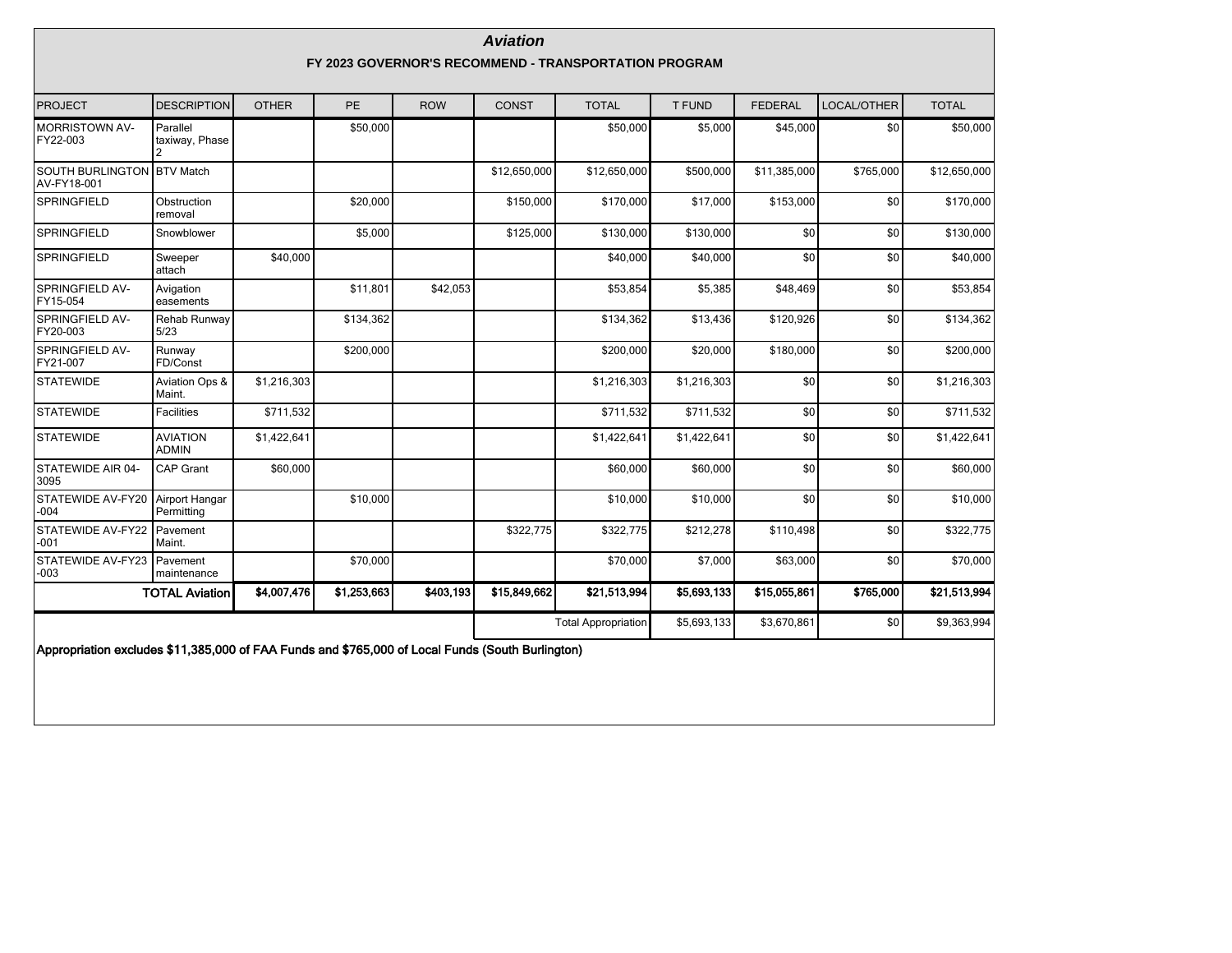# **AVIATION**

|              | <b>Estimated</b><br><b>Budget Year</b><br>FY 2023 | Projected<br>FY 2024 | Projected<br>FY 2025 | Projected<br><b>FY 2026</b> |
|--------------|---------------------------------------------------|----------------------|----------------------|-----------------------------|
| <b>PE</b>    | \$1,253,663                                       | \$1,190,868          | \$683,942            | \$341,118                   |
| <b>ROW</b>   | \$403,193                                         | \$80,000             | \$1,050,000          | \$0                         |
| <b>CONST</b> | \$15,849,662                                      | \$9,609,578          | \$20,707,000         | \$10,275,000                |
| <b>OTHER</b> | \$4,007,476                                       | \$4,064,641          | \$3,634,641          | \$3,594,641                 |
| <b>TOTAL</b> | \$21,513,994                                      | \$14,945,087         | \$26,075,583         | \$14,210,759                |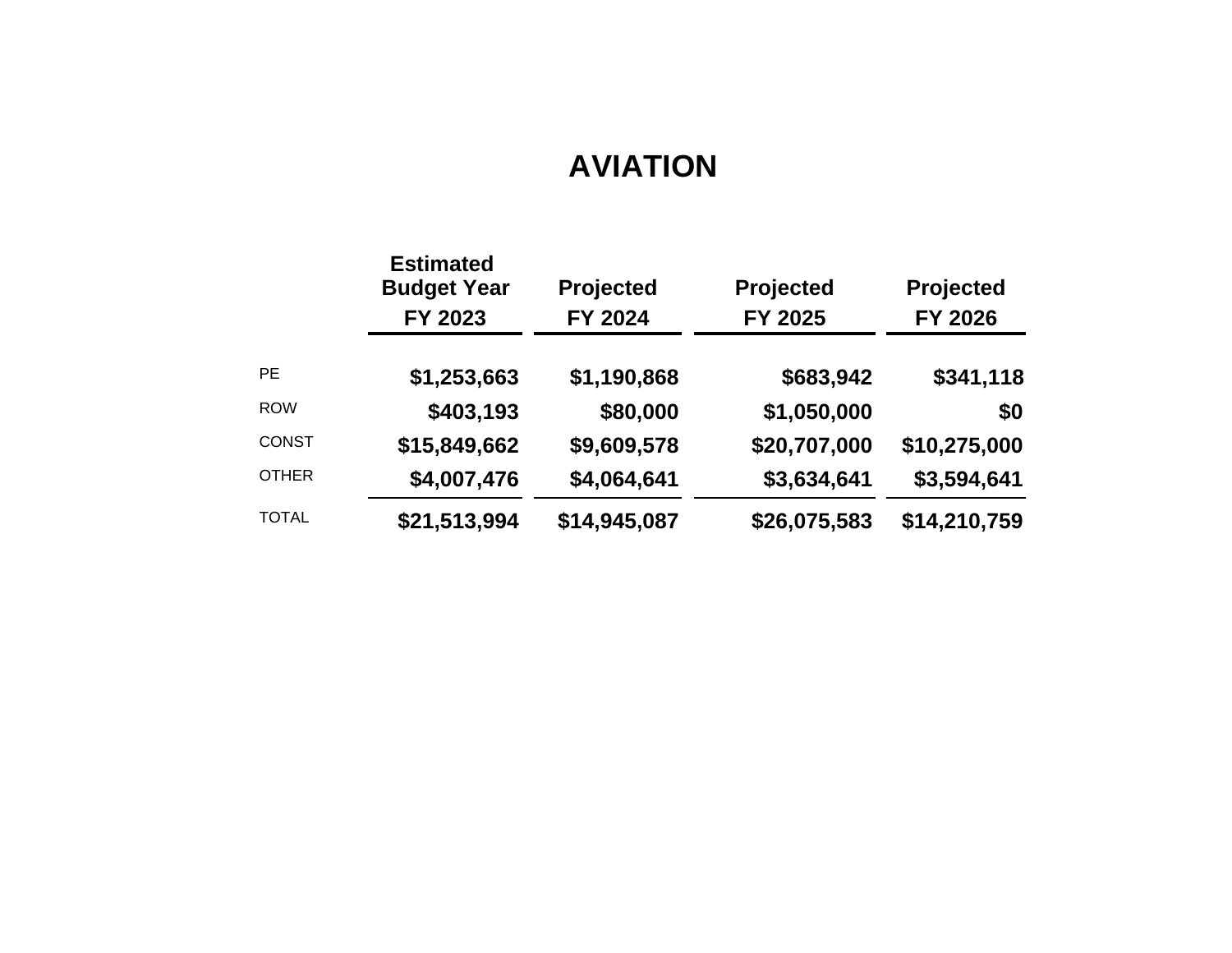| <b>PROJECT INFORMATION</b>                                        | <b>PHASE</b><br><b>AND</b><br><b>FUNDING</b> | <b>ESTIMATED</b><br><b>TOTAL COST</b>                               | <b>ACTUAL</b><br><b>EXPENDED</b><br><b>THRU FY 2021</b> | <b>ESTIMATED</b><br><b>ICURRENT YEAR I BUDGET YEAR</b><br>FY 2022   | <b>ESTIMATED</b><br>FY 2023 | <b>PROJECTED</b><br>FY 2024 | <b>PROJECTED</b><br>FY 2025 | <b>PROJECTED</b><br>FY 2026 | <b>ESTIMATED</b><br><b>COST TO</b><br><b>COMPLETE</b> |
|-------------------------------------------------------------------|----------------------------------------------|---------------------------------------------------------------------|---------------------------------------------------------|---------------------------------------------------------------------|-----------------------------|-----------------------------|-----------------------------|-----------------------------|-------------------------------------------------------|
| <b>AVIATION</b>                                                   | PE                                           | 120,000                                                             | 0                                                       | $\mathbf 0$                                                         | $\mathbf{0}$                | 120,000                     | 0                           | 0                           | $\mathbf{0}$                                          |
| <b>BENNINGTON</b>                                                 | <b>ROW</b>                                   | $\bf{0}$                                                            | $\bf{0}$                                                | O                                                                   | n                           | 0                           | 0                           |                             | $\mathbf 0$                                           |
|                                                                   | CONST                                        | 1,610,000                                                           | 0                                                       | ŋ                                                                   | n                           | $\mathbf 0$                 | 1,610,000                   |                             | $\mathbf{0}$                                          |
|                                                                   | <b>OTHER</b>                                 | $\Omega$                                                            | 0                                                       | 0                                                                   | $\bf{0}$                    | 0                           | $\bf{0}$                    |                             | $\mathbf{0}$                                          |
|                                                                   | <b>TOTAL</b>                                 | 1,730,000                                                           | $\overline{\mathbf{0}}$                                 | $\mathbf 0$                                                         | $\mathbf{0}$                | 120,000                     | 1,610,000                   | $\mathbf 0$                 | $\mathbf{0}$                                          |
| Route:                                                            |                                              | Description: Parallel way, taxiway Phase 2                          |                                                         |                                                                     |                             |                             |                             |                             |                                                       |
| YearAdded: 2019<br>Project Manager:<br>Paul Libby<br>802-595-0720 | <b>Comments:</b>                             |                                                                     |                                                         |                                                                     |                             |                             |                             |                             |                                                       |
| <b>AVIATION</b>                                                   | $\overline{PE}$                              | 0                                                                   | 0                                                       | $\mathbf 0$                                                         | $\bf{0}$                    | 0                           | 0                           | 0                           | $\mathbf{0}$                                          |
| <b>BENNINGTON</b>                                                 | <b>ROW</b>                                   | $\Omega$                                                            | $\mathbf{0}$                                            | $\mathbf{0}$                                                        | $\Omega$                    | 0                           | O                           |                             | $\mathbf{0}$                                          |
|                                                                   | CONST                                        |                                                                     | 0                                                       | 0                                                                   | n                           | 0                           | 0                           |                             | $\mathbf{0}$                                          |
|                                                                   | <b>OTHER</b>                                 | $\bf{0}$                                                            | 0                                                       | 0                                                                   | 0                           | 0                           | 40,000                      |                             | $\mathbf{0}$                                          |
|                                                                   | <b>TOTAL</b>                                 | $\bf{0}$                                                            | 0                                                       | $\bf{0}$                                                            | $\bf{0}$                    | $\mathbf 0$                 | 40,000                      | $\bf{0}$                    | $\mathbf{0}$                                          |
| Route:<br>William H. Morse Airport                                |                                              |                                                                     |                                                         | Description: Sweeper attachment for WH Morse airport in Bennington. |                             |                             |                             |                             |                                                       |
| YearAdded: 2023<br>Project Manager:<br>Paul Libby<br>802-595-0720 | <b>Comments:</b>                             |                                                                     |                                                         |                                                                     |                             |                             |                             |                             |                                                       |
| <b>AVIATION</b>                                                   | <b>PE</b>                                    | 82,239                                                              | 82,239                                                  | $\bf{0}$                                                            | 10,000                      | $\bf{0}$                    | 0                           | $\bf{0}$                    | $\overline{0}$                                        |
| <b>BENNINGTON</b>                                                 | <b>ROW</b>                                   | $\Omega$                                                            | 0                                                       | 0                                                                   | $\bf{0}$                    | 0                           | ŋ                           |                             | $\mathbf{0}$                                          |
| AV-FY17-015                                                       | CONST                                        | $\Omega$                                                            | 0                                                       | 0                                                                   | 100,000                     | 0                           | ŋ                           |                             | $\mathbf{0}$                                          |
|                                                                   | <b>OTHER</b>                                 | 0                                                                   | 0                                                       | 0                                                                   | n                           | 0                           | 0                           | 0                           | $\mathbf 0$                                           |
|                                                                   | <b>TOTAL</b>                                 | 82,239                                                              | 82,239                                                  | $\bf{0}$                                                            | 110,000                     | $\mathbf 0$                 | $\mathbf 0$                 | $\bf{0}$                    | $\mathbf{0}$                                          |
| Route:<br>William H. Morse Airport                                |                                              | Description: Terminal Apron Rehabilitation at the WH Morse Airport. |                                                         |                                                                     |                             |                             |                             |                             |                                                       |
| YearAdded: 2019<br>Project Manager:<br>Paul Libby<br>802-595-0720 | <b>Comments:</b>                             |                                                                     |                                                         |                                                                     |                             |                             |                             |                             |                                                       |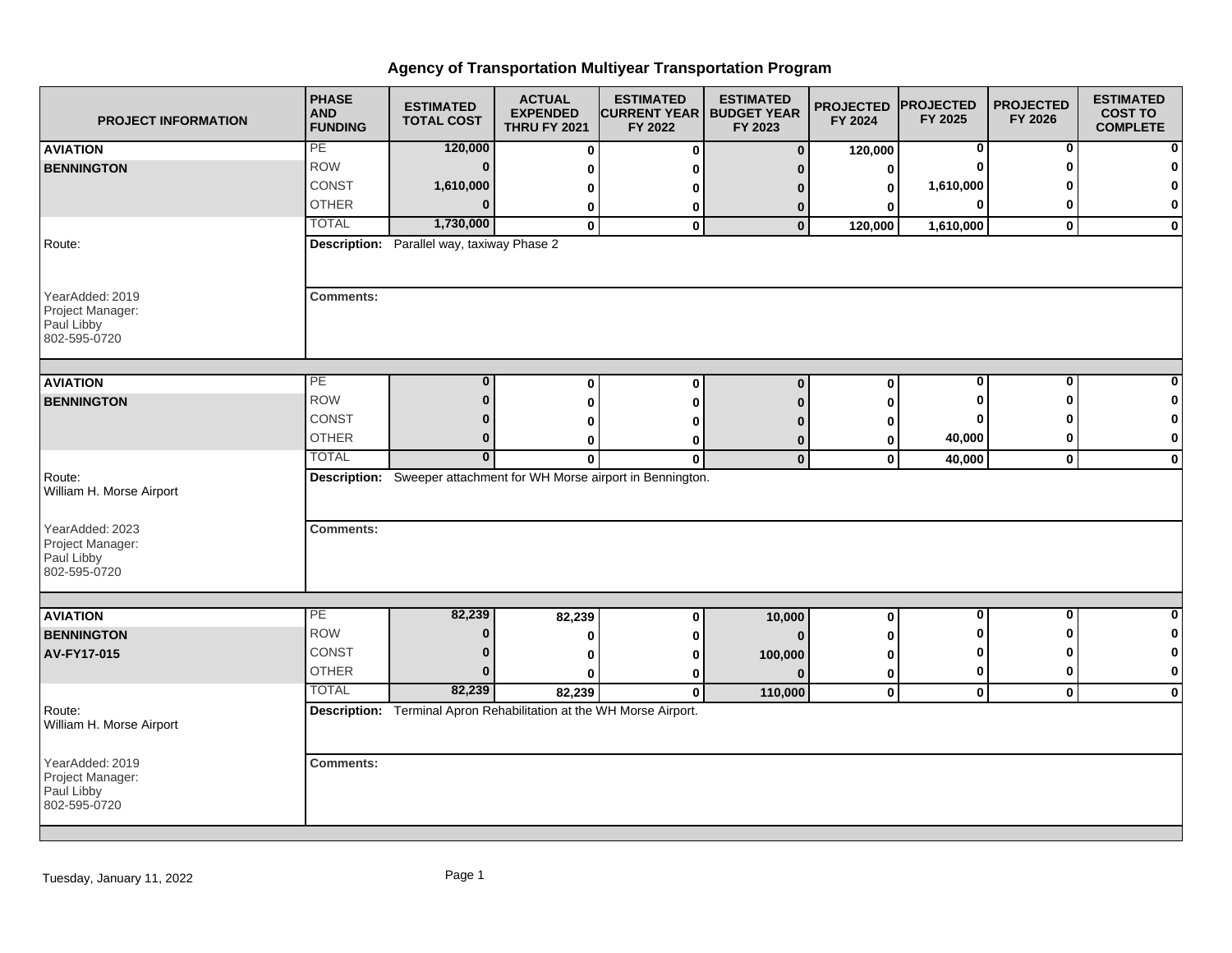| <b>PROJECT INFORMATION</b>                                        | <b>PHASE</b><br><b>AND</b><br><b>FUNDING</b> | <b>ESTIMATED</b><br><b>TOTAL COST</b>                                 | <b>ACTUAL</b><br><b>EXPENDED</b><br><b>THRU FY 2021</b> | <b>ESTIMATED</b><br><b>CURRENT YEAR</b><br>FY 2022 | <b>ESTIMATED</b><br><b>BUDGET YEAR</b><br>FY 2023                                                           | <b>PROJECTED</b><br>FY 2024 | <b>PROJECTED</b><br>FY 2025 | <b>PROJECTED</b><br>FY 2026 | <b>ESTIMATED</b><br><b>COST TO</b><br><b>COMPLETE</b> |
|-------------------------------------------------------------------|----------------------------------------------|-----------------------------------------------------------------------|---------------------------------------------------------|----------------------------------------------------|-------------------------------------------------------------------------------------------------------------|-----------------------------|-----------------------------|-----------------------------|-------------------------------------------------------|
| <b>AVIATION</b>                                                   | PE                                           | 55,300                                                                | 24,393                                                  | 0                                                  | 5,000                                                                                                       | $\bf{0}$                    | 0                           | 0                           | 25,907                                                |
| <b>BENNINGTON</b>                                                 | <b>ROW</b>                                   | $\bf{0}$                                                              | 0                                                       |                                                    |                                                                                                             | ŋ                           | ω                           |                             | 0                                                     |
| AV-FY17-016                                                       | CONST                                        | 400,000                                                               | 0                                                       |                                                    | 30,000                                                                                                      | 0                           |                             |                             | 370,000                                               |
|                                                                   | <b>OTHER</b>                                 | $\bf{0}$                                                              | ŋ                                                       | o                                                  | $\Omega$                                                                                                    | 0                           | 0                           |                             | $\mathbf{0}$                                          |
|                                                                   | <b>TOTAL</b>                                 | 455,300                                                               | 24,393                                                  | $\Omega$                                           | 35,000                                                                                                      | $\Omega$                    | $\mathbf 0$                 | $\Omega$                    | 395,907                                               |
| Route:<br>William H. Morse Airport                                |                                              |                                                                       |                                                         |                                                    | Description: Replace existing underground fuel farm with new aboveground fuel farm at the WH Morse Airport. |                             |                             |                             |                                                       |
| YearAdded: 2019<br>Project Manager:<br>Paul Libby<br>802-595-0720 | <b>Comments:</b>                             |                                                                       |                                                         |                                                    |                                                                                                             |                             |                             |                             |                                                       |
| <b>AVIATION</b>                                                   | PE                                           | 150,000                                                               | $\bf{0}$                                                | 0                                                  | 75,000                                                                                                      | 50,000                      | 30,000                      | 0                           | $\mathbf{0}$                                          |
| <b>BENNINGTON</b>                                                 | <b>ROW</b>                                   | 250,000                                                               | 0                                                       | ŋ                                                  | 25,000                                                                                                      | 50,000                      | 50,000                      |                             | 125,000                                               |
| AV-FY21-001                                                       | <b>CONST</b>                                 | 0                                                                     | 0                                                       |                                                    |                                                                                                             |                             | ŋ                           |                             | $\mathbf{0}$                                          |
|                                                                   | <b>OTHER</b>                                 | $\bf{0}$                                                              | 0                                                       |                                                    |                                                                                                             | n                           |                             |                             | $\mathbf{0}$                                          |
|                                                                   | <b>TOTAL</b>                                 | 400,000                                                               | $\mathbf 0$                                             | $\mathbf 0$                                        | 100,000                                                                                                     | 100,000                     | 80,000                      | $\mathbf 0$                 | 125,000                                               |
| Route:<br>William H. Morse Airport                                |                                              | <b>Description:</b> Avigation easements                               |                                                         |                                                    |                                                                                                             |                             |                             |                             |                                                       |
| YearAdded: 2021<br>Project Manager:<br>Paul Libby<br>802-595-0720 | <b>Comments:</b>                             |                                                                       |                                                         |                                                    |                                                                                                             |                             |                             |                             |                                                       |
|                                                                   |                                              |                                                                       |                                                         |                                                    |                                                                                                             |                             |                             |                             |                                                       |
| <b>AVIATION</b>                                                   | PE                                           | 75,000                                                                | $\bf{0}$                                                | $\bf{0}$                                           | $\Omega$                                                                                                    | 75,000                      | 0                           | $\bf{0}$                    | $\mathbf{0}$                                          |
| <b>BENNINGTON</b>                                                 | <b>ROW</b>                                   | $\bf{0}$                                                              | 0                                                       |                                                    |                                                                                                             | ŋ                           |                             |                             | $\mathbf{0}$                                          |
| AV-FY24-001                                                       | <b>CONST</b>                                 | 250,000                                                               | 0                                                       |                                                    |                                                                                                             | 0                           | 250,000                     |                             | $\mathbf{0}$                                          |
|                                                                   | <b>OTHER</b>                                 | $\Omega$                                                              | 0                                                       | 0                                                  | 0                                                                                                           | 0                           | O                           | ŋ                           | $\mathbf{0}$                                          |
|                                                                   | <b>TOTAL</b>                                 | 325,000                                                               | $\mathbf{0}$                                            | $\mathbf{0}$                                       | $\bf{0}$                                                                                                    | 75,000                      | 250,000                     | $\mathbf 0$                 | $\mathbf{0}$                                          |
| Route:<br>William H. Morse Airport                                |                                              | <b>Description:</b> Obstruction removal following avigation easements |                                                         |                                                    |                                                                                                             |                             |                             |                             |                                                       |
| YearAdded: 2023<br>Project Manager:<br>Paul Libby<br>802-595-0720 | <b>Comments:</b>                             |                                                                       |                                                         |                                                    |                                                                                                             |                             |                             |                             |                                                       |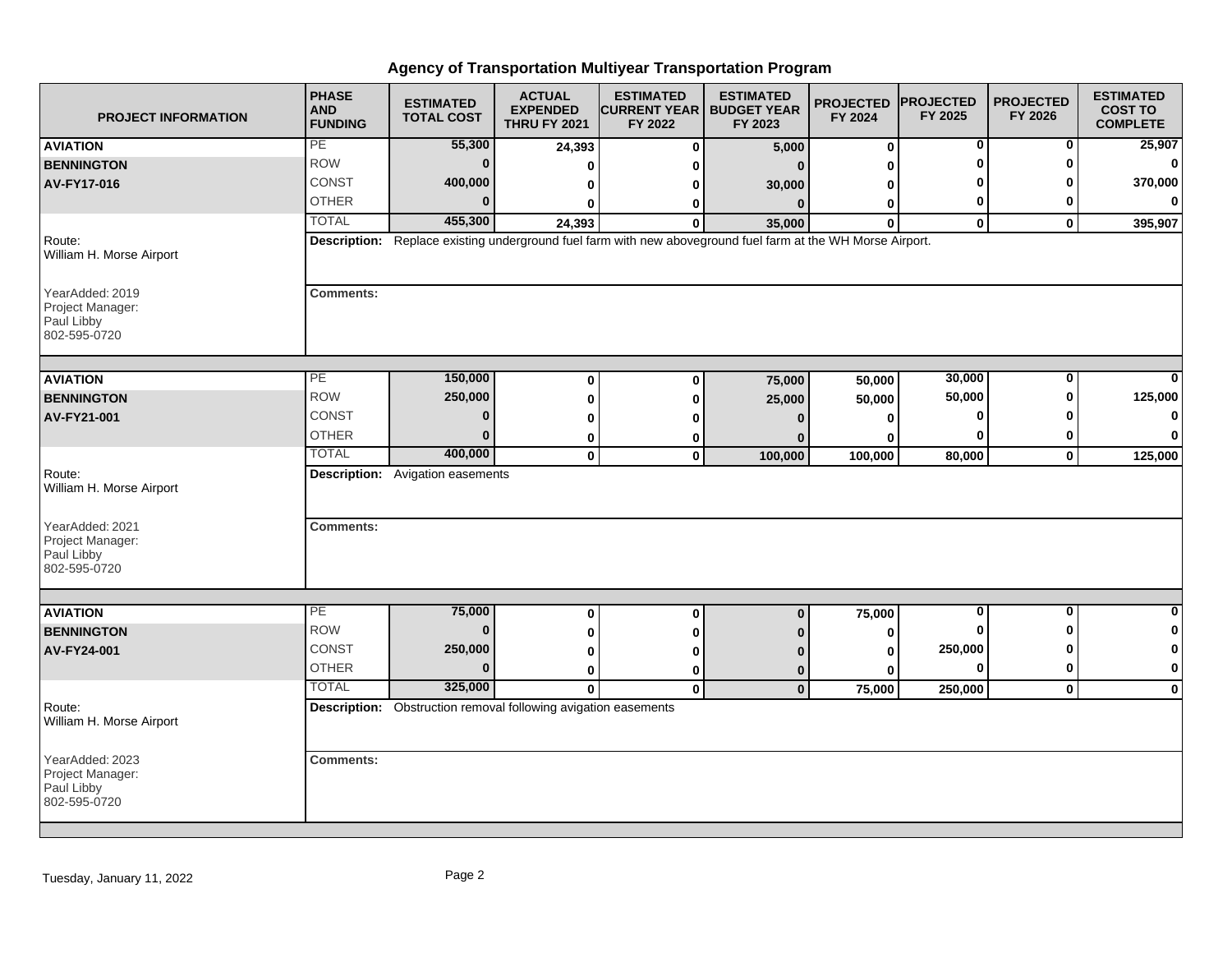| <b>PROJECT INFORMATION</b>                                        | <b>PHASE</b><br><b>AND</b><br><b>FUNDING</b> | <b>ESTIMATED</b><br><b>TOTAL COST</b>        | <b>ACTUAL</b><br><b>EXPENDED</b><br><b>THRU FY 2021</b> | <b>ESTIMATED</b><br><b>CURRENT YEAR</b><br>FY 2022                                      | <b>ESTIMATED</b><br><b>BUDGET YEAR</b><br>FY 2023 | <b>PROJECTED</b><br>FY 2024 | <b>PROJECTED</b><br>FY 2025 | <b>PROJECTED</b><br>FY 2026 | <b>ESTIMATED</b><br><b>COST TO</b><br><b>COMPLETE</b> |
|-------------------------------------------------------------------|----------------------------------------------|----------------------------------------------|---------------------------------------------------------|-----------------------------------------------------------------------------------------|---------------------------------------------------|-----------------------------|-----------------------------|-----------------------------|-------------------------------------------------------|
| <b>AVIATION</b>                                                   | PE                                           | $\bf{0}$                                     | $\bf{0}$                                                | $\mathbf 0$                                                                             | $\mathbf 0$                                       | $\mathbf 0$                 | 0                           | $\bf{0}$                    | $\mathbf{0}$                                          |
| <b>BERLIN</b>                                                     | <b>ROW</b>                                   | $\bf{0}$                                     | 0                                                       |                                                                                         |                                                   | O                           | ŋ                           |                             | $\mathbf{0}$                                          |
|                                                                   | CONST                                        | 0                                            | 0                                                       |                                                                                         | n                                                 | O                           |                             |                             | $\mathbf{0}$                                          |
|                                                                   | <b>OTHER</b>                                 | $\bf{0}$                                     | 0                                                       | 0                                                                                       | 0                                                 | 0                           | 0                           |                             | $\mathbf{0}$                                          |
|                                                                   | <b>TOTAL</b>                                 | $\bf{0}$                                     | $\mathbf{0}$                                            | $\mathbf{0}$                                                                            | $\mathbf{0}$                                      | $\mathbf 0$                 | $\mathbf{0}$                | $\mathbf{0}$                | $\mathbf{0}$                                          |
| Route:<br>Edward F. Knapp                                         |                                              | Description: HANGAR DEVELOPMENT.             |                                                         |                                                                                         |                                                   |                             |                             |                             |                                                       |
| YearAdded: 2015<br>Project Manager:<br>Paul Libby<br>802-595-0720 | <b>Comments:</b>                             |                                              |                                                         |                                                                                         |                                                   |                             |                             |                             |                                                       |
| <b>AVIATION</b>                                                   | PE                                           | 0                                            | 0                                                       | $\bf{0}$                                                                                | $\bf{0}$                                          | $\mathbf 0$                 | 0                           | O                           | $\mathbf{0}$                                          |
| <b>BERLIN</b>                                                     | <b>ROW</b>                                   | $\bf{0}$                                     | 0                                                       | ŋ                                                                                       | n                                                 | O                           | ŋ                           |                             | $\mathbf{0}$                                          |
|                                                                   | CONST                                        | 0                                            | 0                                                       |                                                                                         |                                                   |                             |                             |                             | $\mathbf{0}$                                          |
|                                                                   | <b>OTHER</b>                                 | $\bf{0}$                                     | 0                                                       |                                                                                         | 0                                                 | 110,000                     | 0                           |                             | $\mathbf{0}$                                          |
|                                                                   | <b>TOTAL</b>                                 | $\bf{0}$                                     | $\mathbf 0$                                             | 0                                                                                       | $\mathbf 0$                                       | 110,000                     | $\bf{0}$                    | $\mathbf 0$                 | $\mathbf{0}$                                          |
| Route:<br>Edward F. Knapp Airport                                 |                                              |                                              |                                                         | Description: Tracked skid steer for property maintenance at EF Knapp airport in Berlin. |                                                   |                             |                             |                             |                                                       |
| YearAdded: 2023<br>Project Manager:<br>Paul Libby<br>802-595-0720 | <b>Comments:</b>                             |                                              |                                                         |                                                                                         |                                                   |                             |                             |                             |                                                       |
| <b>AVIATION</b>                                                   | PE                                           | $\bf{0}$                                     | 0                                                       | $\mathbf 0$                                                                             | $\mathbf 0$                                       | $\bf{0}$                    | 0                           | 20,000                      | $\mathbf{0}$                                          |
| <b>BERLIN</b>                                                     | <b>ROW</b>                                   | $\bf{0}$                                     | 0                                                       | o                                                                                       |                                                   | O                           | 0                           | O                           | $\mathbf{0}$                                          |
| AV-FY17-006                                                       | CONST                                        | $\bf{0}$                                     | 0                                                       |                                                                                         | n                                                 | 0                           | 0                           | 200,000                     | $\mathbf{0}$                                          |
|                                                                   | <b>OTHER</b>                                 | $\bf{0}$                                     | 0                                                       | 0                                                                                       | $\bf{0}$                                          | 0                           | 0                           |                             | $\mathbf{0}$                                          |
|                                                                   | <b>TOTAL</b>                                 | $\mathbf{0}$                                 | $\mathbf 0$                                             | $\mathbf 0$                                                                             | $\mathbf{0}$                                      | $\mathbf 0$                 | $\mathbf 0$                 | 220,000                     | $\mathbf{0}$                                          |
| Route:<br>Edward F. Knapp Airport                                 |                                              | <b>Description:</b> North Apron Construction |                                                         |                                                                                         |                                                   |                             |                             |                             |                                                       |
| YearAdded: 2018<br>Project Manager:<br>Jason Owen<br>802-595-1215 | <b>Comments:</b>                             |                                              |                                                         |                                                                                         |                                                   |                             |                             |                             |                                                       |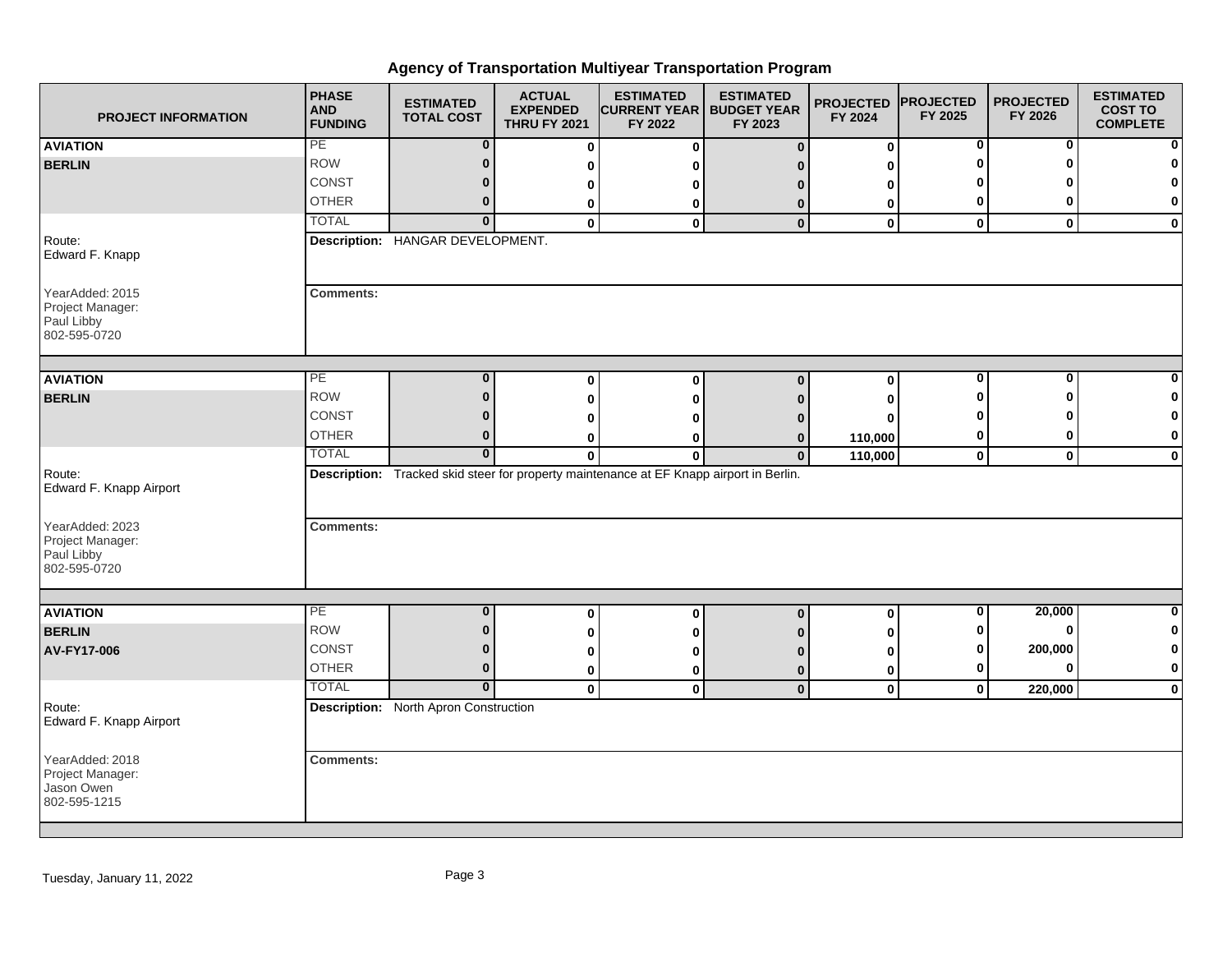| <b>PROJECT INFORMATION</b>                           | <b>PHASE</b><br><b>AND</b><br><b>FUNDING</b> | <b>ESTIMATED</b><br><b>TOTAL COST</b>              | <b>ACTUAL</b><br><b>EXPENDED</b><br><b>THRU FY 2021</b> | <b>ESTIMATED</b><br><b>CURRENT YEAR I BUDGET YEAR</b><br>FY 2022                                             | <b>ESTIMATED</b><br>FY 2023 | <b>PROJECTED</b><br>FY 2024 | <b>PROJECTED</b><br>FY 2025 | <b>PROJECTED</b><br>FY 2026 | <b>ESTIMATED</b><br><b>COST TO</b><br><b>COMPLETE</b> |
|------------------------------------------------------|----------------------------------------------|----------------------------------------------------|---------------------------------------------------------|--------------------------------------------------------------------------------------------------------------|-----------------------------|-----------------------------|-----------------------------|-----------------------------|-------------------------------------------------------|
| <b>AVIATION</b>                                      | PE                                           | 100,000                                            | $\mathbf 0$                                             | 15,000                                                                                                       | 10,000                      | 75,000                      | $\mathbf 0$                 | $\mathbf{0}$                |                                                       |
| <b>BERLIN</b>                                        | <b>ROW</b>                                   | $\bf{0}$                                           | 0                                                       | O                                                                                                            | $\Omega$                    | 0                           | $\bf{0}$                    | O                           |                                                       |
| AV-FY21-005                                          | CONST                                        | 250,000                                            | 0                                                       | 75,000                                                                                                       | 100,000                     | 125,000                     |                             |                             |                                                       |
|                                                      | <b>OTHER</b>                                 | $\bf{0}$                                           | 0                                                       | 0                                                                                                            | $\mathbf{0}$                | 0                           | 0                           | 0                           | $\bf{0}$                                              |
|                                                      | <b>TOTAL</b>                                 | 350,000                                            | $\mathbf{0}$                                            | 90,000                                                                                                       | 110,000                     | 200,000                     | $\mathbf 0$                 | $\mathbf{0}$                | $\mathbf 0$                                           |
| Route:<br>Edward F. Knapp Airport                    |                                              |                                                    |                                                         | Description: Obstruction removal at EF Knapp Airport based on Obstruction Study.                             |                             |                             |                             |                             |                                                       |
| YearAdded: 2021<br>Project Manager:<br>Adam Goudreau | <b>Comments:</b>                             |                                                    |                                                         |                                                                                                              |                             |                             |                             |                             |                                                       |
|                                                      | PE                                           | 300,000                                            |                                                         |                                                                                                              |                             |                             | $\mathbf 0$                 | $\mathbf{0}$                |                                                       |
| <b>AVIATION</b>                                      | <b>ROW</b>                                   | $\bf{0}$                                           | 56,765                                                  | 200,000                                                                                                      | 43,235                      | 0                           | ŋ                           | ŋ                           |                                                       |
| <b>BERLIN</b>                                        | <b>CONST</b>                                 | $\bf{0}$                                           | 0                                                       | 0                                                                                                            | n                           | 0                           |                             |                             | 0                                                     |
| AV-FY21-006                                          | <b>OTHER</b>                                 | $\Omega$                                           | 0                                                       | O                                                                                                            |                             | O                           | 0                           | 0                           | 0                                                     |
|                                                      | <b>TOTAL</b>                                 | 300,000                                            | U<br>56,765                                             | O<br>200,000                                                                                                 | 43,235                      | 0<br>0                      | $\mathbf{0}$                | $\mathbf{0}$                | $\bf{0}$                                              |
| Route:<br>Edward F. Knapp Airport                    |                                              | Description: Update EF Knapp Airport's Master Plan |                                                         |                                                                                                              |                             |                             |                             |                             |                                                       |
| YearAdded: 2021<br>Project Manager:<br>Adam Goudreau | <b>Comments:</b>                             |                                                    |                                                         |                                                                                                              |                             |                             |                             |                             |                                                       |
| <b>AVIATION</b>                                      | $\overline{\mathsf{PE}}$                     | 45,000                                             | 0                                                       |                                                                                                              |                             | $\bf{0}$                    | $\mathbf 0$                 | $\mathbf{0}$                | $\Omega$                                              |
| <b>BERLIN</b>                                        | <b>ROW</b>                                   | 175,000                                            | 0                                                       | 10,000<br>10,000                                                                                             | 35,000<br>135,000           | 30,000                      |                             | ŋ                           | 0                                                     |
| AV-FY21-009                                          | <b>CONST</b>                                 | $\bf{0}$                                           | 0                                                       | ŋ                                                                                                            |                             | 0                           | o                           | ŋ                           | 0                                                     |
|                                                      | <b>OTHER</b>                                 | $\bf{0}$                                           | $\bf{0}$                                                | ŋ                                                                                                            |                             | O                           | 0                           | 0                           | $\bf{0}$                                              |
|                                                      | <b>TOTAL</b>                                 | 220,000                                            | $\mathbf{0}$                                            | 20,000                                                                                                       | 170,000                     | 30,000                      | $\mathbf 0$                 | $\mathbf{0}$                | $\mathbf{0}$                                          |
| Route:<br>Edward F. Knapp Airport                    |                                              |                                                    |                                                         | Description: Purchase and acquisition of avigation easements based on obstruction study at EF Knapp Airport. |                             |                             |                             |                             |                                                       |
| YearAdded: 2021<br>Project Manager:<br>Adam Goudreau | <b>Comments:</b>                             |                                                    |                                                         |                                                                                                              |                             |                             |                             |                             |                                                       |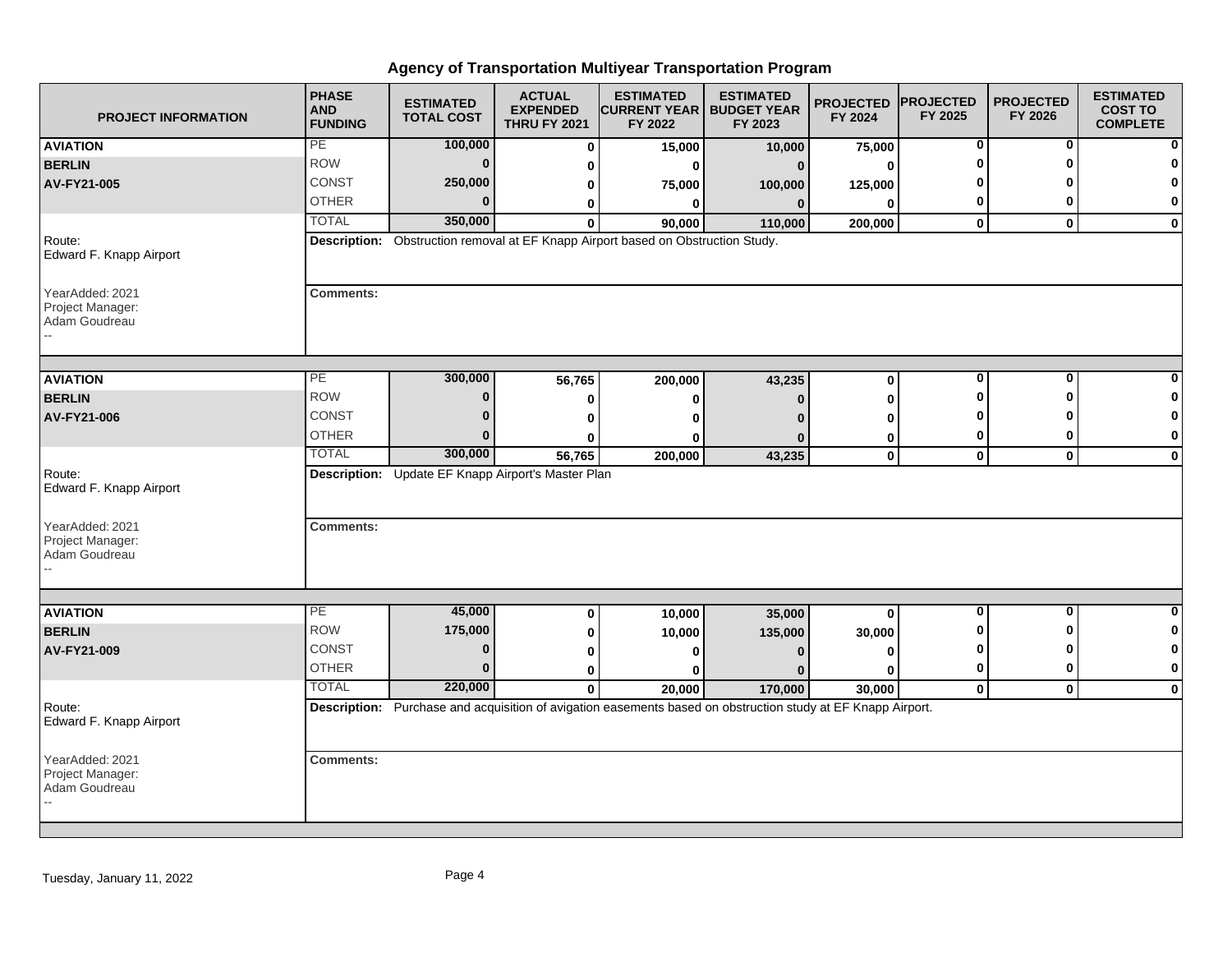| <b>PROJECT INFORMATION</b>                                               | <b>PHASE</b><br><b>AND</b><br><b>FUNDING</b> | <b>ESTIMATED</b><br><b>TOTAL COST</b>                           | <b>ACTUAL</b><br><b>EXPENDED</b><br><b>THRU FY 2021</b> | <b>ESTIMATED</b><br><b>CURRENT YEAR   BUDGET YEAR</b><br>FY 2022                             | <b>ESTIMATED</b><br>FY 2023 | <b>PROJECTED</b><br>FY 2024 | <b>PROJECTED</b><br>FY 2025 | <b>PROJECTED</b><br>FY 2026 | <b>ESTIMATED</b><br><b>COST TO</b><br><b>COMPLETE</b> |
|--------------------------------------------------------------------------|----------------------------------------------|-----------------------------------------------------------------|---------------------------------------------------------|----------------------------------------------------------------------------------------------|-----------------------------|-----------------------------|-----------------------------|-----------------------------|-------------------------------------------------------|
| <b>AVIATION</b>                                                          | PE                                           | 215,000                                                         | 4,131                                                   | 190,869                                                                                      | 20,000                      | $\bf{0}$                    | 0                           | 0                           | n                                                     |
| <b>BERLIN</b>                                                            | <b>ROW</b>                                   | $\mathbf 0$                                                     | 0                                                       |                                                                                              |                             | 0                           | U                           | O                           |                                                       |
| AV-FY21-016                                                              | CONST                                        | $\Omega$                                                        | 0                                                       | o                                                                                            |                             | 0                           | n                           |                             | n                                                     |
|                                                                          | <b>OTHER</b>                                 | $\Omega$                                                        | ŋ                                                       | O                                                                                            | n                           | 0                           | 0                           | 0                           | 0                                                     |
|                                                                          | <b>TOTAL</b>                                 | 215,000                                                         | 4,131                                                   | 190,869                                                                                      | 20,000                      | $\bf{0}$                    | $\mathbf 0$                 | $\mathbf{0}$                | $\mathbf 0$                                           |
| Route:<br>Edward F. Knapp Airport                                        |                                              | Description: Environmental Assessment at EF Knapp State Airport |                                                         |                                                                                              |                             |                             |                             |                             |                                                       |
| YearAdded: 2021<br>Project Manager:<br>Adam Goudreau                     | <b>Comments:</b>                             |                                                                 |                                                         |                                                                                              |                             |                             |                             |                             |                                                       |
| <b>AVIATION</b>                                                          | PE                                           | $\bf{0}$                                                        |                                                         |                                                                                              | $\Omega$                    |                             | 0                           | $\mathbf{0}$                |                                                       |
| <b>CARES Act FAA</b>                                                     | <b>ROW</b>                                   | $\bf{0}$                                                        | 22                                                      | $\bf{0}$                                                                                     |                             | $\pmb{0}$                   | U                           | ŋ                           | O                                                     |
| <b>COVIDFAA</b>                                                          | CONST                                        | 299,000                                                         | 0                                                       |                                                                                              |                             | 0                           |                             | n                           | 299,000                                               |
|                                                                          | <b>OTHER</b>                                 | $\bf{0}$                                                        | 0                                                       |                                                                                              |                             | O                           | 0                           | 0                           | 0                                                     |
|                                                                          | <b>TOTAL</b>                                 | 299,000                                                         | 110,995                                                 |                                                                                              | 0                           | 0                           |                             |                             |                                                       |
| Route:                                                                   |                                              |                                                                 | 111,017                                                 | $\mathbf{0}$<br>Description: Replace QT systems and maintenance equipment at state airports. | $\mathbf{0}$                | $\mathbf 0$                 | $\mathbf 0$                 | $\mathbf 0$                 | 299,000                                               |
| YearAdded: 2022<br>Project Manager:<br>Daniel Delabruere<br>802-279-2647 | <b>Comments:</b>                             |                                                                 |                                                         |                                                                                              |                             |                             |                             |                             |                                                       |
|                                                                          |                                              |                                                                 |                                                         |                                                                                              |                             |                             |                             |                             |                                                       |
| <b>AVIATION</b>                                                          | PE                                           | 100,000                                                         | 0                                                       | $\bf{0}$                                                                                     | 100,000                     | $\pmb{0}$                   | $\bf{0}$                    | 0<br>ŋ                      | $\bf{0}$                                              |
| <b>CLARENDON</b>                                                         | <b>ROW</b>                                   | $\bf{0}$                                                        | 0                                                       |                                                                                              |                             | O                           | O                           |                             | 0                                                     |
|                                                                          | CONST                                        | 600,000                                                         | 0                                                       |                                                                                              |                             | 600,000                     | ŋ                           | ŋ                           | 0                                                     |
|                                                                          | <b>OTHER</b>                                 | $\mathbf{0}$                                                    | 0                                                       | 0                                                                                            | n                           | $\bf{0}$                    | 0                           | 0                           | 0                                                     |
|                                                                          | <b>TOTAL</b>                                 | 700,000                                                         | $\mathbf 0$                                             | $\mathbf{0}$                                                                                 | 100,000                     | 600,000                     | $\mathbf{0}$                | $\mathbf 0$                 | $\mathbf 0$                                           |
| Route:                                                                   |                                              | <b>Description: ARFF Upgrade</b>                                |                                                         |                                                                                              |                             |                             |                             |                             |                                                       |
| YearAdded: 2019<br>Project Manager:                                      | <b>Comments:</b>                             |                                                                 |                                                         |                                                                                              |                             |                             |                             |                             |                                                       |
| <b>Bruce King</b>                                                        |                                              |                                                                 |                                                         |                                                                                              |                             |                             |                             |                             |                                                       |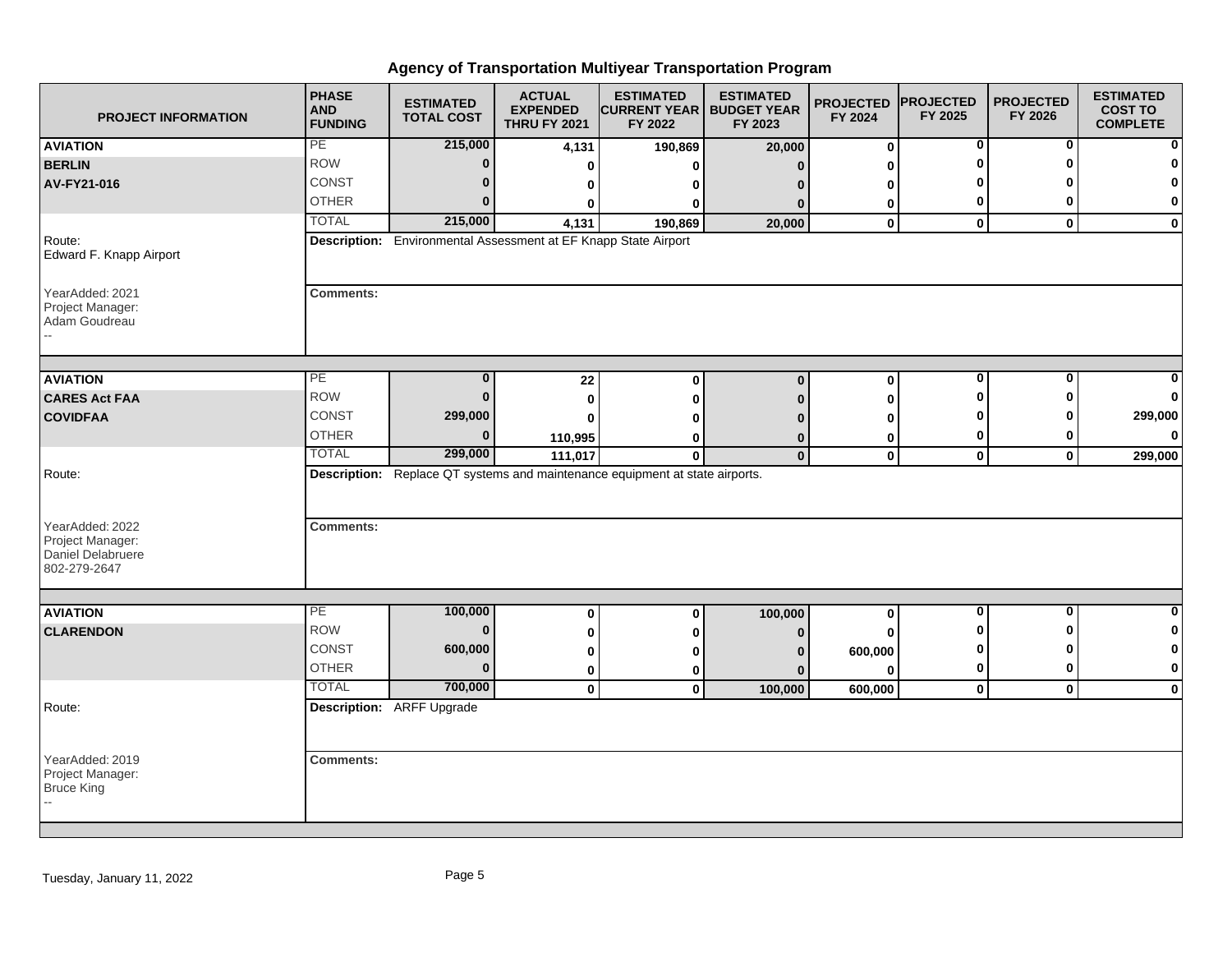| <b>PROJECT INFORMATION</b>                                        | <b>PHASE</b><br><b>AND</b><br><b>FUNDING</b> | <b>ESTIMATED</b><br><b>TOTAL COST</b>             | <b>ACTUAL</b><br><b>EXPENDED</b><br><b>THRU FY 2021</b> | <b>ESTIMATED</b><br><b>CURRENT YEAR</b><br>FY 2022                        | <b>ESTIMATED</b><br><b>BUDGET YEAR</b><br>FY 2023 | <b>PROJECTED</b><br>FY 2024 | <b>PROJECTED</b><br>FY 2025 | <b>PROJECTED</b><br>FY 2026 | <b>ESTIMATED</b><br><b>COST TO</b><br><b>COMPLETE</b> |
|-------------------------------------------------------------------|----------------------------------------------|---------------------------------------------------|---------------------------------------------------------|---------------------------------------------------------------------------|---------------------------------------------------|-----------------------------|-----------------------------|-----------------------------|-------------------------------------------------------|
| <b>AVIATION</b>                                                   | PE                                           | 120,000                                           | $\bf{0}$                                                | $\bf{0}$                                                                  | $\mathbf{0}$                                      | $\mathbf 0$                 | 0                           | 0                           | 120,000                                               |
| <b>CLARENDON</b>                                                  | <b>ROW</b>                                   | $\bf{0}$                                          | 0                                                       |                                                                           |                                                   | ∩                           |                             |                             | $\mathbf{0}$                                          |
|                                                                   | CONST                                        | 2,500,000                                         | 0                                                       |                                                                           |                                                   | n                           |                             |                             | 2,500,000                                             |
|                                                                   | <b>OTHER</b>                                 |                                                   | 0                                                       | 0                                                                         | $\bf{0}$                                          | 0                           | 0                           |                             | $\mathbf{0}$                                          |
|                                                                   | <b>TOTAL</b>                                 | 2,620,000                                         | 0                                                       | $\mathbf 0$                                                               | $\mathbf{0}$                                      | $\mathbf 0$                 | $\mathbf 0$                 | 0                           | 2,620,000                                             |
| Route:                                                            |                                              | <b>Description:</b> Apron Reconstruction          |                                                         |                                                                           |                                                   |                             |                             |                             |                                                       |
| YearAdded: 2019<br>Project Manager:<br><b>Bruce King</b>          | <b>Comments:</b>                             |                                                   |                                                         |                                                                           |                                                   |                             |                             |                             |                                                       |
| <b>AVIATION</b>                                                   | PE                                           | $\bf{0}$                                          |                                                         |                                                                           |                                                   |                             | $\bf{0}$                    | 0                           | $\mathbf{0}$                                          |
|                                                                   | <b>ROW</b>                                   | $\bf{0}$                                          | 0                                                       | $\bf{0}$                                                                  | $\Omega$                                          | 0                           | ŋ                           |                             | $\mathbf{0}$                                          |
| <b>CLARENDON</b>                                                  | CONST                                        | 0                                                 | 0                                                       | 0                                                                         | n                                                 | O                           |                             |                             | $\mathbf{0}$                                          |
|                                                                   | <b>OTHER</b>                                 | $\bf{0}$                                          | 0                                                       |                                                                           |                                                   |                             | 0                           |                             | $\mathbf{0}$                                          |
|                                                                   | <b>TOTAL</b>                                 | $\mathbf 0$                                       | 0<br>$\mathbf 0$                                        | 0<br>$\bf{0}$                                                             | 0<br>$\mathbf{0}$                                 | 0<br>$\mathbf 0$            | $\mathbf 0$                 |                             |                                                       |
| Route:<br><b>Rutland Airport</b>                                  |                                              | <b>Description:</b> Security fencing at perimeter |                                                         |                                                                           |                                                   |                             |                             | $\mathbf 0$                 | $\mathbf{0}$                                          |
| YearAdded: 2019<br>Project Manager:<br>Paul Libby<br>802-595-0720 | <b>Comments:</b>                             |                                                   |                                                         |                                                                           |                                                   |                             |                             |                             |                                                       |
|                                                                   | PE                                           | $\bf{0}$                                          |                                                         |                                                                           |                                                   |                             | 0                           | 0                           | $\mathbf{0}$                                          |
| <b>AVIATION</b><br><b>CLARENDON</b>                               | <b>ROW</b>                                   | $\bf{0}$                                          | 0                                                       | $\bf{0}$                                                                  | 32,359<br>$\Omega$                                | $\bf{0}$                    |                             |                             | $\mathbf{0}$                                          |
| AV-FY19-008                                                       | <b>CONST</b>                                 | $\bf{0}$                                          | 0                                                       | 0                                                                         |                                                   | n                           |                             |                             | 0                                                     |
|                                                                   | <b>OTHER</b>                                 | $\bf{0}$                                          | 0<br>0                                                  | o<br>0                                                                    | 173,154                                           | O                           | 0                           | 0                           | $\mathbf{0}$                                          |
|                                                                   | <b>TOTAL</b>                                 | $\overline{\mathbf{0}}$                           | $\bf{0}$                                                | $\bf{0}$                                                                  | 205,513                                           | 0<br>$\mathbf 0$            | $\mathbf 0$                 | $\mathbf 0$                 | $\mathbf{0}$                                          |
| Route:<br><b>Rutland Airport</b>                                  |                                              |                                                   |                                                         | Description: Apron Rehab at Rutland State Airport. FAA Supplemental grant |                                                   |                             |                             |                             |                                                       |
| YearAdded: 2020<br>Project Manager:<br>Bruce King                 | <b>Comments:</b>                             |                                                   |                                                         |                                                                           |                                                   |                             |                             |                             |                                                       |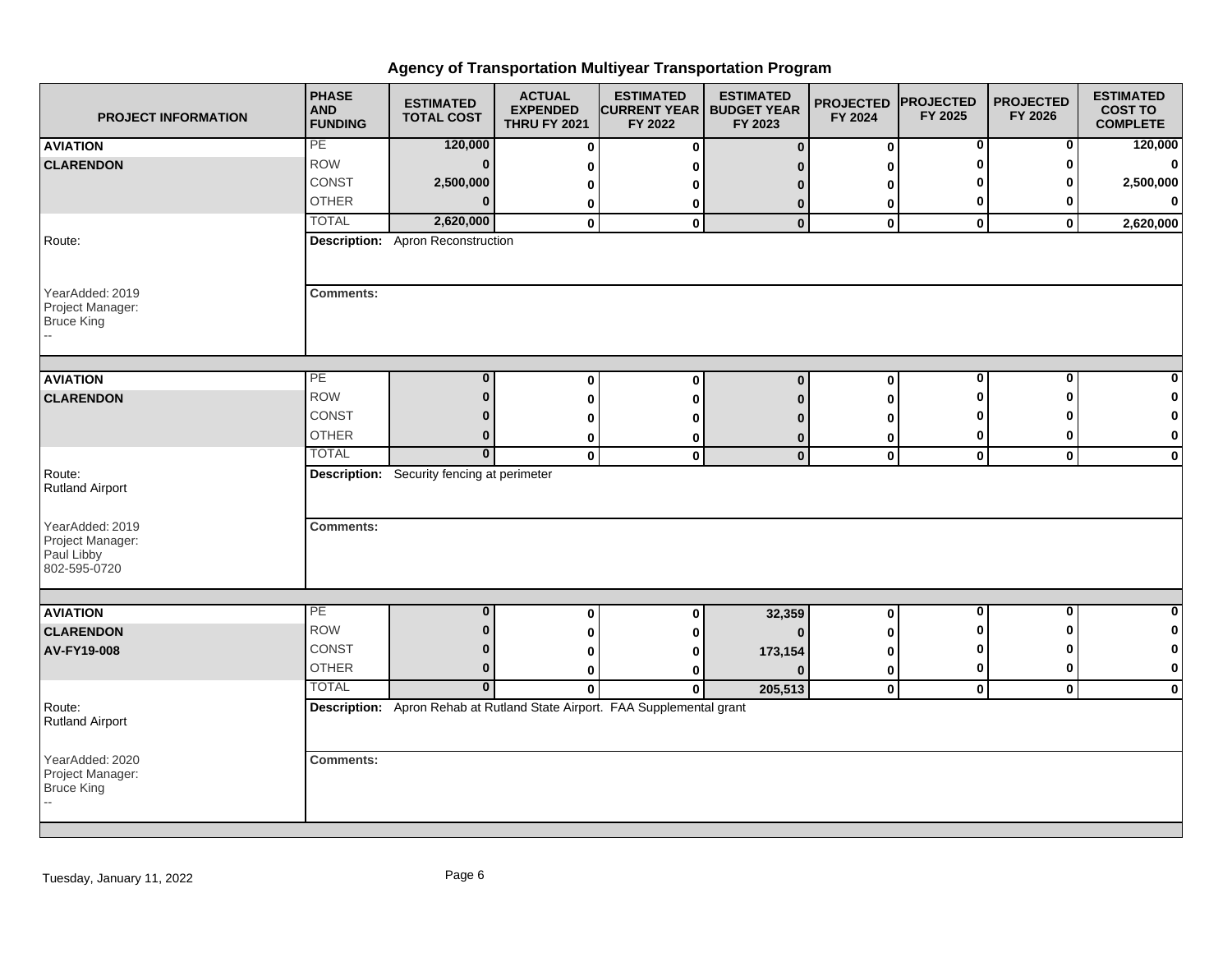| <b>PROJECT INFORMATION</b>                                        | <b>PHASE</b><br><b>AND</b><br><b>FUNDING</b> | <b>ESTIMATED</b><br><b>TOTAL COST</b>   | <b>ACTUAL</b><br><b>EXPENDED</b><br><b>THRU FY 2021</b> | <b>ESTIMATED</b><br><b>CURRENT YEAR   BUDGET YEAR</b><br>FY 2022                      | <b>ESTIMATED</b><br>FY 2023 | <b>PROJECTED</b><br>FY 2024 | <b>PROJECTED</b><br>FY 2025 | <b>PROJECTED</b><br>FY 2026 | <b>ESTIMATED</b><br><b>COST TO</b><br><b>COMPLETE</b> |
|-------------------------------------------------------------------|----------------------------------------------|-----------------------------------------|---------------------------------------------------------|---------------------------------------------------------------------------------------|-----------------------------|-----------------------------|-----------------------------|-----------------------------|-------------------------------------------------------|
| <b>AVIATION</b>                                                   | PE                                           | 20,000                                  | 2,478                                                   | 17,522                                                                                | $\bf{0}$                    | 0                           | $\mathbf 0$                 | $\mathbf{0}$                |                                                       |
| <b>CLARENDON</b>                                                  | <b>ROW</b>                                   | $\bf{0}$                                | 0                                                       | 0                                                                                     | n                           | 0                           | ŋ                           | $\Omega$                    |                                                       |
| AV-FY20-001                                                       | CONST                                        | 65,000                                  | 0                                                       | 335,000                                                                               | 65,000                      | 0                           |                             |                             | 0                                                     |
|                                                                   | <b>OTHER</b>                                 | $\bf{0}$                                | 0                                                       | 0                                                                                     | $\mathbf{0}$                | 0                           | 0                           | 0                           | 0                                                     |
|                                                                   | <b>TOTAL</b>                                 | 85,000                                  | 2,478                                                   | 352,522                                                                               | 65,000                      | $\mathbf{0}$                | $\mathbf{0}$                | $\mathbf{0}$                | $\bf{0}$                                              |
| Route:<br><b>Rutland Airport</b>                                  | <b>Description:</b> SRE Building             |                                         |                                                         |                                                                                       |                             |                             |                             |                             |                                                       |
| YearAdded: 2019<br>Project Manager:<br><b>Bruce King</b>          | <b>Comments:</b>                             |                                         |                                                         |                                                                                       |                             |                             |                             |                             |                                                       |
|                                                                   |                                              |                                         |                                                         |                                                                                       |                             |                             |                             |                             |                                                       |
| <b>AVIATION</b>                                                   | PE                                           | 500,000                                 | $\bf{0}$                                                | $\bf{0}$                                                                              | 250,000                     | 250,000                     | 0                           | 0                           |                                                       |
| <b>CLARENDON</b>                                                  | <b>ROW</b>                                   | $\bf{0}$                                | $\bf{0}$                                                | 0                                                                                     | $\bf{0}$                    | 0                           | 0                           | ŋ                           | 0                                                     |
| AV-FY22-002                                                       | CONST                                        | 5,750,000                               | 0                                                       | O                                                                                     | $\mathbf{0}$                | 1,000,000                   | 4,750,000                   |                             | 0                                                     |
|                                                                   | <b>OTHER</b>                                 | $\bf{0}$                                | $\bf{0}$                                                | 0                                                                                     |                             | 0                           | 0                           | 0                           | 0                                                     |
|                                                                   | <b>TOTAL</b>                                 | 6,250,000                               | $\pmb{0}$                                               | $\mathbf 0$                                                                           | 250,000                     | 1,250,000                   | 4,750,000                   | $\mathbf 0$                 | $\mathbf 0$                                           |
| Route:<br><b>Rutland Airport</b>                                  |                                              | Description: Runway 1-19 Rehabilitation |                                                         |                                                                                       |                             |                             |                             |                             |                                                       |
| YearAdded: 2017<br>Project Manager:<br>Bruce King                 | <b>Comments:</b>                             |                                         |                                                         |                                                                                       |                             |                             |                             |                             |                                                       |
|                                                                   |                                              |                                         |                                                         |                                                                                       |                             |                             |                             |                             |                                                       |
| <b>AVIATION</b>                                                   | PE                                           | $\bf{0}$                                | $\bf{0}$                                                | $\mathbf 0$                                                                           | $\bf{0}$                    | 0                           | $\bf{0}$                    | $\mathbf 0$                 | $\bf{0}$                                              |
| <b>CLARENDON</b>                                                  | <b>ROW</b>                                   | $\mathbf{0}$                            | $\bf{0}$                                                | 0                                                                                     |                             | O                           | ŋ                           | ŋ                           | 0                                                     |
| AV-FY23-004                                                       | <b>CONST</b>                                 | $\bf{0}$                                | 0                                                       | 0                                                                                     |                             | 0                           | O                           | ŋ                           | $\mathbf 0$                                           |
|                                                                   | <b>OTHER</b>                                 | 250,000                                 | 0                                                       | 0                                                                                     | 375,000                     | 0                           | 0                           | $\bf{0}$                    | $\bf{0}$                                              |
|                                                                   | <b>TOTAL</b>                                 | 250,000                                 | $\mathbf{0}$                                            | 0                                                                                     | 375,000                     | 0                           | $\mathbf 0$                 | $\mathbf 0$                 | $\mathbf 0$                                           |
| Route:<br><b>Rutland Airport</b>                                  |                                              |                                         |                                                         | Description: Purchase of aircraft rescue fire fighting truck for the Rutland Airport. |                             |                             |                             |                             |                                                       |
| YearAdded: 2023<br>Project Manager:<br>Paul Libby<br>802-595-0720 | <b>Comments:</b>                             |                                         |                                                         |                                                                                       |                             |                             |                             |                             |                                                       |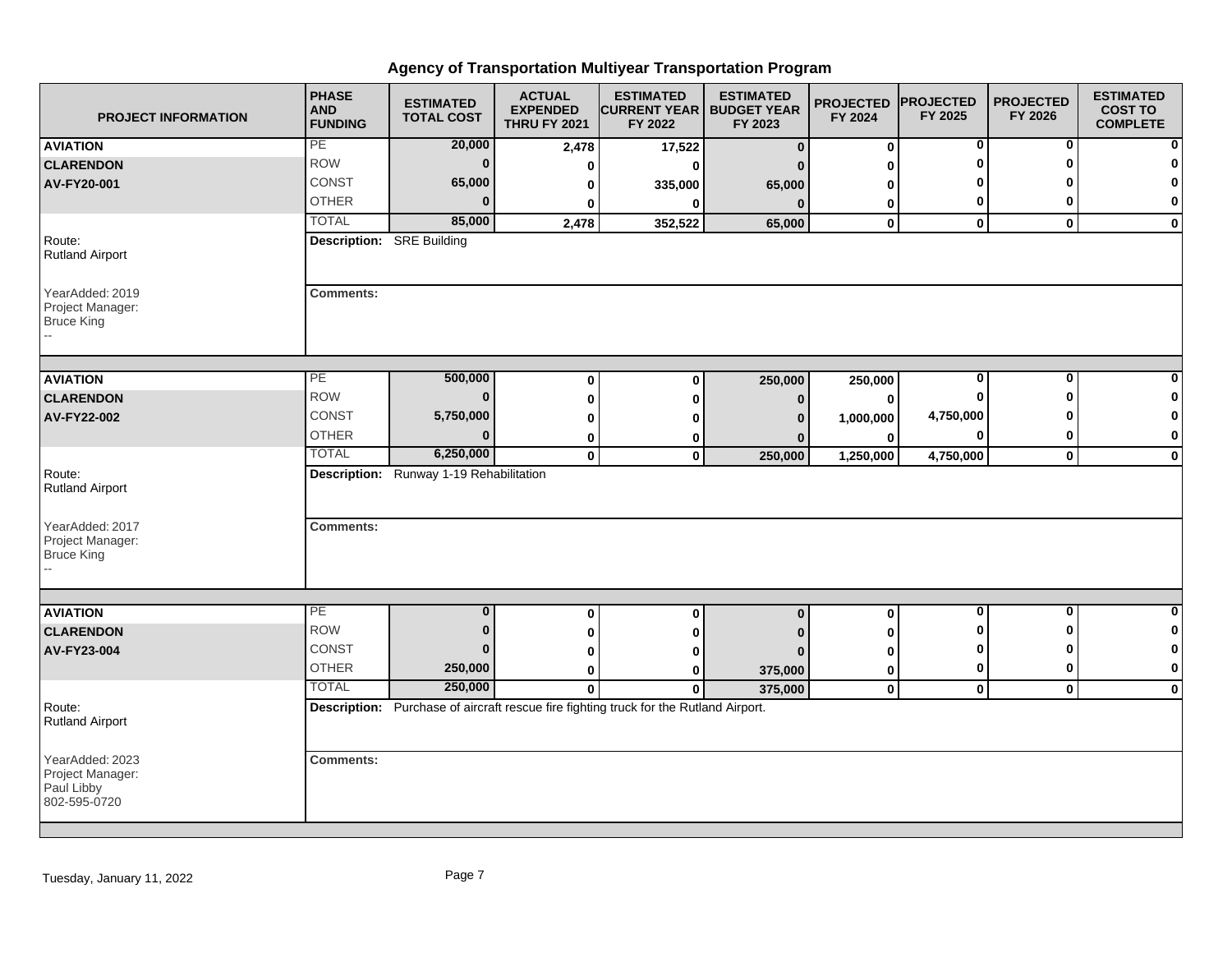| <b>PROJECT INFORMATION</b>                                        | <b>PHASE</b><br><b>AND</b><br><b>FUNDING</b> | <b>ESTIMATED</b><br><b>TOTAL COST</b> | <b>ACTUAL</b><br><b>EXPENDED</b><br><b>THRU FY 2021</b> | <b>ESTIMATED</b><br><b>CURRENT YEAR</b><br>FY 2022                 | <b>ESTIMATED</b><br><b>BUDGET YEAR</b><br>FY 2023                                                                          | <b>PROJECTED</b><br>FY 2024 | <b>PROJECTED</b><br>FY 2025 | <b>PROJECTED</b><br>FY 2026 | <b>ESTIMATED</b><br><b>COST TO</b><br><b>COMPLETE</b> |
|-------------------------------------------------------------------|----------------------------------------------|---------------------------------------|---------------------------------------------------------|--------------------------------------------------------------------|----------------------------------------------------------------------------------------------------------------------------|-----------------------------|-----------------------------|-----------------------------|-------------------------------------------------------|
| <b>AVIATION</b>                                                   | PE                                           | $\bf{0}$                              | $\bf{0}$                                                | 0                                                                  | $\mathbf{0}$                                                                                                               | $\bf{0}$                    | $\bf{0}$                    | 0                           |                                                       |
| <b>CLARENDON</b>                                                  | <b>ROW</b>                                   | $\Omega$                              | 0                                                       |                                                                    |                                                                                                                            | O                           | Λ                           |                             |                                                       |
| AV-FY23-006                                                       | CONST                                        | $\Omega$                              | 0                                                       | o                                                                  | 250,000                                                                                                                    | 0                           |                             |                             |                                                       |
|                                                                   | <b>OTHER</b>                                 | $\bf{0}$                              | 0                                                       | 0                                                                  | $\Omega$                                                                                                                   | 0                           | 0                           | 0                           | $\mathbf{0}$                                          |
|                                                                   | <b>TOTAL</b>                                 | $\overline{0}$                        | $\Omega$                                                | O                                                                  | 250,000                                                                                                                    | $\bf{0}$                    | $\mathbf 0$                 | $\bf{0}$                    | $\mathbf 0$                                           |
| Route:<br><b>Rutland Airport</b>                                  |                                              |                                       |                                                         |                                                                    | Description: Engineering Material Arresting System (EMAS) Maintenance at the Rutland airport.                              |                             |                             |                             |                                                       |
| YearAdded: 2023<br>Project Manager:<br>Paul Libby<br>802-595-0720 | <b>Comments:</b>                             |                                       |                                                         |                                                                    |                                                                                                                            |                             |                             |                             |                                                       |
| <b>AVIATION</b>                                                   | PE                                           | 0                                     | $\bf{0}$                                                | $\bf{0}$                                                           | $\Omega$                                                                                                                   | $\bf{0}$                    | $\bf{0}$                    | 0                           |                                                       |
| <b>CLARENDON</b>                                                  | <b>ROW</b>                                   | $\Omega$                              |                                                         | o                                                                  |                                                                                                                            | 0                           |                             |                             |                                                       |
| GR0174                                                            | CONST                                        |                                       |                                                         |                                                                    |                                                                                                                            | 0                           |                             |                             |                                                       |
|                                                                   | <b>OTHER</b>                                 | 1,280,210                             | 582,210                                                 | 130,000                                                            | 142,000                                                                                                                    | 142,000                     | 142,000                     | 142,000                     | $\mathbf 0$                                           |
|                                                                   | <b>TOTAL</b>                                 | 1,280,210                             | 582,210                                                 | 130,000                                                            | 142,000                                                                                                                    | 142,000                     | 142,000                     | 142,000                     | $\bf{0}$                                              |
| Route:<br>Rutland                                                 |                                              |                                       |                                                         | Description: TSA GRANT FOR THE RUTLAND AIRPORT. HOMELAND SECURITY. |                                                                                                                            |                             |                             |                             |                                                       |
| YearAdded: 2016<br>Project Manager:<br>Paul Libby<br>802-595-0720 | <b>Comments:</b>                             |                                       |                                                         |                                                                    |                                                                                                                            |                             |                             |                             |                                                       |
| <b>AVIATION</b>                                                   | PE                                           | $\bf{0}$                              |                                                         |                                                                    |                                                                                                                            |                             | 0                           | 0                           | $\bf{0}$                                              |
| <b>COVENTRY</b>                                                   | <b>ROW</b>                                   | $\bf{0}$                              | 0                                                       | 0                                                                  | $\mathbf 0$                                                                                                                | 0                           | 0                           | ŋ                           | 0                                                     |
|                                                                   | <b>CONST</b>                                 | $\bf{0}$                              | 0                                                       |                                                                    |                                                                                                                            |                             | Ω                           | ŋ                           | 0                                                     |
|                                                                   | <b>OTHER</b>                                 | $\bf{0}$                              | 0                                                       | ŋ                                                                  | n                                                                                                                          | 0                           | $\bf{0}$                    | $\bf{0}$                    | $\bf{0}$                                              |
|                                                                   | <b>TOTAL</b>                                 | $\bf{0}$                              | 0<br>$\Omega$                                           | $\Omega$                                                           | $\Omega$                                                                                                                   | 0<br>$\bf{0}$               | $\mathbf{0}$                | $\mathbf{0}$                | $\mathbf 0$                                           |
| Route:<br>Northeast Kingdom International Airport                 |                                              |                                       |                                                         |                                                                    | Description: Automated Weather Observing System (AWOS) repairs at the Northeast Kingdom International Airport in Coventry. |                             |                             |                             |                                                       |
| YearAdded: 2023<br>Project Manager:<br>Paul Libby<br>802-595-0720 | <b>Comments:</b>                             |                                       |                                                         |                                                                    |                                                                                                                            |                             |                             |                             |                                                       |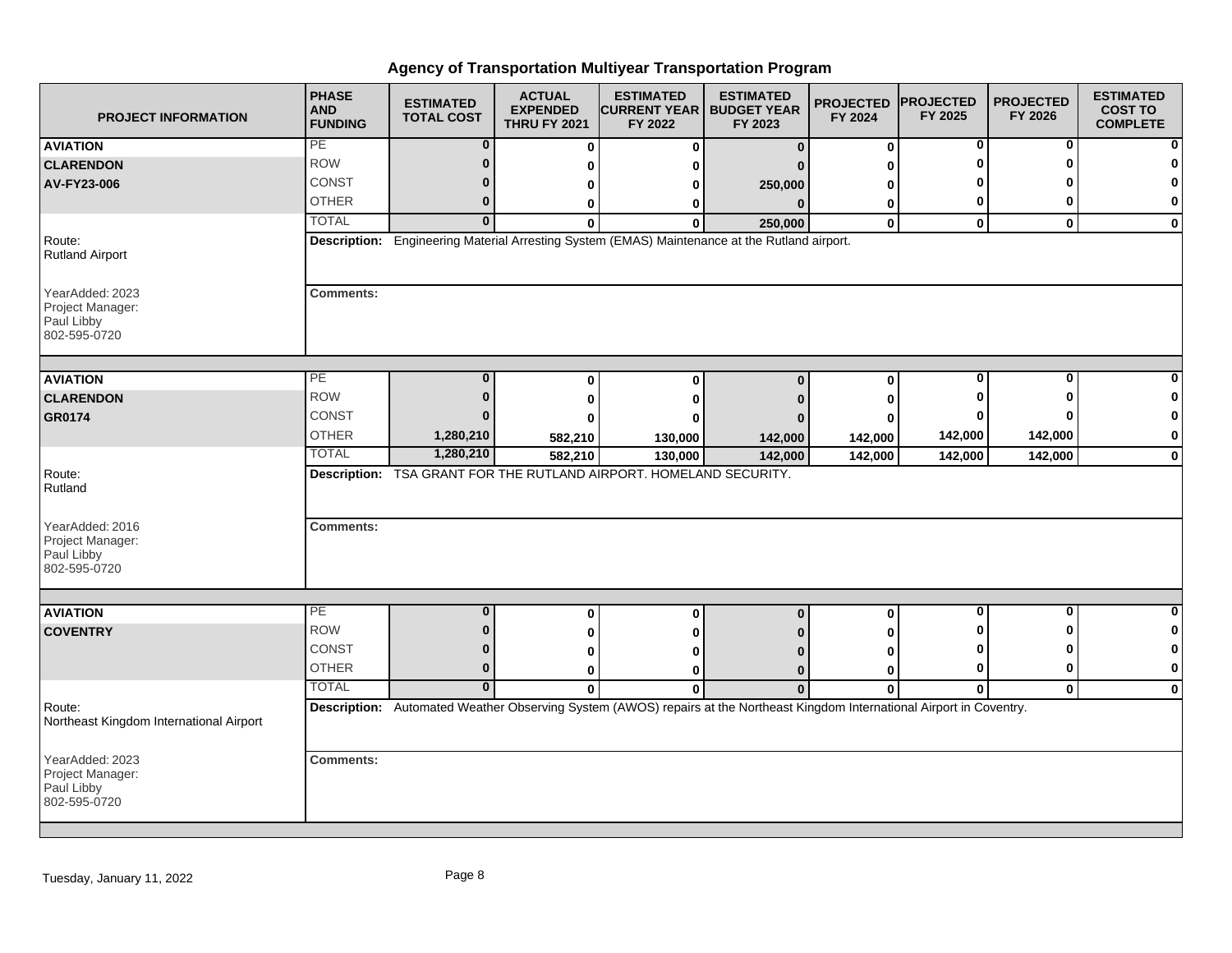| <b>PROJECT INFORMATION</b>                                        | <b>PHASE</b><br><b>AND</b><br><b>FUNDING</b> | <b>ESTIMATED</b><br><b>TOTAL COST</b>            | <b>ACTUAL</b><br><b>EXPENDED</b><br><b>THRU FY 2021</b> | <b>ESTIMATED</b><br><b>CURRENT YEAR</b><br>FY 2022 | <b>ESTIMATED</b><br><b>BUDGET YEAR</b><br>FY 2023                                            | <b>PROJECTED</b><br>FY 2024 | <b>PROJECTED</b><br>FY 2025 | <b>PROJECTED</b><br>FY 2026 | <b>ESTIMATED</b><br><b>COST TO</b><br><b>COMPLETE</b> |
|-------------------------------------------------------------------|----------------------------------------------|--------------------------------------------------|---------------------------------------------------------|----------------------------------------------------|----------------------------------------------------------------------------------------------|-----------------------------|-----------------------------|-----------------------------|-------------------------------------------------------|
| <b>AVIATION</b>                                                   | PE                                           | $\bf{0}$                                         | $\mathbf 0$                                             | $\bf{0}$                                           | $\Omega$                                                                                     | $\bf{0}$                    | 0                           | 0                           | $\mathbf{0}$                                          |
| <b>COVENTRY</b>                                                   | <b>ROW</b>                                   | $\bf{0}$                                         | 0                                                       |                                                    |                                                                                              | ŋ                           |                             |                             | $\mathbf{0}$                                          |
|                                                                   | CONST                                        | 0                                                | 0                                                       |                                                    |                                                                                              | 0                           |                             |                             | $\mathbf{0}$                                          |
|                                                                   | <b>OTHER</b>                                 | $\bf{0}$                                         | 0                                                       | 0                                                  | O                                                                                            | 0                           | 0                           | 40,000                      | $\mathbf{0}$                                          |
|                                                                   | <b>TOTAL</b>                                 | $\overline{0}$                                   | ŋ                                                       | $\Omega$                                           | $\Omega$                                                                                     | $\mathbf 0$                 | $\mathbf{0}$                | 40,000                      | $\mathbf{0}$                                          |
| Route:<br>Northeast Kingdom International Airport                 |                                              |                                                  |                                                         |                                                    | Description: Sweeper attachment for the Northeast Kingdom International airport in Coventry. |                             |                             |                             |                                                       |
| YearAdded: 2023<br>Project Manager:<br>Paul Libby<br>802-595-0720 | <b>Comments:</b>                             |                                                  |                                                         |                                                    |                                                                                              |                             |                             |                             |                                                       |
| <b>AVIATION</b>                                                   | PE                                           | 80,000                                           | $\bf{0}$                                                | $\bf{0}$                                           | $\mathbf{0}$                                                                                 | 80,000                      | 0                           | 0                           | $\mathbf{0}$                                          |
| <b>COVENTRY</b>                                                   | <b>ROW</b>                                   | $\bf{0}$                                         | 0                                                       | ŋ                                                  |                                                                                              | 0                           |                             |                             | $\mathbf 0$                                           |
| AV-FY20-002                                                       | CONST                                        | 500,000                                          | 0                                                       |                                                    |                                                                                              | O                           | 500,000                     |                             | $\mathbf{0}$                                          |
|                                                                   | <b>OTHER</b>                                 | $\bf{0}$                                         | 0                                                       |                                                    |                                                                                              | ŋ                           | O                           |                             | $\mathbf{0}$                                          |
|                                                                   | <b>TOTAL</b>                                 | 580,000                                          | $\pmb{0}$                                               | $\mathbf 0$                                        | $\mathbf 0$                                                                                  | 80,000                      | 500,000                     | $\mathbf 0$                 | $\mathbf{0}$                                          |
| Route:<br><b>Newport Airport</b>                                  |                                              | Description: T/W Alpha Reconfiguration.          |                                                         |                                                    |                                                                                              |                             |                             |                             |                                                       |
| YearAdded: 2019<br>Project Manager:<br>Kyle Wells<br>802-505-1707 | <b>Comments:</b>                             |                                                  |                                                         |                                                    |                                                                                              |                             |                             |                             |                                                       |
|                                                                   |                                              |                                                  |                                                         |                                                    |                                                                                              |                             |                             |                             |                                                       |
| <b>AVIATION</b>                                                   | PE                                           | 150,000                                          | $\bf{0}$                                                | $\bf{0}$                                           | $\mathbf 0$                                                                                  | 125,000                     | 25,000                      | 0                           | $\mathbf{0}$                                          |
| <b>COVENTRY</b>                                                   | <b>ROW</b>                                   | $\bf{0}$                                         | 0                                                       |                                                    |                                                                                              | ŋ                           | O                           |                             | $\mathbf{0}$                                          |
| AV-FY21-011                                                       | <b>CONST</b>                                 | $\bf{0}$                                         | 0                                                       |                                                    |                                                                                              |                             |                             |                             | $\mathbf{0}$                                          |
|                                                                   | <b>OTHER</b>                                 | $\mathbf 0$                                      | 0                                                       | 0                                                  | 0                                                                                            | 0                           | $\bf{0}$                    | ŋ                           | $\mathbf{0}$                                          |
|                                                                   | <b>TOTAL</b>                                 | 150,000                                          | $\mathbf{0}$                                            | $\mathbf{0}$                                       | $\bf{0}$                                                                                     | 125,000                     | 25,000                      | $\mathbf 0$                 | $\mathbf{0}$                                          |
| Route:<br>Newport Airport                                         |                                              | Description: T/W Alpha Environmental Assessment. |                                                         |                                                    |                                                                                              |                             |                             |                             |                                                       |
| YearAdded: 2021<br>Project Manager:<br>Kyle Wells<br>802-505-1707 | <b>Comments:</b>                             |                                                  |                                                         |                                                    |                                                                                              |                             |                             |                             |                                                       |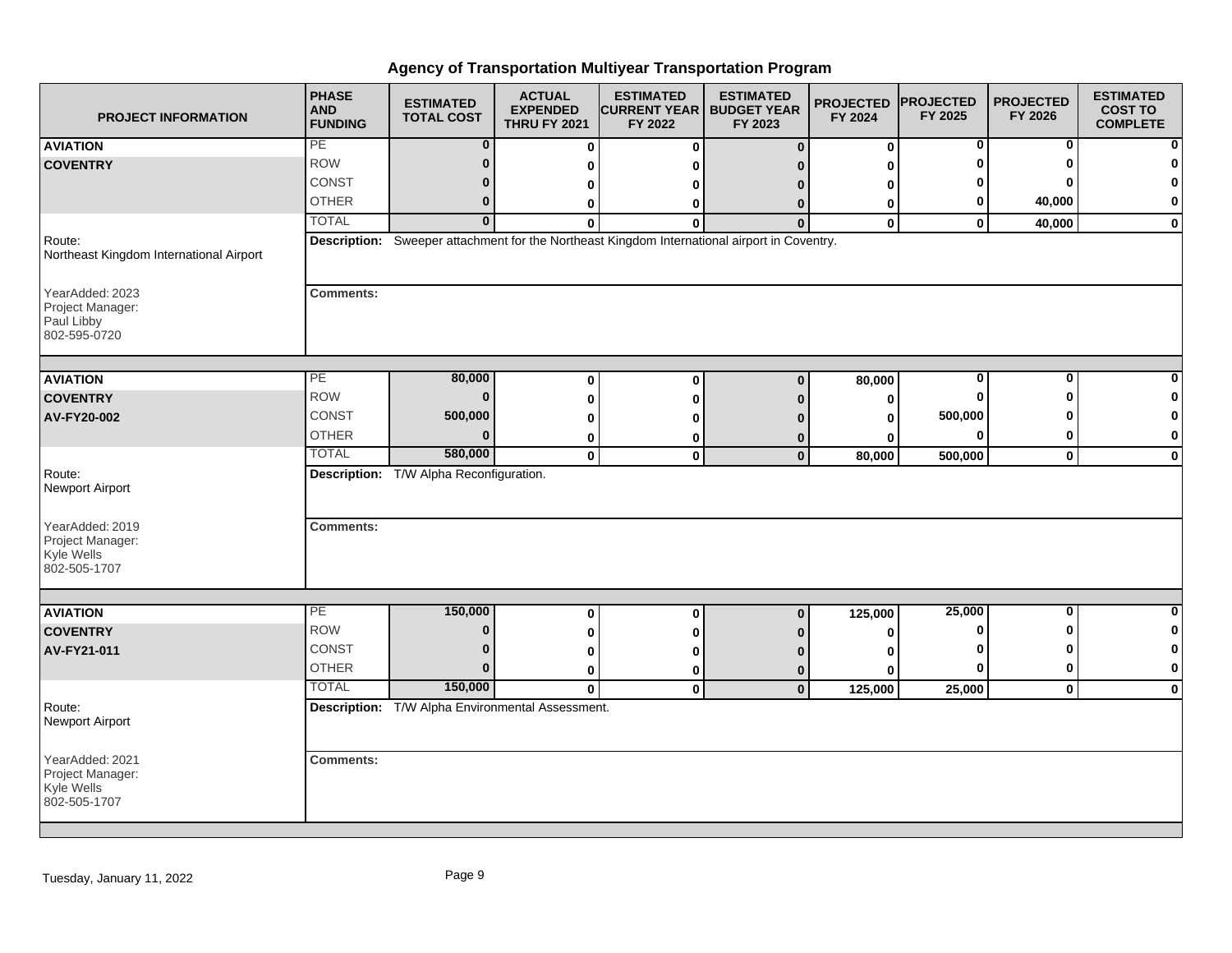| <b>PROJECT INFORMATION</b>                                        | <b>PHASE</b><br><b>AND</b><br><b>FUNDING</b> | <b>ESTIMATED</b><br><b>TOTAL COST</b> | <b>ACTUAL</b><br><b>EXPENDED</b><br><b>THRU FY 2021</b> | <b>ESTIMATED</b><br><b>CURRENT YEAR   BUDGET YEAR</b><br>FY 2022                                                           | <b>ESTIMATED</b><br>FY 2023 | <b>PROJECTED</b><br>FY 2024 | <b>PROJECTED</b><br>FY 2025 | <b>PROJECTED</b><br>FY 2026 | <b>ESTIMATED</b><br><b>COST TO</b><br><b>COMPLETE</b> |
|-------------------------------------------------------------------|----------------------------------------------|---------------------------------------|---------------------------------------------------------|----------------------------------------------------------------------------------------------------------------------------|-----------------------------|-----------------------------|-----------------------------|-----------------------------|-------------------------------------------------------|
| <b>AVIATION</b>                                                   | PE                                           | $\bf{0}$                              | $\mathbf 0$                                             | $\bf{0}$                                                                                                                   | $\bf{0}$                    | 0                           | 0                           | 0                           |                                                       |
| <b>COVENTRY</b>                                                   | <b>ROW</b>                                   | $\bf{0}$                              | 0                                                       | n                                                                                                                          |                             | U                           | ŋ                           | ŋ                           |                                                       |
| AV-FY21-012                                                       | CONST                                        | $\bf{0}$                              | 0                                                       | o                                                                                                                          |                             | o                           |                             |                             |                                                       |
|                                                                   | <b>OTHER</b>                                 | $\bf{0}$                              | 0                                                       | 0                                                                                                                          | 0                           | 0                           | 0                           | O                           | 0                                                     |
|                                                                   | <b>TOTAL</b>                                 | $\overline{0}$                        | $\bf{0}$                                                | $\bf{0}$                                                                                                                   | $\Omega$                    | 0                           | $\mathbf 0$                 | $\mathbf{0}$                | $\mathbf 0$                                           |
| Route:<br>Newport Airport                                         |                                              |                                       |                                                         | Description: Runway 5-23 Avigation Easements at the Northeast Kingdom International Airport                                |                             |                             |                             |                             |                                                       |
| YearAdded: 2021<br>Project Manager:<br>Kyle Wells<br>802-505-1707 | <b>Comments:</b>                             |                                       |                                                         |                                                                                                                            |                             |                             |                             |                             |                                                       |
| <b>AVIATION</b>                                                   | PE                                           | $\bf{0}$                              | $\bf{0}$                                                | 0                                                                                                                          | $\bf{0}$                    | 0                           | $\bf{0}$                    | $\bf{0}$                    |                                                       |
| <b>COVENTRY</b>                                                   | <b>ROW</b>                                   | $\mathbf{0}$                          | 0                                                       | 0                                                                                                                          |                             | 0                           | ŋ                           | ∩                           | n                                                     |
| AV-FY21-013                                                       | CONST                                        | $\bf{0}$                              | 0                                                       | ŋ                                                                                                                          |                             |                             |                             |                             | 0                                                     |
|                                                                   | <b>OTHER</b>                                 | $\bf{0}$                              | 0                                                       | 0                                                                                                                          | 0                           | 0                           | 0                           | 0                           | 0                                                     |
|                                                                   | <b>TOTAL</b>                                 | $\mathbf{0}$                          | $\mathbf{0}$                                            | $\bf{0}$                                                                                                                   | $\Omega$                    | $\mathbf 0$                 | $\mathbf{0}$                | $\mathbf 0$                 | $\mathbf 0$                                           |
| Route:<br>Newport Airport                                         |                                              |                                       |                                                         | Description: Runway 5-23 Obstruction Removal at the Northeast Kingdom International Airport.                               |                             |                             |                             |                             |                                                       |
| YearAdded: 2021<br>Project Manager:<br>Kyle Wells<br>802-505-1707 | <b>Comments:</b>                             |                                       |                                                         |                                                                                                                            |                             |                             |                             |                             |                                                       |
|                                                                   |                                              |                                       |                                                         |                                                                                                                            |                             |                             |                             |                             |                                                       |
| <b>AVIATION</b>                                                   | РE<br><b>ROW</b>                             | 100,000<br>$\bf{0}$                   | 0                                                       | 50,000                                                                                                                     | 50,000                      | 0                           | 0<br>ŋ                      | 0<br>ŋ                      | 0<br>0                                                |
| <b>COVENTRY</b>                                                   | CONST                                        | 515,000                               | 0                                                       | 0                                                                                                                          |                             |                             | ŋ                           | ŋ                           | 0                                                     |
| AV-FY23-001                                                       | <b>OTHER</b>                                 | $\Omega$                              | 0                                                       | 0                                                                                                                          | 615,000                     | 50,000                      | $\bf{0}$                    | $\bf{0}$                    | $\bf{0}$                                              |
|                                                                   | <b>TOTAL</b>                                 | 615,000                               | 0                                                       | ŋ                                                                                                                          |                             | 0                           |                             |                             |                                                       |
| Route:<br>Northeast Kingdom International Airport                 |                                              |                                       | $\mathbf{0}$                                            | 50,000<br>Description: Construct new terminal building at Northeast Kingdom International Airport. Northern Borders Grant. | 665,000                     | 50,000                      | 0                           | $\mathbf 0$                 | $\mathbf 0$                                           |
| YearAdded: 2023<br>Project Manager:<br>Kyle Wells<br>802-505-1707 | <b>Comments:</b>                             |                                       |                                                         |                                                                                                                            |                             |                             |                             |                             |                                                       |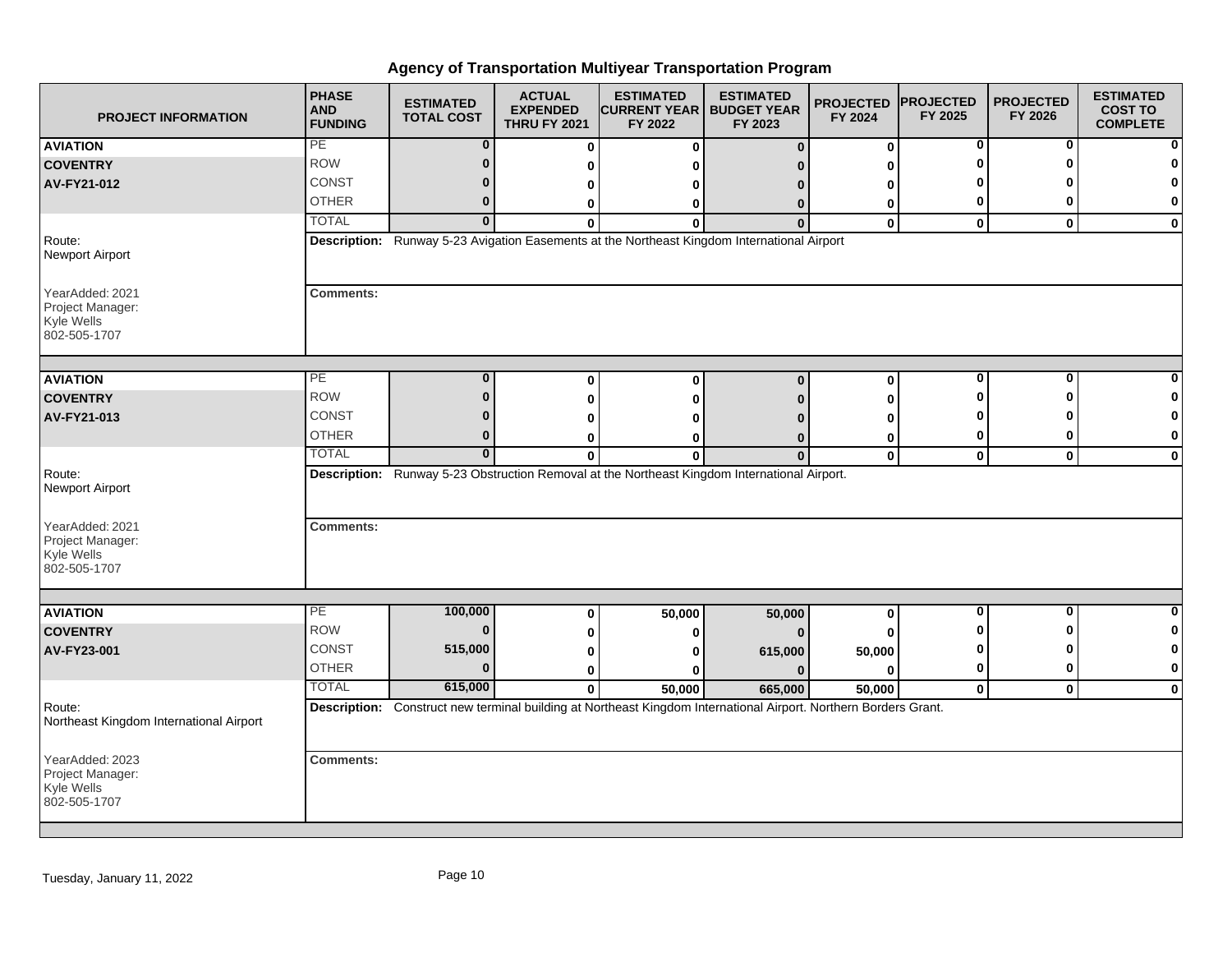| <b>PROJECT INFORMATION</b>                                        | <b>PHASE</b><br><b>AND</b><br><b>FUNDING</b> | <b>ESTIMATED</b><br><b>TOTAL COST</b>    | <b>ACTUAL</b><br><b>EXPENDED</b><br><b>THRU FY 2021</b> | <b>ESTIMATED</b><br><b>CURRENT YEAR</b><br>FY 2022 | <b>ESTIMATED</b><br><b>BUDGET YEAR</b><br>FY 2023                                                             | <b>PROJECTED</b><br>FY 2024 | <b>PROJECTED</b><br>FY 2025 | <b>PROJECTED</b><br>FY 2026 | <b>ESTIMATED</b><br><b>COST TO</b><br><b>COMPLETE</b> |
|-------------------------------------------------------------------|----------------------------------------------|------------------------------------------|---------------------------------------------------------|----------------------------------------------------|---------------------------------------------------------------------------------------------------------------|-----------------------------|-----------------------------|-----------------------------|-------------------------------------------------------|
| <b>AVIATION</b>                                                   | PE                                           | $\bf{0}$                                 | 0                                                       | 0                                                  | $\bf{0}$                                                                                                      | 0                           | 0                           | 0                           | $\mathbf{0}$                                          |
| <b>COVENTRY</b>                                                   | <b>ROW</b>                                   | $\Omega$                                 | 0                                                       | ŋ                                                  |                                                                                                               | O                           | 0                           |                             | $\mathbf{0}$                                          |
| AV-FY23-002                                                       | CONST                                        | 250,000                                  | 0                                                       | ŋ                                                  | 50,000                                                                                                        | 50,000                      | 50,000                      | 50,000                      | 50,000                                                |
|                                                                   | <b>OTHER</b>                                 | $\Omega$                                 | 0                                                       | o                                                  | $\mathbf{0}$                                                                                                  | $\Omega$                    | 0                           |                             | $\mathbf{0}$                                          |
|                                                                   | <b>TOTAL</b>                                 | 250,000                                  | <sup>0</sup>                                            | ŋ                                                  | 50,000                                                                                                        | 50,000                      | 50,000                      | 50,000                      | 50,000                                                |
| Route:<br>Northeast Kingdom International Airport                 |                                              |                                          |                                                         |                                                    | Description: Annual maintenance of avigation easement areas via brush clearing, mowing, trimming, etc.        |                             |                             |                             |                                                       |
| YearAdded: 2023<br>Project Manager:<br>Paul Libby<br>802-595-0720 | <b>Comments:</b>                             |                                          |                                                         |                                                    |                                                                                                               |                             |                             |                             |                                                       |
| <b>AVIATION</b>                                                   | PE                                           | $\bf{0}$                                 | 0                                                       | $\bf{0}$                                           | 5,000                                                                                                         | $\mathbf 0$                 | $\bf{0}$                    | $\bf{0}$                    | $\mathbf{0}$                                          |
| <b>HIGHGATE</b>                                                   | <b>ROW</b>                                   | $\bf{0}$                                 | $\bf{0}$                                                | n                                                  |                                                                                                               | n                           | ŋ                           |                             | $\bf{0}$                                              |
|                                                                   | CONST                                        | 0                                        | 0                                                       |                                                    | 120,000                                                                                                       |                             |                             |                             | $\mathbf{0}$                                          |
|                                                                   | <b>OTHER</b>                                 | $\bf{0}$                                 | 0                                                       |                                                    |                                                                                                               | O                           | 0                           |                             | $\mathbf{0}$                                          |
|                                                                   | <b>TOTAL</b>                                 | $\bf{0}$                                 | $\bf{0}$                                                | 0                                                  | 125,000                                                                                                       | $\mathbf{0}$                | $\mathbf 0$                 | $\mathbf 0$                 | $\mathbf{0}$                                          |
| Route:<br>Franklin County Airport                                 |                                              |                                          |                                                         |                                                    | Description: Automated surface/weather observing system (AWOS) repairs at Franklin County Airport in Highgate |                             |                             |                             |                                                       |
| YearAdded: 2023<br>Project Manager:<br>Paul Libby<br>802-595-0720 | <b>Comments:</b>                             |                                          |                                                         |                                                    |                                                                                                               |                             |                             |                             |                                                       |
| <b>AVIATION</b>                                                   | PE                                           | 400,000                                  | 303,882                                                 | 0                                                  | $\mathbf 0$                                                                                                   | $\bf{0}$                    | 0                           | 96,118                      | $\mathbf{0}$                                          |
| <b>HIGHGATE</b>                                                   | <b>ROW</b>                                   | 550                                      | 1,291                                                   |                                                    |                                                                                                               |                             | ŋ                           | ŋ                           | $\mathbf{0}$                                          |
| AV-FY15-032                                                       | CONST                                        | 4,294,000                                | 0                                                       |                                                    |                                                                                                               | O                           |                             |                             | 4,294,000                                             |
|                                                                   | <b>OTHER</b>                                 | $\Omega$                                 | U                                                       | 0                                                  | $\bf{0}$                                                                                                      | 0                           | 0                           |                             | $\mathbf{0}$                                          |
|                                                                   | <b>TOTAL</b>                                 | 4,694,550                                | 305,172                                                 | $\mathbf 0$                                        | $\mathbf 0$                                                                                                   | $\mathbf 0$                 | $\mathbf 0$                 | 96,118                      | 4,294,000                                             |
| Route:<br>Franklin County                                         |                                              | Description: Taxiway access hangar area. |                                                         |                                                    |                                                                                                               |                             |                             |                             |                                                       |
| YearAdded: 2017<br>Project Manager:<br>Kyle Wells<br>802-505-1707 | <b>Comments:</b>                             |                                          |                                                         |                                                    |                                                                                                               |                             |                             |                             |                                                       |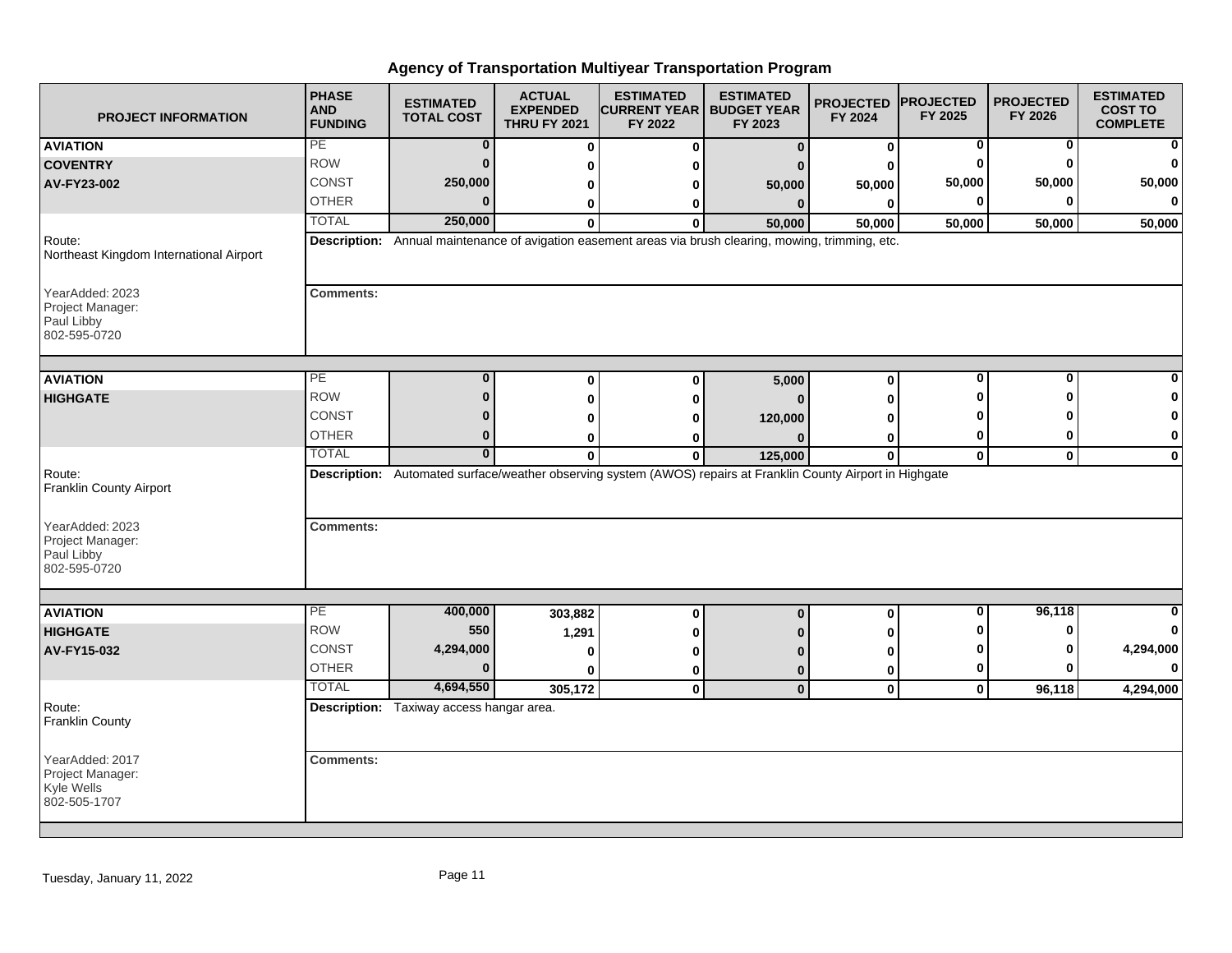| <b>PROJECT INFORMATION</b>                                        | <b>PHASE</b><br><b>AND</b><br><b>FUNDING</b> | <b>ESTIMATED</b><br><b>TOTAL COST</b>                                                 | <b>ACTUAL</b><br><b>EXPENDED</b><br><b>THRU FY 2021</b> | <b>ESTIMATED</b><br><b>CURRENT YEAR   BUDGET YEAR</b><br>FY 2022 | <b>ESTIMATED</b><br>FY 2023 | <b>PROJECTED</b><br>FY 2024 | <b>PROJECTED</b><br>FY 2025 | <b>PROJECTED</b><br>FY 2026 | <b>ESTIMATED</b><br><b>COST TO</b><br><b>COMPLETE</b> |
|-------------------------------------------------------------------|----------------------------------------------|---------------------------------------------------------------------------------------|---------------------------------------------------------|------------------------------------------------------------------|-----------------------------|-----------------------------|-----------------------------|-----------------------------|-------------------------------------------------------|
| <b>AVIATION</b>                                                   | PE                                           | 225,000                                                                               | 203,142                                                 | 21,858                                                           | $\bf{0}$                    | $\bf{0}$                    | 0                           | 0                           | $\mathbf{0}$                                          |
| <b>HIGHGATE</b>                                                   | <b>ROW</b>                                   | 425,000                                                                               | 11,860                                                  | 212,000                                                          | 201,140                     | ŋ                           |                             |                             | $\mathbf{0}$                                          |
| AV-FY16-009                                                       | CONST                                        | 0                                                                                     | 0                                                       | o                                                                | n                           | o                           |                             |                             | $\mathbf{0}$                                          |
|                                                                   | <b>OTHER</b>                                 | $\bf{0}$                                                                              |                                                         | ŋ                                                                |                             | 0                           | 0                           |                             | $\mathbf{0}$                                          |
|                                                                   | <b>TOTAL</b>                                 | 650,000                                                                               | 215,002                                                 | 233,858                                                          | 201,140                     | $\mathbf 0$                 | $\mathbf 0$                 | $\bf{0}$                    | $\mathbf{0}$                                          |
| Route:<br>Franklin County Airport                                 |                                              | Description: Avigation easements.                                                     |                                                         |                                                                  |                             |                             |                             |                             |                                                       |
| YearAdded: 2019<br>Project Manager:<br>Kyle Wells<br>802-505-1707 | <b>Comments:</b>                             |                                                                                       |                                                         |                                                                  |                             |                             |                             |                             |                                                       |
| <b>AVIATION</b>                                                   | PE                                           | 150,000                                                                               |                                                         |                                                                  |                             |                             | 8,942                       | $\bf{0}$                    | $\mathbf{0}$                                          |
| <b>HIGHGATE</b>                                                   | <b>ROW</b>                                   | $\bf{0}$                                                                              | 55,190<br>72                                            | 55,000                                                           | 20,000                      | 10,868<br>0                 |                             |                             | 0                                                     |
| AV-FY17-005                                                       | CONST                                        | 1,921,000                                                                             | 0                                                       | o<br>n                                                           | n<br>n                      | 750,000                     | 1,171,000                   |                             | 0                                                     |
|                                                                   | <b>OTHER</b>                                 | $\bf{0}$                                                                              | Ω                                                       |                                                                  |                             | 0                           |                             |                             | $\mathbf{0}$                                          |
|                                                                   | <b>TOTAL</b>                                 | 2,071,000                                                                             | 55,262                                                  | 55,000                                                           | 20,000                      | 760,868                     | 1,179,942                   | $\mathbf 0$                 | $\mathbf{0}$                                          |
| Route:<br>Franklin County Airport                                 |                                              | <b>Description:</b> Runway Extension - 600' FAA AIP Eligible                          |                                                         |                                                                  |                             |                             |                             |                             |                                                       |
| YearAdded: 2018<br>Project Manager:<br>Kyle Wells<br>802-505-1707 | <b>Comments:</b>                             |                                                                                       |                                                         |                                                                  |                             |                             |                             |                             |                                                       |
|                                                                   | PE                                           | 25,000                                                                                |                                                         |                                                                  |                             |                             | $\bf{0}$                    | $\bf{0}$                    | 12,409                                                |
| <b>AVIATION</b><br><b>HIGHGATE</b>                                | <b>ROW</b>                                   | 60,000                                                                                | 12,591                                                  | $\pmb{0}$                                                        | $\mathbf 0$                 | $\bf{0}$                    |                             |                             | 10,944                                                |
| AV-FY19-006                                                       | <b>CONST</b>                                 | $\bf{0}$                                                                              | 49,056                                                  | 0                                                                |                             |                             |                             |                             | $\mathbf{0}$                                          |
|                                                                   | <b>OTHER</b>                                 | $\Omega$                                                                              | 0<br>O                                                  |                                                                  |                             | ŋ                           | 0                           | ŋ                           | $\mathbf{0}$                                          |
|                                                                   | <b>TOTAL</b>                                 | 85,000                                                                                | 61,647                                                  | 0<br>$\bf{0}$                                                    | $\Omega$<br>$\mathbf{0}$    | 0<br>$\mathbf 0$            | $\mathbf 0$                 | $\mathbf 0$                 | 23,353                                                |
| Route:<br>Franklin County Airport                                 |                                              | Description: Land swap and acquisition project for future airport hanger development. |                                                         |                                                                  |                             |                             |                             |                             |                                                       |
| YearAdded: 2020<br>Project Manager:<br>Kyle Wells<br>802-505-1707 | <b>Comments:</b>                             |                                                                                       |                                                         |                                                                  |                             |                             |                             |                             |                                                       |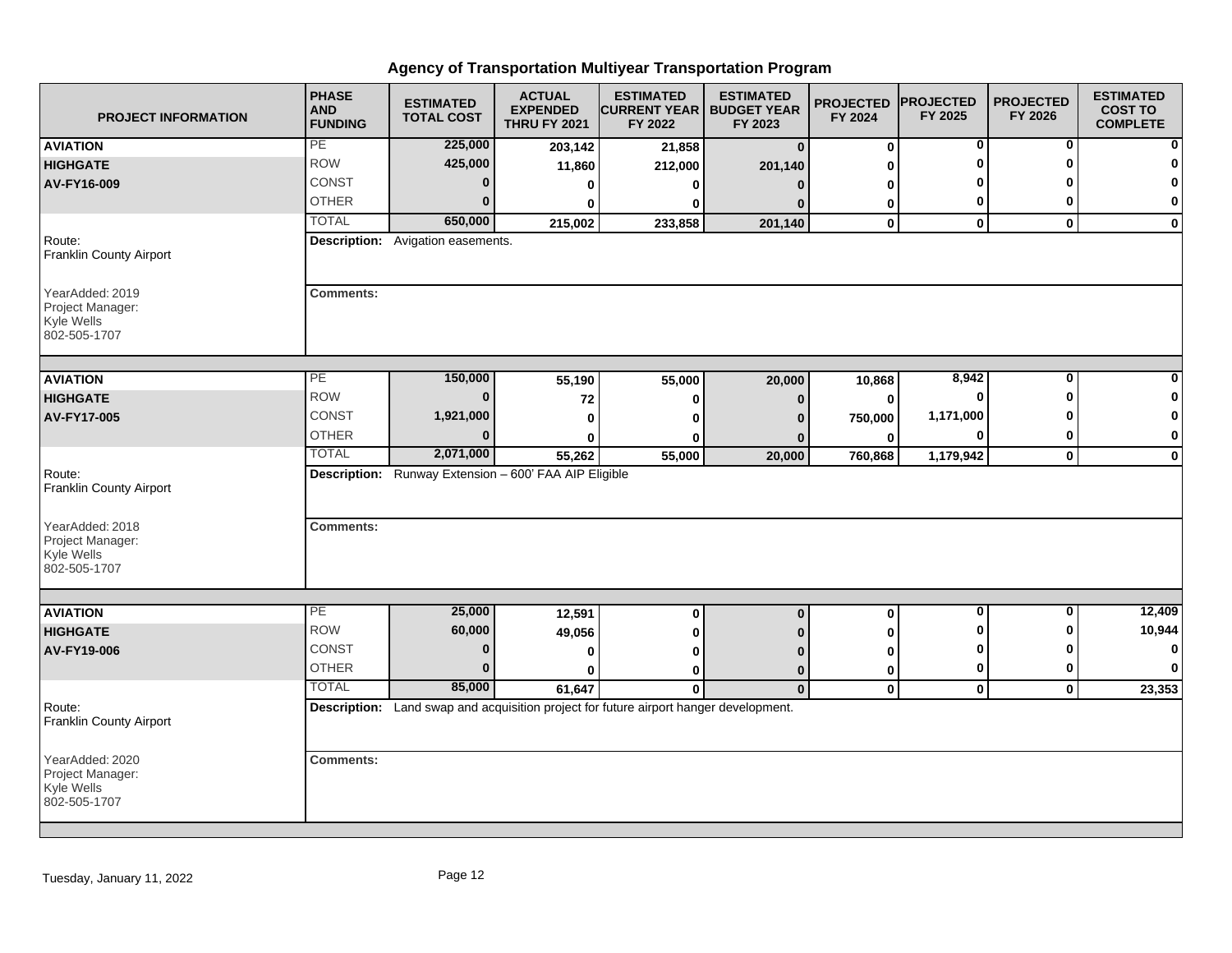| <b>PROJECT INFORMATION</b>                                        | <b>PHASE</b><br><b>AND</b><br><b>FUNDING</b> | <b>ESTIMATED</b><br><b>TOTAL COST</b> | <b>ACTUAL</b><br><b>EXPENDED</b><br><b>THRU FY 2021</b> | <b>ESTIMATED</b><br><b>CURRENT YEAR</b><br>FY 2022                          | <b>ESTIMATED</b><br><b>BUDGET YEAR</b><br>FY 2023                                                                                   | <b>PROJECTED</b><br>FY 2024 | <b>PROJECTED</b><br>FY 2025 | <b>PROJECTED</b><br>FY 2026 | <b>ESTIMATED</b><br><b>COST TO</b><br><b>COMPLETE</b> |
|-------------------------------------------------------------------|----------------------------------------------|---------------------------------------|---------------------------------------------------------|-----------------------------------------------------------------------------|-------------------------------------------------------------------------------------------------------------------------------------|-----------------------------|-----------------------------|-----------------------------|-------------------------------------------------------|
| <b>AVIATION</b>                                                   | PE                                           | $\bf{0}$                              | $\bf{0}$                                                | 0                                                                           | $\Omega$                                                                                                                            | $\bf{0}$                    | 0                           | 75,000                      | $\mathbf{0}$                                          |
| <b>HIGHGATE</b>                                                   | <b>ROW</b>                                   | 0                                     | 0                                                       |                                                                             |                                                                                                                                     |                             |                             |                             | 0                                                     |
| AV-FY19-010                                                       | CONST                                        | $\bf{0}$                              | 0                                                       |                                                                             |                                                                                                                                     |                             |                             |                             | 0                                                     |
|                                                                   | <b>OTHER</b>                                 | $\bf{0}$                              | 0                                                       | o                                                                           | O                                                                                                                                   | 0                           | 0                           |                             | $\mathbf{0}$                                          |
|                                                                   | <b>TOTAL</b>                                 | $\Omega$                              |                                                         | ŋ                                                                           | $\bf{0}$                                                                                                                            | $\Omega$                    | $\mathbf 0$                 | 75,000                      | $\mathbf{0}$                                          |
| Route:<br>Franklin County Airport                                 |                                              |                                       |                                                         | Description: Apron Rehab at Franklin County Airport. FAA Supplemental grant |                                                                                                                                     |                             |                             |                             |                                                       |
| YearAdded: 2020<br>Project Manager:<br>Paul Libby<br>802-595-0720 | <b>Comments:</b>                             |                                       |                                                         |                                                                             |                                                                                                                                     |                             |                             |                             |                                                       |
| <b>AVIATION</b>                                                   | PE                                           | 655,000                               | 487,165                                                 | 100,000                                                                     | 47,835                                                                                                                              | 20,000                      | 0                           | 0                           | $\mathbf{0}$                                          |
| <b>HIGHGATE</b>                                                   | <b>ROW</b>                                   | $\bf{0}$                              |                                                         |                                                                             |                                                                                                                                     |                             |                             |                             | $\mathbf{0}$                                          |
| AV-FY20-006                                                       | <b>CONST</b>                                 | 3,595,777                             | 2,466                                                   |                                                                             | 1,078,733                                                                                                                           | 2,514,578                   |                             |                             | 0                                                     |
|                                                                   | <b>OTHER</b>                                 |                                       |                                                         |                                                                             |                                                                                                                                     |                             | 0                           |                             | $\mathbf{0}$                                          |
|                                                                   | <b>TOTAL</b>                                 | 4,250,777                             | 489,631                                                 | 100,000                                                                     | 1,126,568                                                                                                                           | 2,534,578                   | $\mathbf 0$                 | $\mathbf{0}$                | $\mathbf{0}$                                          |
| Route:<br>Franklin County Airport                                 |                                              |                                       |                                                         |                                                                             | Description: Runway in-depth reconstruction and widening project located at the Franklin County State Airport.                      |                             |                             |                             |                                                       |
| YearAdded: 2022<br>Project Manager:<br>Kyle Wells<br>802-505-1707 | <b>Comments:</b>                             |                                       |                                                         |                                                                             |                                                                                                                                     |                             |                             |                             |                                                       |
| <b>AVIATION</b>                                                   | PE                                           | 125,000                               | 10,929                                                  | 75,000                                                                      | 19,071                                                                                                                              | 10,000                      | 10,000                      | $\bf{0}$                    | $\mathbf{0}$                                          |
| <b>HIGHGATE</b>                                                   | <b>ROW</b>                                   | $\bf{0}$                              | 0                                                       | ŋ                                                                           |                                                                                                                                     | 0                           | ŋ                           |                             | $\mathbf{0}$                                          |
| AV-FY20-007                                                       | <b>CONST</b>                                 | 1,356,000                             | 0                                                       |                                                                             |                                                                                                                                     | 350,000                     | 1,006,000                   |                             | $\mathbf{0}$                                          |
|                                                                   | <b>OTHER</b>                                 | $\Omega$                              |                                                         |                                                                             |                                                                                                                                     |                             |                             | 0                           | $\mathbf{0}$                                          |
|                                                                   | <b>TOTAL</b>                                 | 1,481,000                             | 10,929                                                  | 75,000                                                                      | 19,071                                                                                                                              | 360,000                     | 1,016,000                   | $\mathbf{0}$                | $\mathbf{0}$                                          |
| Route:<br><b>Franklin County Airport</b>                          |                                              |                                       |                                                         |                                                                             | Description: Runway 01 and parallel taxiway 401' extension project located at the Franklin County State Airport. State Funded only. |                             |                             |                             |                                                       |
| YearAdded: 2022<br>Project Manager:<br>Kyle Wells<br>802-505-1707 | <b>Comments:</b>                             |                                       |                                                         |                                                                             |                                                                                                                                     |                             |                             |                             |                                                       |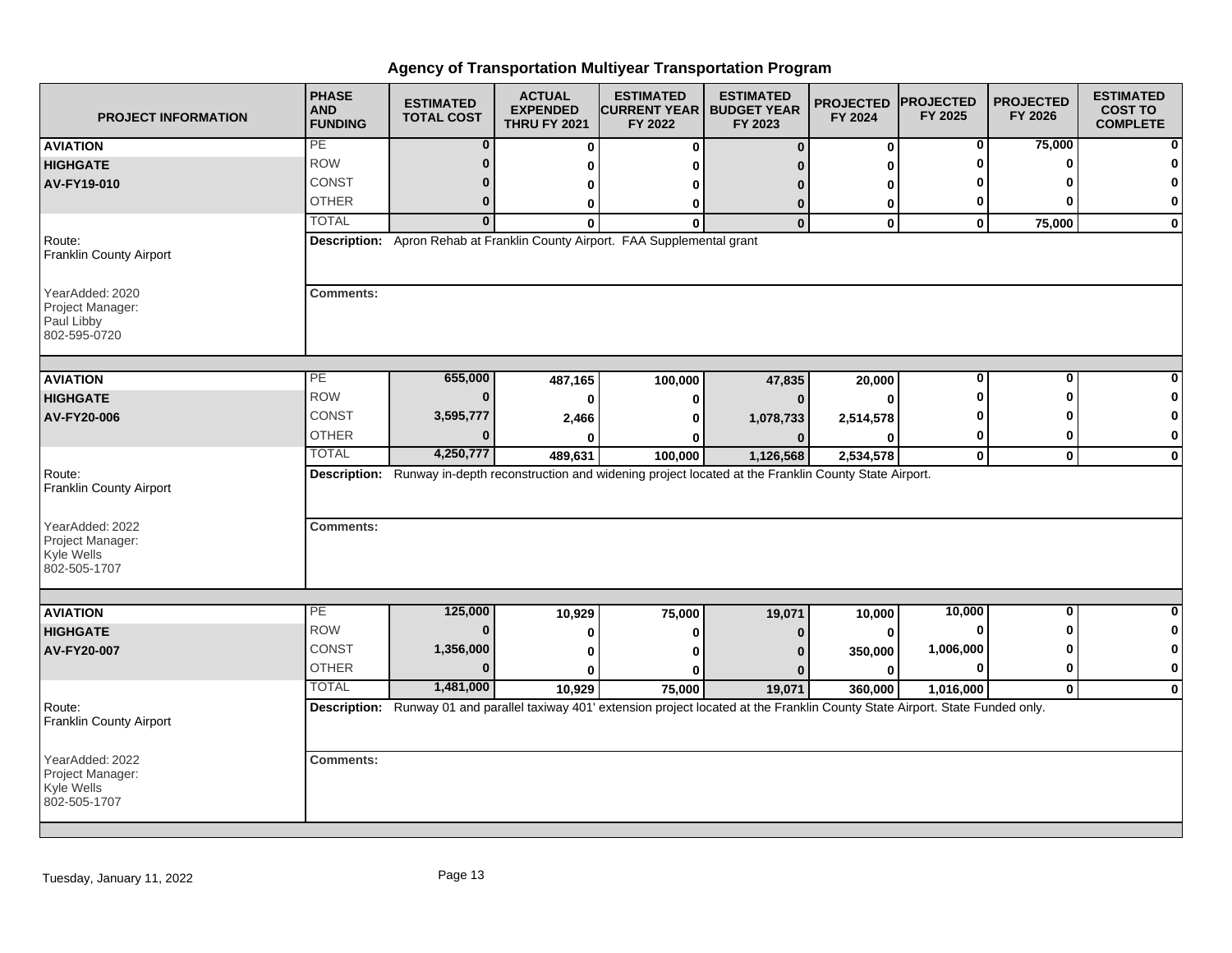| <b>PROJECT INFORMATION</b>                                                  | <b>PHASE</b><br><b>AND</b><br><b>FUNDING</b> | <b>ESTIMATED</b><br><b>TOTAL COST</b>                 | <b>ACTUAL</b><br><b>EXPENDED</b><br><b>THRU FY 2021</b> | <b>ESTIMATED</b><br><b>CURRENT YEAR   BUDGET YEAR</b><br>FY 2022                              | <b>ESTIMATED</b><br>FY 2023 | <b>PROJECTED</b><br>FY 2024 | <b>PROJECTED</b><br>FY 2025 | <b>PROJECTED</b><br>FY 2026 | <b>ESTIMATED</b><br><b>COST TO</b><br><b>COMPLETE</b> |
|-----------------------------------------------------------------------------|----------------------------------------------|-------------------------------------------------------|---------------------------------------------------------|-----------------------------------------------------------------------------------------------|-----------------------------|-----------------------------|-----------------------------|-----------------------------|-------------------------------------------------------|
| <b>AVIATION</b>                                                             | PE                                           | $\bf{0}$                                              | $\bf{0}$                                                | 0                                                                                             | $\Omega$                    | $\bf{0}$                    | 0                           | 0                           | $\mathbf{0}$                                          |
| <b>HIGHGATE</b>                                                             | <b>ROW</b>                                   | $\bf{0}$                                              | 0                                                       |                                                                                               |                             |                             |                             |                             | $\mathbf{0}$                                          |
| AV-FY23-005                                                                 | CONST                                        | $\Omega$                                              | 0                                                       |                                                                                               | n                           |                             |                             |                             | $\mathbf{0}$                                          |
|                                                                             | <b>OTHER</b>                                 | 100,000                                               | 0                                                       | 0                                                                                             | 40,000                      | 0                           | 0                           |                             | 60,000                                                |
|                                                                             | <b>TOTAL</b>                                 | 100,000                                               | 0                                                       | $\bf{0}$                                                                                      | 40,000                      | $\mathbf 0$                 | $\mathbf{0}$                | $\mathbf{0}$                | 60,000                                                |
| Route:<br>Franklin County Airport                                           |                                              |                                                       |                                                         | Description: Purchase of runway sweeper attachment equipment for the Franklin County airport. |                             |                             |                             |                             |                                                       |
| YearAdded: 2023<br>Project Manager:<br>Paul Libby<br>802-595-0720           | <b>Comments:</b>                             |                                                       |                                                         |                                                                                               |                             |                             |                             |                             |                                                       |
| <b>AVIATION</b>                                                             | PE                                           | 490,000                                               | 0                                                       | 0                                                                                             | $\mathbf{0}$                | 245,000                     | 245,000                     | $\bf{0}$                    | 0                                                     |
| <b>LYNDON</b>                                                               | <b>ROW</b>                                   | $\Omega$                                              | 0                                                       | O                                                                                             | n                           | 0                           |                             |                             | 0                                                     |
|                                                                             | CONST                                        | 9,200,000                                             | 0                                                       |                                                                                               |                             | 0                           | 4,500,000                   | 4,700,000                   | $\mathbf{0}$                                          |
|                                                                             | <b>OTHER</b>                                 | $\Omega$                                              | 0                                                       | o                                                                                             | n                           |                             | $\mathbf{0}$                | O                           | $\mathbf{0}$                                          |
|                                                                             | <b>TOTAL</b>                                 | 9,690,000                                             | $\mathbf 0$                                             | $\bf{0}$                                                                                      | $\mathbf{0}$                | 245,000                     | 4,745,000                   | 4,700,000                   | $\mathbf{0}$                                          |
| Route:<br>YearAdded: 2019<br>Project Manager:<br>Jason Owen<br>802-595-1215 | <b>Comments:</b>                             | <b>Description:</b> Taxiway and Runway Reconstruction |                                                         |                                                                                               |                             |                             |                             |                             |                                                       |
|                                                                             |                                              |                                                       |                                                         |                                                                                               |                             |                             |                             |                             |                                                       |
| <b>AVIATION</b>                                                             | PE                                           | 150,000                                               | 0                                                       | $\mathbf 0$                                                                                   | $\mathbf 0$                 | $\bf{0}$                    | 0                           | 150,000                     | $\mathbf{0}$                                          |
| <b>LYNDON</b>                                                               | <b>ROW</b>                                   | $\bf{0}$                                              | 0                                                       |                                                                                               |                             |                             | ŋ                           |                             | $\mathbf{0}$                                          |
|                                                                             | CONST                                        | $\Omega$                                              | 0                                                       |                                                                                               |                             | o                           |                             |                             | $\mathbf{0}$                                          |
|                                                                             | <b>OTHER</b>                                 | $\bf{0}$                                              | 0                                                       | 0                                                                                             | $\bf{0}$                    | 0                           | 0                           |                             | $\mathbf{0}$                                          |
|                                                                             | <b>TOTAL</b>                                 | 150,000                                               | $\mathbf 0$                                             | $\mathbf 0$                                                                                   | $\mathbf{0}$                | $\mathbf 0$                 | $\mathbf 0$                 | 150,000                     | $\mathbf{0}$                                          |
| Route:                                                                      |                                              | <b>Description:</b> Apron Reconstruction              |                                                         |                                                                                               |                             |                             |                             |                             |                                                       |
| YearAdded: 2019<br>Project Manager:<br>Paul Libby<br>802-595-0720           | <b>Comments:</b>                             |                                                       |                                                         |                                                                                               |                             |                             |                             |                             |                                                       |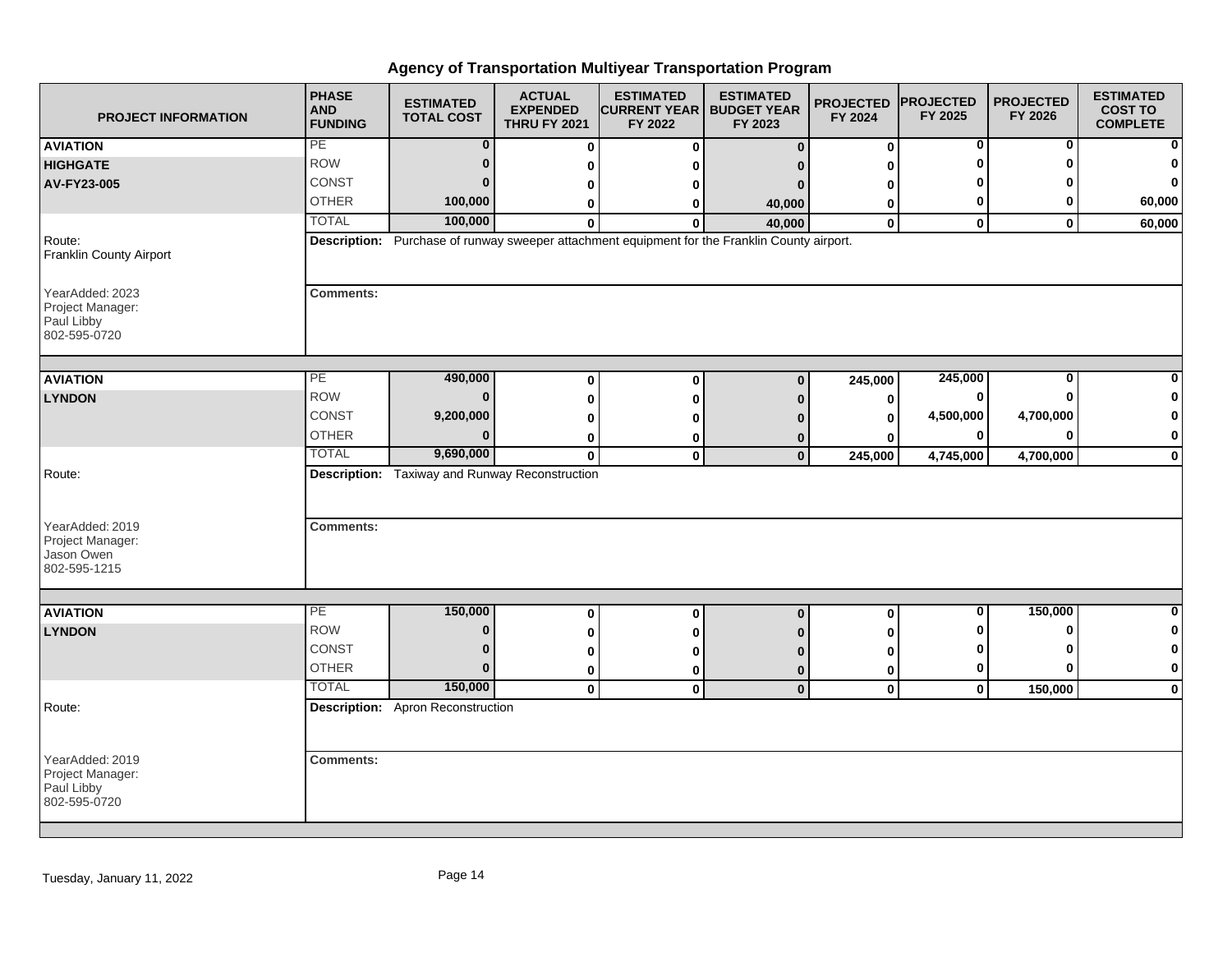| <b>PROJECT INFORMATION</b>                                                | <b>PHASE</b><br><b>AND</b><br><b>FUNDING</b> | <b>ESTIMATED</b><br><b>TOTAL COST</b>                    | <b>ACTUAL</b><br><b>EXPENDED</b><br><b>THRU FY 2021</b> | <b>ESTIMATED</b><br><b>CURRENT YEAR   BUDGET YEAR</b><br>FY 2022                                      | <b>ESTIMATED</b><br>FY 2023 | <b>PROJECTED</b><br>FY 2024 | <b>PROJECTED</b><br>FY 2025 | <b>PROJECTED</b><br>FY 2026 | <b>ESTIMATED</b><br><b>COST TO</b><br><b>COMPLETE</b> |
|---------------------------------------------------------------------------|----------------------------------------------|----------------------------------------------------------|---------------------------------------------------------|-------------------------------------------------------------------------------------------------------|-----------------------------|-----------------------------|-----------------------------|-----------------------------|-------------------------------------------------------|
| <b>AVIATION</b>                                                           | PE                                           | 60,000                                                   | $\mathbf 0$                                             | $\bf{0}$                                                                                              | $\mathbf{0}$                | $\mathbf 0$                 | 60,000                      | 0                           | $\mathbf{0}$                                          |
| <b>LYNDON</b>                                                             | <b>ROW</b>                                   | $\bf{0}$                                                 | 0                                                       |                                                                                                       |                             |                             | 0                           |                             | $\mathbf{0}$                                          |
|                                                                           | CONST                                        | 600,000                                                  | 0                                                       |                                                                                                       |                             |                             | ŋ                           | 600,000                     | $\mathbf{0}$                                          |
|                                                                           | <b>OTHER</b>                                 | $\Omega$                                                 | 0                                                       | o                                                                                                     | $\bf{0}$                    | 0                           | O                           |                             | $\mathbf{0}$                                          |
|                                                                           | <b>TOTAL</b>                                 | 660,000                                                  | 0                                                       | $\mathbf 0$                                                                                           | $\mathbf{0}$                | $\mathbf 0$                 | 60,000                      | 600,000                     | $\mathbf{0}$                                          |
| Route:<br>Caledonia County Airport                                        | <b>Description:</b> SRE Building             |                                                          |                                                         |                                                                                                       |                             |                             |                             |                             |                                                       |
| YearAdded: 2019<br>Project Manager:<br>Paul Libby<br>802-595-0720         | <b>Comments:</b>                             |                                                          |                                                         |                                                                                                       |                             |                             |                             |                             |                                                       |
| <b>AVIATION</b>                                                           | PE                                           | $\bf{0}$                                                 | 0                                                       | $\bf{0}$                                                                                              | $\Omega$                    | 5,000                       | 0                           | 0                           | $\mathbf{0}$                                          |
| <b>LYNDON</b>                                                             | <b>ROW</b>                                   | $\bf{0}$                                                 | 0                                                       | ŋ                                                                                                     | O                           | ŋ                           |                             |                             | $\mathbf{0}$                                          |
|                                                                           | CONST                                        | n                                                        | 0                                                       |                                                                                                       | 0                           | 120,000                     |                             |                             | $\mathbf{0}$                                          |
|                                                                           | <b>OTHER</b>                                 | $\bf{0}$                                                 | 0                                                       |                                                                                                       | 0                           | O                           | 0                           |                             | $\mathbf{0}$                                          |
|                                                                           | <b>TOTAL</b>                                 | $\mathbf{0}$                                             | $\bf{0}$                                                | $\bf{0}$                                                                                              | $\bf{0}$                    | 125,000                     | $\mathbf 0$                 | $\mathbf 0$                 | $\mathbf{0}$                                          |
| Route:<br>Caledonia County Airport<br>YearAdded: 2023<br>Project Manager: | <b>Comments:</b>                             |                                                          |                                                         | Description: Automated Weather Observing System (AWOS) repairs at Caledonia County airport in Lyndon. |                             |                             |                             |                             |                                                       |
| Paul Libby<br>802-595-0720                                                |                                              |                                                          |                                                         |                                                                                                       |                             |                             |                             |                             |                                                       |
| <b>AVIATION</b>                                                           | PE                                           | 80,000                                                   | 75,799                                                  | $\mathbf 0$                                                                                           | $\mathbf 0$                 | $\bf{0}$                    | $\bf{0}$                    | 0                           | 4,201                                                 |
| <b>LYNDON</b>                                                             | <b>ROW</b>                                   | $\bf{0}$                                                 | 0                                                       | ŋ                                                                                                     |                             | O                           |                             |                             | 0                                                     |
| AV-FY19-002                                                               | CONST                                        | $\bf{0}$                                                 | 0                                                       |                                                                                                       | n                           | O                           | ŋ                           |                             | $\mathbf{0}$                                          |
|                                                                           | <b>OTHER</b>                                 | $\bf{0}$                                                 | 0                                                       | 0                                                                                                     | $\bf{0}$                    | 0                           | 0                           | ŋ                           | $\mathbf{0}$                                          |
|                                                                           | <b>TOTAL</b>                                 | 80,000                                                   | 75,799                                                  | $\mathbf 0$                                                                                           | $\mathbf{0}$                | $\mathbf 0$                 | $\mathbf 0$                 | $\mathbf 0$                 | 4,201                                                 |
| Route:                                                                    |                                              | Description: Master Plan Update with Airport Layout Plan |                                                         |                                                                                                       |                             |                             |                             |                             |                                                       |
| YearAdded: 2019<br>Project Manager:<br>Paul Libby<br>802-595-0720         | <b>Comments:</b>                             |                                                          |                                                         |                                                                                                       |                             |                             |                             |                             |                                                       |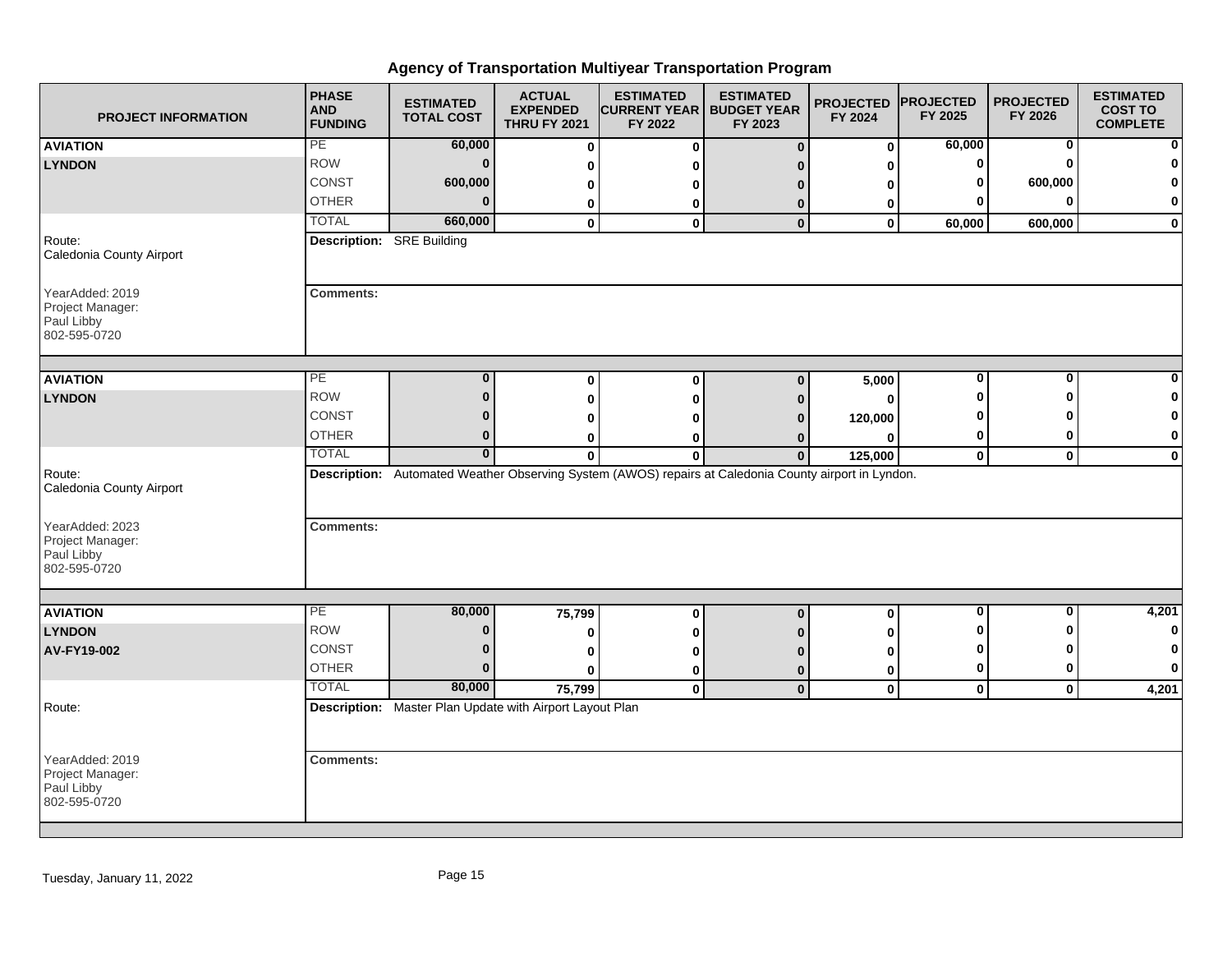| <b>PROJECT INFORMATION</b>                                        | <b>PHASE</b><br><b>AND</b><br><b>FUNDING</b> | <b>ESTIMATED</b><br><b>TOTAL COST</b>            | <b>ACTUAL</b><br><b>EXPENDED</b><br><b>THRU FY 2021</b> | <b>ESTIMATED</b><br><b>CURRENT YEAR   BUDGET YEAR</b><br>FY 2022                            | <b>ESTIMATED</b><br>FY 2023 | <b>PROJECTED</b><br>FY 2024 | <b>PROJECTED</b><br>FY 2025 | <b>PROJECTED</b><br>FY 2026 | <b>ESTIMATED</b><br><b>COST TO</b><br><b>COMPLETE</b> |
|-------------------------------------------------------------------|----------------------------------------------|--------------------------------------------------|---------------------------------------------------------|---------------------------------------------------------------------------------------------|-----------------------------|-----------------------------|-----------------------------|-----------------------------|-------------------------------------------------------|
| <b>AVIATION</b>                                                   | PE                                           | $\bf{0}$                                         | $\mathbf 0$                                             | $\bf{0}$                                                                                    | $\Omega$                    | $\mathbf 0$                 | 0                           | 0                           | 0                                                     |
| <b>LYNDON</b>                                                     | <b>ROW</b>                                   | 62,000                                           | 48,888                                                  |                                                                                             |                             |                             |                             |                             | 13,112                                                |
| AV-FY19-003                                                       | CONST                                        | $\Omega$                                         | 0                                                       | n                                                                                           | n                           | n                           |                             |                             | $\mathbf{0}$                                          |
|                                                                   | <b>OTHER</b>                                 | $\Omega$                                         | 0                                                       | 0                                                                                           | 0                           | 0                           | 0                           |                             | $\mathbf{0}$                                          |
|                                                                   | <b>TOTAL</b>                                 | 62,000                                           | 48,888                                                  | $\bf{0}$                                                                                    | $\mathbf 0$                 | $\mathbf 0$                 | $\mathbf 0$                 | $\mathbf{0}$                | 13,112                                                |
| Route:<br>Caledonia County Airport                                |                                              | <b>Description:</b> Avigation Easement Purchases |                                                         |                                                                                             |                             |                             |                             |                             |                                                       |
| YearAdded: 2019<br>Project Manager:<br>Jason Owen<br>802-595-1215 | <b>Comments:</b>                             |                                                  |                                                         |                                                                                             |                             |                             |                             |                             |                                                       |
| <b>AVIATION</b>                                                   | PE                                           | 50,000                                           | 0                                                       | $\bf{0}$                                                                                    | $\bf{0}$                    | $\mathbf 0$                 | 50,000                      | $\bf{0}$                    | $\mathbf{0}$                                          |
| <b>MIDDLEBURY</b>                                                 | <b>ROW</b>                                   | $\Omega$                                         |                                                         | ŋ                                                                                           | n                           | O                           | 0                           |                             | $\mathbf{0}$                                          |
|                                                                   | CONST                                        | 400,000                                          | 0<br>0                                                  |                                                                                             |                             |                             | 0                           | 400,000                     | $\mathbf{0}$                                          |
|                                                                   | <b>OTHER</b>                                 | $\Omega$                                         | 0                                                       | 0                                                                                           |                             | 0                           |                             | ŋ                           | $\mathbf{0}$                                          |
|                                                                   | <b>TOTAL</b>                                 | 450,000                                          | $\mathbf{0}$                                            | $\bf{0}$                                                                                    | 0<br>$\mathbf{0}$           | $\mathbf 0$                 | 50,000                      | 400,000                     | $\mathbf{0}$                                          |
| Route:<br>YearAdded: 2019<br>Project Manager:                     | Description: Fuel Farm<br><b>Comments:</b>   |                                                  |                                                         |                                                                                             |                             |                             |                             |                             |                                                       |
| Paul Libby<br>802-595-0720                                        |                                              |                                                  |                                                         |                                                                                             |                             |                             |                             |                             |                                                       |
| <b>AVIATION</b>                                                   | PE                                           | $\bf{0}$                                         | 0                                                       | $\mathbf 0$                                                                                 | $\bf{0}$                    | 0                           | 5,000                       | 0                           | $\mathbf{0}$                                          |
| <b>MIDDLEBURY</b>                                                 | <b>ROW</b>                                   | $\bf{0}$                                         | 0                                                       |                                                                                             |                             |                             | O                           |                             | $\mathbf{0}$                                          |
|                                                                   | <b>CONST</b>                                 | $\bf{0}$                                         | 0                                                       |                                                                                             |                             | 0                           | 120,000                     |                             | $\mathbf{0}$                                          |
|                                                                   | <b>OTHER</b>                                 | $\bf{0}$                                         | 0                                                       | ŋ                                                                                           | $\bf{0}$                    | 0                           | $\Omega$                    |                             | $\mathbf{0}$                                          |
|                                                                   | <b>TOTAL</b>                                 | $\bf{0}$                                         | $\bf{0}$                                                | $\bf{0}$                                                                                    | $\mathbf{0}$                | $\mathbf 0$                 | 125,000                     | $\mathbf 0$                 | $\mathbf{0}$                                          |
| Route:<br>Middlebury Airport                                      |                                              |                                                  |                                                         | Description: Automated Weather Observing System (AWOS) repairs at Middlebury State airport. |                             |                             |                             |                             |                                                       |
| YearAdded: 2023<br>Project Manager:<br>Paul Libby<br>802-595-0720 | <b>Comments:</b>                             |                                                  |                                                         |                                                                                             |                             |                             |                             |                             |                                                       |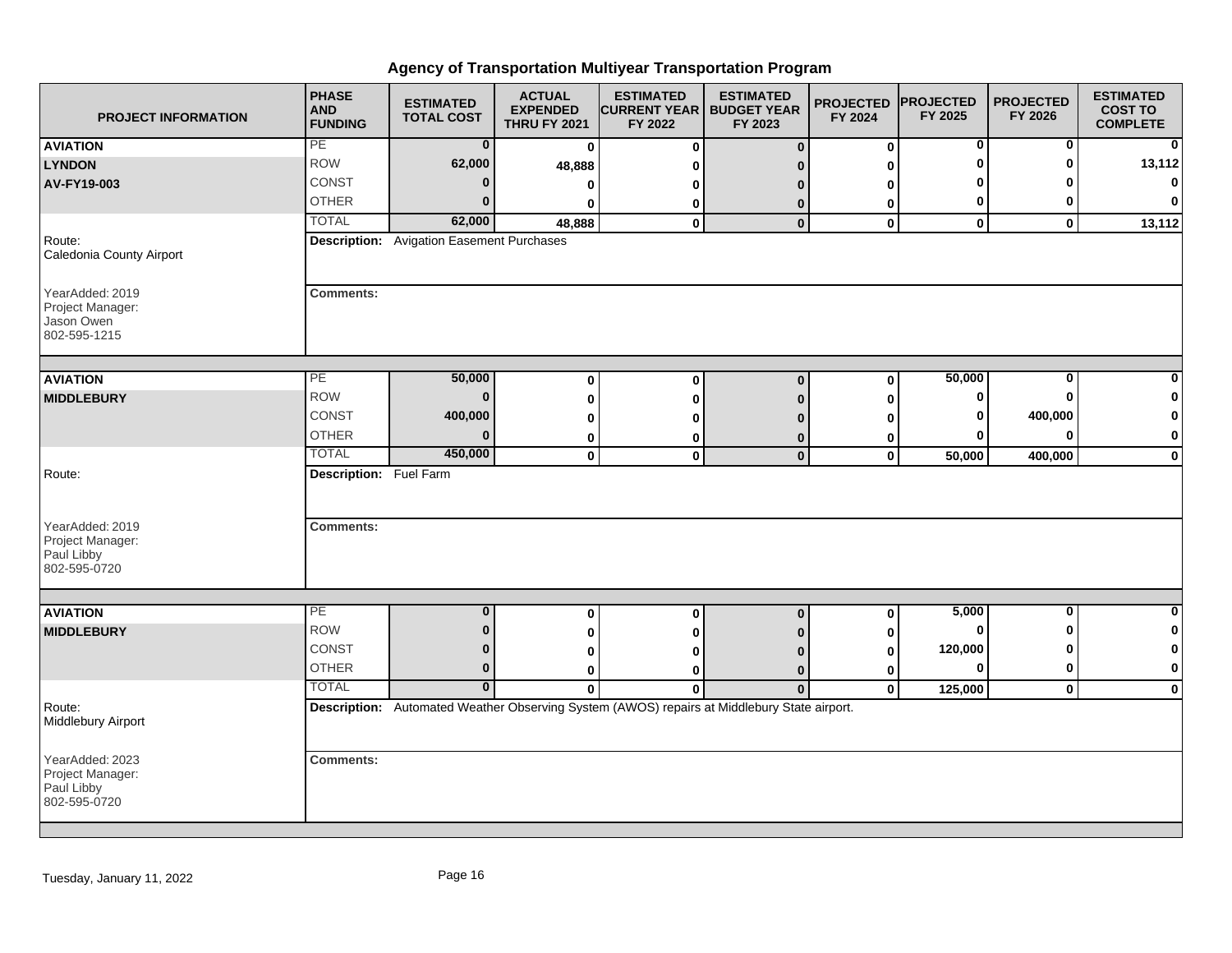| <b>PROJECT INFORMATION</b>                                           | <b>PHASE</b><br><b>AND</b><br><b>FUNDING</b> | <b>ESTIMATED</b><br><b>TOTAL COST</b>                            | <b>ACTUAL</b><br><b>EXPENDED</b><br><b>THRU FY 2021</b> | <b>ESTIMATED</b><br><b>CURRENT YEAR   BUDGET YEAR</b><br>FY 2022 | <b>ESTIMATED</b><br>FY 2023 | <b>PROJECTED</b><br>FY 2024 | <b>PROJECTED</b><br>FY 2025 | <b>PROJECTED</b><br>FY 2026 | <b>ESTIMATED</b><br><b>COST TO</b><br><b>COMPLETE</b> |
|----------------------------------------------------------------------|----------------------------------------------|------------------------------------------------------------------|---------------------------------------------------------|------------------------------------------------------------------|-----------------------------|-----------------------------|-----------------------------|-----------------------------|-------------------------------------------------------|
| <b>AVIATION</b>                                                      | PE                                           | $\bf{0}$                                                         | $\bf{0}$                                                | $\bf{0}$                                                         | $\Omega$                    | $\mathbf 0$                 | 0                           | 0                           | $\mathbf{0}$                                          |
| <b>MIDDLEBURY</b>                                                    | <b>ROW</b>                                   | $\bf{0}$                                                         | 0                                                       |                                                                  |                             |                             |                             |                             | $\mathbf{0}$                                          |
|                                                                      | CONST                                        | $\bf{0}$                                                         | 0                                                       |                                                                  |                             | 0                           |                             |                             | $\mathbf{0}$                                          |
|                                                                      | <b>OTHER</b>                                 | 0                                                                | 0                                                       | 0                                                                | 0                           | 0                           | 40,000                      |                             | $\mathbf{0}$                                          |
|                                                                      | <b>TOTAL</b>                                 | $\overline{0}$                                                   | $\Omega$                                                | $\mathbf{0}$                                                     | $\bf{0}$                    | 0                           | 40,000                      | $\bf{0}$                    | $\mathbf{0}$                                          |
| Route:<br>Middlebury Airport                                         |                                              | Description: Sweeper attachment for Middlebury State airport.    |                                                         |                                                                  |                             |                             |                             |                             |                                                       |
| YearAdded: 2023<br>Project Manager:<br>Paul Libby<br>802-595-0720    | <b>Comments:</b>                             |                                                                  |                                                         |                                                                  |                             |                             |                             |                             |                                                       |
| <b>AVIATION</b>                                                      | PE                                           | 400,000                                                          | 43,208                                                  | 250,000                                                          | 30,000                      | $\bf{0}$                    | 0                           | $\Omega$                    | 76,792                                                |
| <b>MIDDLEBURY</b>                                                    | <b>ROW</b>                                   | $\bf{0}$                                                         | 0                                                       | ŋ                                                                |                             | 0                           | ŋ                           |                             | $\mathbf{0}$                                          |
| AV-FY21-002                                                          | CONST                                        | 0                                                                | 0                                                       |                                                                  |                             |                             |                             |                             | 0                                                     |
|                                                                      | <b>OTHER</b>                                 | $\bf{0}$                                                         | O                                                       |                                                                  |                             | 0                           | 0                           |                             | $\mathbf{0}$                                          |
|                                                                      | <b>TOTAL</b>                                 | 400,000                                                          | 43,208                                                  | 250,000                                                          | 30,000                      | $\mathbf 0$                 | $\mathbf 0$                 | $\mathbf 0$                 | 76,792                                                |
| Route:<br>Middlebury Airport                                         |                                              | Description: Update airport master plan.                         |                                                         |                                                                  |                             |                             |                             |                             |                                                       |
| YearAdded: 2021<br>Project Manager:<br>Shaun Corbett<br>802-371-7943 | <b>Comments:</b>                             |                                                                  |                                                         |                                                                  |                             |                             |                             |                             |                                                       |
|                                                                      |                                              |                                                                  |                                                         |                                                                  |                             |                             |                             |                             |                                                       |
| <b>AVIATION</b>                                                      | PE                                           | 20,000                                                           | 0                                                       | 10,000                                                           | $\mathbf 0$                 | $\bf{0}$                    | 0                           | 0                           | 10,000                                                |
| <b>MIDDLEBURY</b>                                                    | <b>ROW</b>                                   | $\bf{0}$                                                         | 0                                                       |                                                                  |                             |                             |                             |                             | $\mathbf{0}$                                          |
| AV-FY21-004                                                          | CONST                                        | 60,000                                                           | 0                                                       | 20,000                                                           | 20,000                      | ŋ                           |                             |                             | 20,000                                                |
|                                                                      | <b>OTHER</b>                                 | $\Omega$                                                         | 0                                                       |                                                                  |                             | 0                           | 0                           |                             | $\mathbf{0}$                                          |
|                                                                      | <b>TOTAL</b>                                 | 80,000                                                           | $\mathbf{0}$                                            | 30,000                                                           | 20,000                      | $\mathbf 0$                 | $\mathbf 0$                 | $\mathbf 0$                 | 30,000                                                |
| Route:<br>Middlebury Airport                                         |                                              | <b>Description:</b> Vegetation monitoring as required in permits |                                                         |                                                                  |                             |                             |                             |                             |                                                       |
| YearAdded: 2021<br>Project Manager:<br>Shaun Corbett<br>802-371-7943 | <b>Comments:</b>                             |                                                                  |                                                         |                                                                  |                             |                             |                             |                             |                                                       |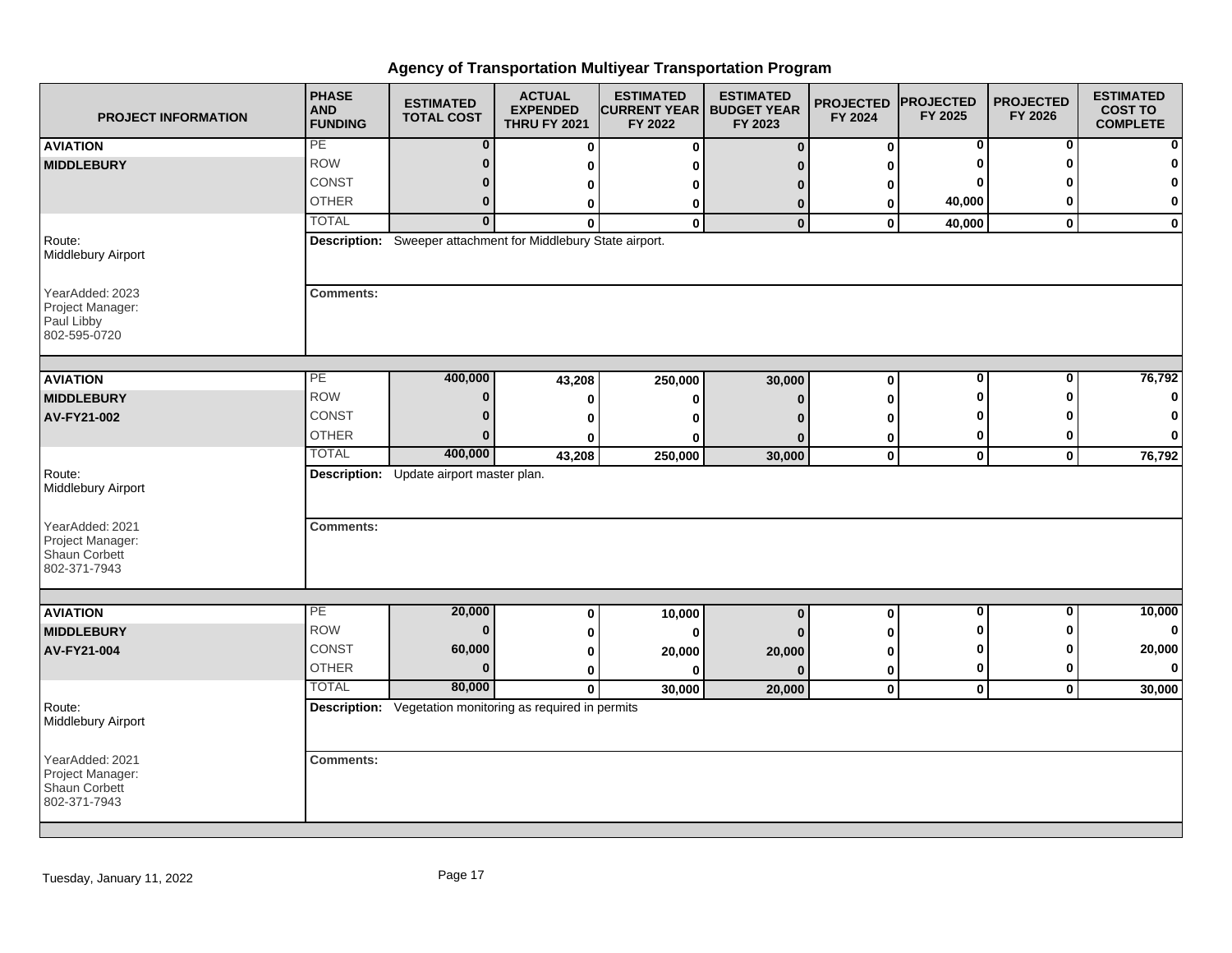| <b>PROJECT INFORMATION</b>                                        | <b>PHASE</b><br><b>AND</b><br><b>FUNDING</b> | <b>ESTIMATED</b><br><b>TOTAL COST</b>                     | <b>ACTUAL</b><br><b>EXPENDED</b><br><b>THRU FY 2021</b> | <b>ESTIMATED</b><br><b>CURRENT YEAR   BUDGET YEAR</b><br>FY 2022 | <b>ESTIMATED</b><br>FY 2023 | <b>PROJECTED</b><br>FY 2024 | <b>PROJECTED</b><br>FY 2025 | <b>PROJECTED</b><br>FY 2026 | <b>ESTIMATED</b><br><b>COST TO</b><br><b>COMPLETE</b> |
|-------------------------------------------------------------------|----------------------------------------------|-----------------------------------------------------------|---------------------------------------------------------|------------------------------------------------------------------|-----------------------------|-----------------------------|-----------------------------|-----------------------------|-------------------------------------------------------|
| <b>AVIATION</b>                                                   | PE                                           | $\bf{0}$                                                  | $\bf{0}$                                                | 0                                                                | $\Omega$                    | 0                           | 0                           | 0                           | $\mathbf{0}$                                          |
| <b>MORRISTOWN</b>                                                 | <b>ROW</b>                                   | 1,000,000                                                 | 0                                                       |                                                                  |                             | $\mathbf 0$                 | 1,000,000                   |                             | 0                                                     |
|                                                                   | CONST                                        | 0                                                         | 0                                                       |                                                                  |                             | o                           |                             |                             | $\mathbf{0}$                                          |
|                                                                   | <b>OTHER</b>                                 | $\bf{0}$                                                  | 0                                                       | 0                                                                | 0                           | 0                           |                             |                             | $\mathbf{0}$                                          |
|                                                                   | <b>TOTAL</b>                                 | 1,000,000                                                 | $\mathbf 0$                                             | $\bf{0}$                                                         | $\bf{0}$                    | $\mathbf 0$                 | 1,000,000                   | $\mathbf{0}$                | $\mathbf{0}$                                          |
| Route:                                                            |                                              | <b>Description:</b> Four property acquisitions            |                                                         |                                                                  |                             |                             |                             |                             |                                                       |
| YearAdded: 2019<br>Project Manager:<br>Paul Libby<br>802-595-0720 | <b>Comments:</b>                             |                                                           |                                                         |                                                                  |                             |                             |                             |                             |                                                       |
| <b>AVIATION</b>                                                   | PE                                           | 50,000                                                    | $\mathbf 0$                                             | 0                                                                | 50,000                      | 75,000                      | 0                           | $\Omega$                    | 0                                                     |
| <b>MORRISTOWN</b>                                                 | <b>ROW</b>                                   | $\bf{0}$                                                  | $\bf{0}$                                                | ŋ                                                                | n                           | 0                           |                             |                             | $\mathbf 0$                                           |
| AV-FY22-003                                                       | CONST                                        | 0                                                         | 0                                                       |                                                                  |                             | 750,000                     | 3,000,000                   |                             | $\mathbf{0}$                                          |
|                                                                   | <b>OTHER</b>                                 | $\bf{0}$                                                  | 0                                                       |                                                                  |                             | 0                           |                             |                             | $\mathbf{0}$                                          |
|                                                                   | <b>TOTAL</b>                                 | 50,000                                                    | $\mathbf 0$                                             | $\mathbf{0}$                                                     | 50,000                      | 825,000                     | 3,000,000                   | $\mathbf 0$                 | $\mathbf{0}$                                          |
| Route:                                                            |                                              | Description: Parallel way, Taxiway & Apron Phase 2        |                                                         |                                                                  |                             |                             |                             |                             |                                                       |
| YearAdded: 2019<br>Project Manager:<br><b>Bruce King</b>          | <b>Comments:</b>                             |                                                           |                                                         |                                                                  |                             |                             |                             |                             |                                                       |
| <b>AVIATION</b>                                                   | PE                                           | $\bf{0}$                                                  | 0                                                       | 0                                                                | $\mathbf 0$                 | $\mathbf 0$                 | 0                           | 0                           | $\mathbf{0}$                                          |
| <b>SOUTH BURLINGTON</b>                                           | <b>ROW</b>                                   | $\bf{0}$                                                  |                                                         |                                                                  |                             |                             |                             |                             | $\mathbf{0}$                                          |
| AV-FY18-001                                                       | <b>CONST</b>                                 | 15,743,291                                                | 1,093,291                                               | 500,000                                                          | 12,650,000                  | 500,000                     | 500,000                     | 500,000                     | $\mathbf{0}$                                          |
|                                                                   | <b>OTHER</b>                                 | $\Omega$                                                  |                                                         |                                                                  |                             | O                           | $\mathbf 0$                 |                             | $\mathbf{0}$                                          |
|                                                                   | <b>TOTAL</b>                                 | 15,743,291                                                | 1,093,291                                               | 500,000                                                          | 12,650,000                  | 500,000                     | 500,000                     | 500,000                     | $\mathbf{0}$                                          |
| Route:<br><b>Burlington International Airport</b>                 |                                              | Description: Up to 6% of local match of FAA approved AIP. |                                                         |                                                                  |                             |                             |                             |                             |                                                       |
| YearAdded: 2019<br>Project Manager:<br>Jason Owen<br>802-595-1215 | <b>Comments:</b>                             |                                                           |                                                         |                                                                  |                             |                             |                             |                             |                                                       |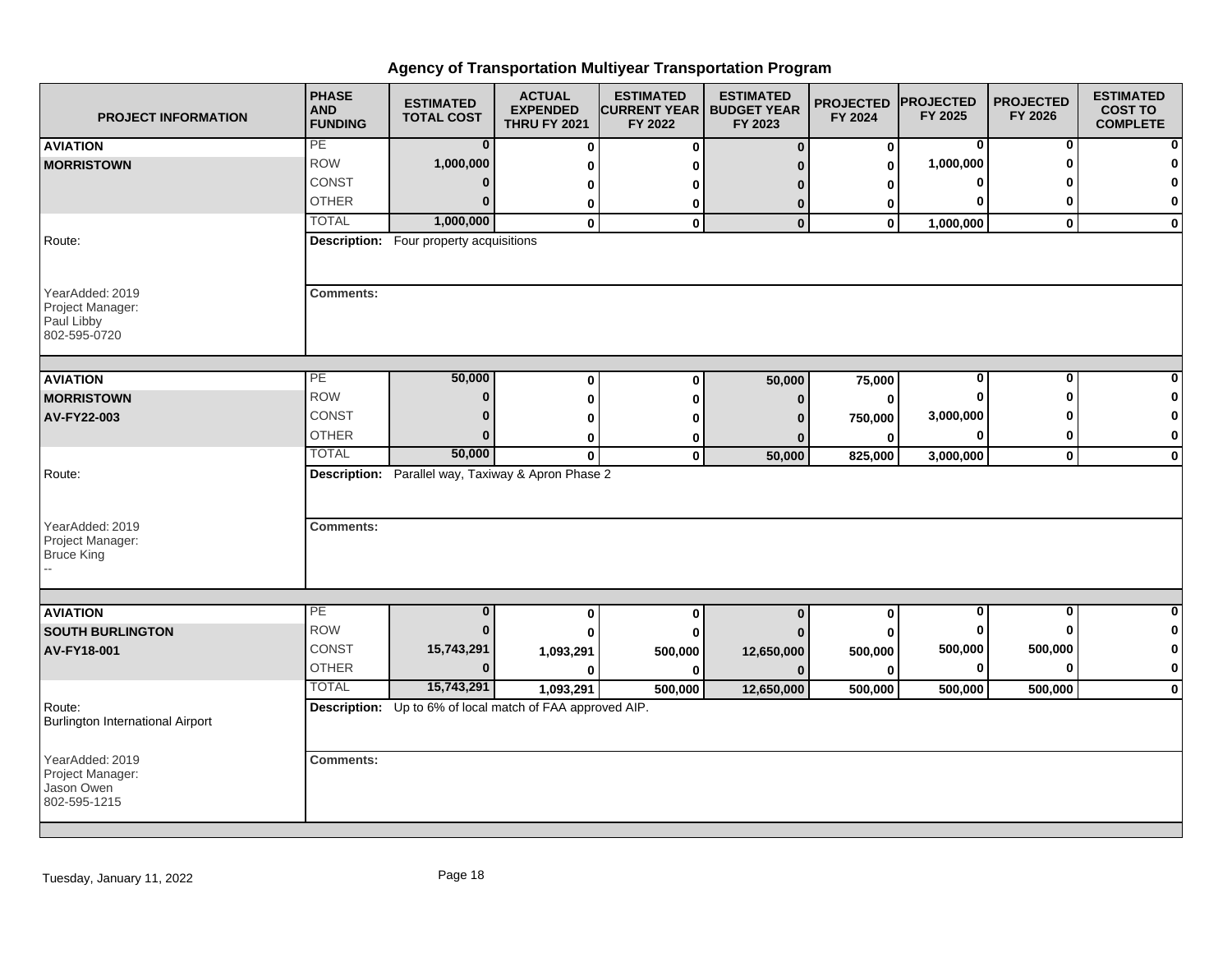| <b>PROJECT INFORMATION</b>                                           | <b>PHASE</b><br><b>AND</b><br><b>FUNDING</b> | <b>ESTIMATED</b><br><b>TOTAL COST</b>                               | <b>ACTUAL</b><br><b>EXPENDED</b><br><b>THRU FY 2021</b> | <b>ESTIMATED</b><br><b>CURRENT YEAR   BUDGET YEAR</b><br>FY 2022 | <b>ESTIMATED</b><br>FY 2023 | <b>PROJECTED</b><br>FY 2024 | <b>PROJECTED</b><br>FY 2025 | <b>PROJECTED</b><br>FY 2026 | <b>ESTIMATED</b><br><b>COST TO</b><br><b>COMPLETE</b> |
|----------------------------------------------------------------------|----------------------------------------------|---------------------------------------------------------------------|---------------------------------------------------------|------------------------------------------------------------------|-----------------------------|-----------------------------|-----------------------------|-----------------------------|-------------------------------------------------------|
| <b>AVIATION</b>                                                      | PE                                           | 100,000                                                             | $\bf{0}$                                                | 80,000                                                           | 20,000                      | $\bf{0}$                    | 0                           | 0                           | 0                                                     |
| <b>SPRINGFIELD</b>                                                   | <b>ROW</b>                                   | $\bf{0}$                                                            | 0                                                       | U                                                                | $\Omega$                    | 0                           | O                           | $\Omega$                    | $\Omega$                                              |
|                                                                      | CONST                                        | 200,000                                                             | 0                                                       | 0                                                                | 150,000                     | 50,000                      |                             |                             | O                                                     |
|                                                                      | <b>OTHER</b>                                 | $\bf{0}$                                                            | 0                                                       | 0                                                                | $\mathbf{0}$                | $\bf{0}$                    | 0                           | 0                           | 0                                                     |
|                                                                      | <b>TOTAL</b>                                 | 300,000                                                             | $\bf{0}$                                                | 80,000                                                           | 170,000                     | 50,000                      | $\mathbf 0$                 | $\mathbf{0}$                | $\mathbf 0$                                           |
| Route:<br><b>Hartness Airport</b>                                    |                                              | Description: Obstruction removal at the Hartness State Airport.     |                                                         |                                                                  |                             |                             |                             |                             |                                                       |
| YearAdded: 2020<br>Project Manager:<br>Shaun Corbett<br>802-371-7943 | <b>Comments:</b>                             |                                                                     |                                                         |                                                                  |                             |                             |                             |                             |                                                       |
| <b>AVIATION</b>                                                      | PE                                           | $\bf{0}$                                                            | 0                                                       | $\bf{0}$                                                         | 5,000                       | $\bf{0}$                    | $\bf{0}$                    | $\bf{0}$                    |                                                       |
| <b>SPRINGFIELD</b>                                                   | <b>ROW</b>                                   | $\bf{0}$                                                            | 0                                                       |                                                                  | n                           | 0                           | ŋ                           | ŋ                           | O                                                     |
|                                                                      | CONST                                        | 0                                                                   | 0                                                       | 0<br>0                                                           | 125,000                     | U                           | o                           |                             | 0                                                     |
|                                                                      | <b>OTHER</b>                                 | 0                                                                   | 0                                                       | 0                                                                |                             | 0                           | 0                           | 0                           | 0                                                     |
|                                                                      | <b>TOTAL</b>                                 | $\bf{0}$                                                            | $\mathbf{0}$                                            | $\mathbf{0}$                                                     | 130,000                     | $\mathbf 0$                 | $\mathbf{0}$                | $\mathbf 0$                 | $\mathbf 0$                                           |
| Route:<br><b>Hartness Airport</b>                                    |                                              | Description: Snow blower for Hartness airport in Springfield        |                                                         |                                                                  |                             |                             |                             |                             |                                                       |
| YearAdded: 2023<br>Project Manager:<br>Paul Libby<br>802-595-0720    | <b>Comments:</b>                             |                                                                     |                                                         |                                                                  |                             |                             |                             |                             |                                                       |
|                                                                      |                                              |                                                                     |                                                         |                                                                  |                             |                             |                             |                             |                                                       |
| <b>AVIATION</b>                                                      | PE                                           | $\bf{0}$                                                            | $\bf{0}$                                                | $\bf{0}$                                                         | $\bf{0}$                    | $\pmb{0}$                   | $\mathbf 0$                 | $\mathbf 0$                 | $\bf{0}$                                              |
| <b>SPRINGFIELD</b>                                                   | <b>ROW</b>                                   | $\bf{0}$                                                            | 0                                                       | 0                                                                |                             | 0                           | O                           | 0                           | 0                                                     |
|                                                                      | CONST                                        | $\bf{0}$                                                            | 0                                                       | 0                                                                |                             | 0                           | ŋ                           | ŋ                           | 0                                                     |
|                                                                      | <b>OTHER</b>                                 | $\bf{0}$                                                            | 0                                                       | 0                                                                | 40,000                      | 0                           | 0                           | 0                           | 0                                                     |
|                                                                      | <b>TOTAL</b>                                 | $\overline{0}$                                                      | $\mathbf{0}$                                            | $\mathbf{0}$                                                     | 40,000                      | $\mathbf 0$                 | $\mathbf{0}$                | $\mathbf 0$                 | $\mathbf 0$                                           |
| Route:<br><b>Hartness Airport</b>                                    |                                              | Description: Sweeper attachment for Hartness airport in Springfield |                                                         |                                                                  |                             |                             |                             |                             |                                                       |
| YearAdded: 2023<br>Project Manager:<br>Paul Libby<br>802-595-0720    | <b>Comments:</b>                             |                                                                     |                                                         |                                                                  |                             |                             |                             |                             |                                                       |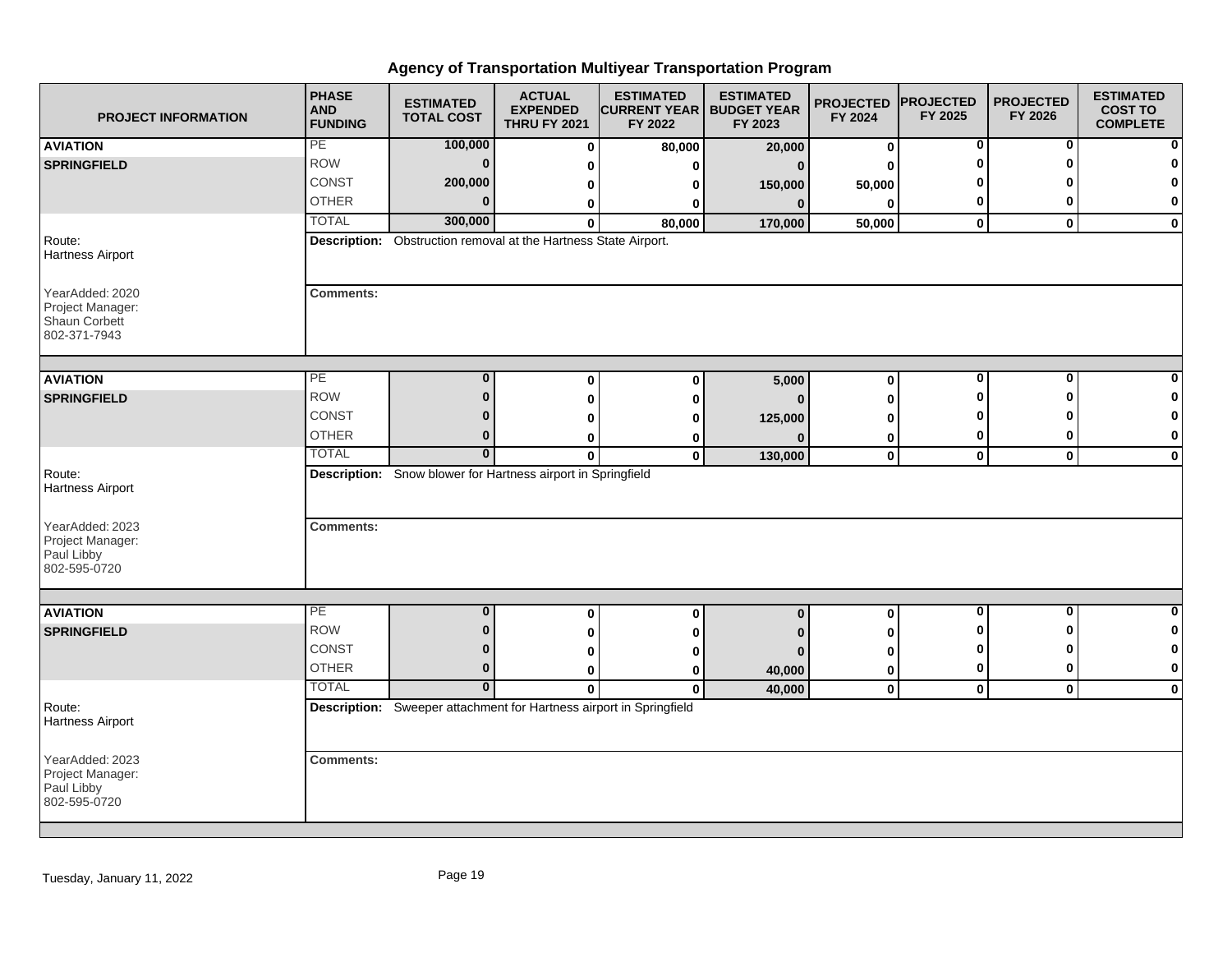| <b>PROJECT INFORMATION</b>                                                  | <b>PHASE</b><br><b>AND</b><br><b>FUNDING</b> | <b>ESTIMATED</b><br><b>TOTAL COST</b>            | <b>ACTUAL</b><br><b>EXPENDED</b><br><b>THRU FY 2021</b> | <b>ESTIMATED</b><br><b>CURRENT YEAR   BUDGET YEAR</b><br>FY 2022                                                                 | <b>ESTIMATED</b><br>FY 2023 | <b>PROJECTED</b><br>FY 2024 | <b>PROJECTED</b><br>FY 2025 | <b>PROJECTED</b><br>FY 2026 | <b>ESTIMATED</b><br><b>COST TO</b><br><b>COMPLETE</b> |
|-----------------------------------------------------------------------------|----------------------------------------------|--------------------------------------------------|---------------------------------------------------------|----------------------------------------------------------------------------------------------------------------------------------|-----------------------------|-----------------------------|-----------------------------|-----------------------------|-------------------------------------------------------|
| <b>AVIATION</b>                                                             | PE                                           | 50,000                                           | 18,199                                                  | 20,000                                                                                                                           | 11,801                      | 0                           | 0                           | 0                           |                                                       |
| <b>SPRINGFIELD</b>                                                          | <b>ROW</b>                                   | 500,000                                          | 332,947                                                 | 125,000                                                                                                                          | 42,053                      | U                           |                             | ŋ                           |                                                       |
| AV-FY15-054                                                                 | <b>CONST</b>                                 | $\bf{0}$                                         | 0                                                       | O                                                                                                                                | $\Omega$                    | ŋ                           |                             |                             |                                                       |
|                                                                             | <b>OTHER</b>                                 | $\Omega$                                         | 0                                                       | ŋ                                                                                                                                |                             | 0                           | 0                           | ŋ                           | 0                                                     |
|                                                                             | <b>TOTAL</b>                                 | 550,000                                          | 351,146                                                 | 145,000                                                                                                                          | 53,854                      | $\mathbf{0}$                | $\mathbf{0}$                | $\mathbf{0}$                | $\mathbf{0}$                                          |
| Route:<br><b>Hartness Airport</b>                                           |                                              | <b>Description:</b> Avigation Easement Purchases |                                                         |                                                                                                                                  |                             |                             |                             |                             |                                                       |
| YearAdded: 2017<br>Project Manager:<br><b>Shaun Corbett</b><br>802-371-7943 | <b>Comments:</b>                             |                                                  |                                                         |                                                                                                                                  |                             |                             |                             |                             |                                                       |
| <b>AVIATION</b>                                                             | PE                                           | 700,000                                          |                                                         | 494,500                                                                                                                          | 134,362                     | 0                           | $\mathbf 0$                 | 0                           |                                                       |
| <b>SPRINGFIELD</b>                                                          | <b>ROW</b>                                   | $\bf{0}$                                         | 71,138                                                  |                                                                                                                                  |                             | 0                           | ŋ                           | ŋ                           |                                                       |
| AV-FY20-003                                                                 | <b>CONST</b>                                 | $\Omega$                                         | 0<br>0                                                  | 0<br>O                                                                                                                           | n                           | O                           |                             |                             | 0                                                     |
|                                                                             | <b>OTHER</b>                                 | $\Omega$                                         |                                                         |                                                                                                                                  |                             | 0                           | 0                           | 0                           | 0                                                     |
|                                                                             | <b>TOTAL</b>                                 | 700,000                                          | 71,138                                                  | ŋ<br>494,500                                                                                                                     | 134,362                     | $\mathbf 0$                 | $\mathbf{0}$                | $\mathbf 0$                 | $\bf{0}$                                              |
| Route:<br><b>Hartness Airport</b>                                           |                                              |                                                  |                                                         | Description: Springfield Airport runway 5/23 and safety area reconstruction preliminary design.                                  |                             |                             |                             |                             |                                                       |
| YearAdded: 2019<br>Project Manager:<br>Shaun Corbett<br>802-371-7943        | <b>Comments:</b>                             |                                                  |                                                         |                                                                                                                                  |                             |                             |                             |                             |                                                       |
| <b>AVIATION</b>                                                             | $\overline{PE}$                              | 250,000                                          | $\bf{0}$                                                | 0                                                                                                                                | 200,000                     | 50,000                      | 0                           | 0                           |                                                       |
| <b>SPRINGFIELD</b>                                                          | <b>ROW</b>                                   | $\bf{0}$                                         | 0                                                       | 0                                                                                                                                | 0                           | $\bf{0}$                    |                             |                             | 0                                                     |
| AV-FY21-007                                                                 | CONST                                        | 5,750,000                                        | 0                                                       |                                                                                                                                  |                             | 2,500,000                   | 3,250,000                   | ŋ                           | 0                                                     |
|                                                                             | <b>OTHER</b>                                 | $\Omega$                                         | 0                                                       | O                                                                                                                                |                             | 0                           | 0                           | 0                           | 0                                                     |
|                                                                             | <b>TOTAL</b>                                 | 6,000,000                                        | $\mathbf{0}$                                            | $\mathbf{0}$                                                                                                                     | 200,000                     | 2,550,000                   | 3,250,000                   | $\mathbf{0}$                | $\mathbf 0$                                           |
| Route:<br><b>Hartness Airport</b>                                           |                                              |                                                  |                                                         | Description: Final design and construction associated with runway 5-23 rehab at the Springfield Airport, including safety areas. |                             |                             |                             |                             |                                                       |
| YearAdded: 2021<br>Project Manager:<br>Shaun Corbett<br>802-371-7943        | <b>Comments:</b>                             |                                                  |                                                         |                                                                                                                                  |                             |                             |                             |                             |                                                       |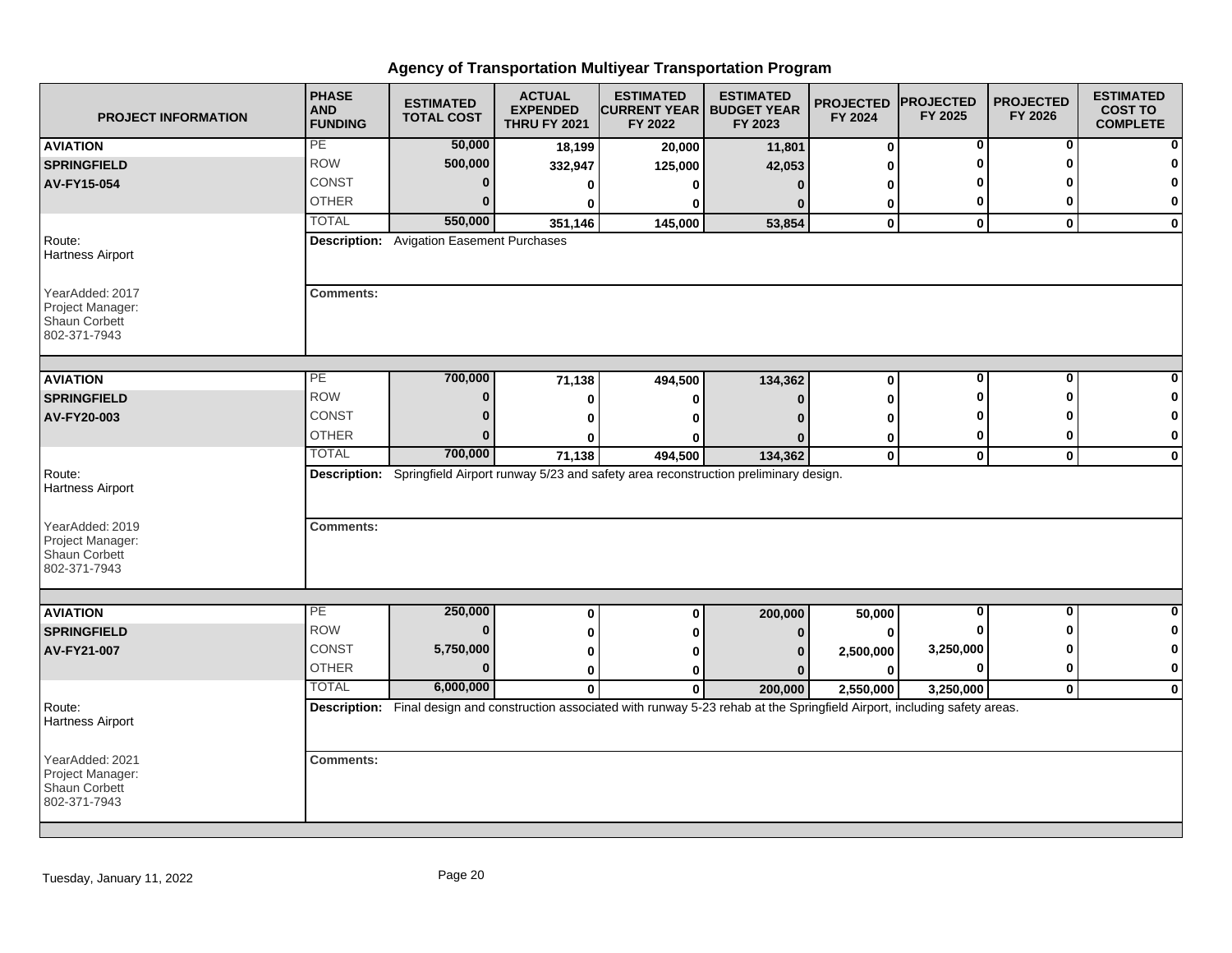| <b>PROJECT INFORMATION</b>                                                  | <b>PHASE</b><br><b>AND</b><br><b>FUNDING</b> | <b>ESTIMATED</b><br><b>TOTAL COST</b>                       | <b>ACTUAL</b><br><b>EXPENDED</b><br><b>THRU FY 2021</b> | <b>ESTIMATED</b><br><b>CURRENT YEAR   BUDGET YEAR</b><br>FY 2022                | <b>ESTIMATED</b><br>FY 2023 | <b>PROJECTED</b><br>FY 2024 | <b>PROJECTED</b><br>FY 2025 | <b>PROJECTED</b><br>FY 2026 | <b>ESTIMATED</b><br><b>COST TO</b><br><b>COMPLETE</b> |
|-----------------------------------------------------------------------------|----------------------------------------------|-------------------------------------------------------------|---------------------------------------------------------|---------------------------------------------------------------------------------|-----------------------------|-----------------------------|-----------------------------|-----------------------------|-------------------------------------------------------|
| <b>AVIATION</b>                                                             | PE                                           | 2,961,872                                                   | 2,961,872                                               | $\bf{0}$                                                                        | $\Omega$                    | $\mathbf 0$                 | 0                           | 0                           | $\mathbf{0}$                                          |
| <b>STATEWIDE</b>                                                            | <b>ROW</b>                                   | $\bf{0}$                                                    | 0                                                       | 0                                                                               |                             | O                           |                             |                             | $\mathbf{0}$                                          |
|                                                                             | <b>CONST</b>                                 | $\Omega$                                                    |                                                         | O                                                                               |                             | O                           |                             |                             | $\mathbf{0}$                                          |
|                                                                             | <b>OTHER</b>                                 | 16,119,618                                                  | 10,383,315                                              | 980,000                                                                         | 1,216,303                   | 1,180,000                   | 1,180,000                   | 1,180,000                   | $\mathbf{0}$                                          |
|                                                                             | <b>TOTAL</b>                                 | 19,081,491                                                  | 13,345,188                                              | 980,000                                                                         | 1,216,303                   | 1,180,000                   | 1,180,000                   | 1,180,000                   | $\mathbf{0}$                                          |
| Route:                                                                      |                                              | Description: Statewide - Aviation Operations & Maintenance. |                                                         |                                                                                 |                             |                             |                             |                             |                                                       |
| YearAdded: 2019<br>Project Manager:<br>Paul Libby<br>802-595-0720           | <b>Comments:</b>                             |                                                             |                                                         |                                                                                 |                             |                             |                             |                             |                                                       |
| <b>AVIATION</b>                                                             | PE                                           |                                                             | $\bf{0}$                                                | $\bf{0}$                                                                        | $\Omega$                    | $\mathbf{0}$                | 0                           |                             |                                                       |
| <b>STATEWIDE</b>                                                            | <b>ROW</b>                                   | $\Omega$                                                    | $\bf{0}$                                                | 0                                                                               | n                           | 0                           |                             |                             | $\bf{0}$                                              |
|                                                                             | CONST                                        |                                                             | 0                                                       |                                                                                 |                             | 0                           |                             |                             | $\mathbf{0}$                                          |
|                                                                             | <b>OTHER</b>                                 | 3,711,532                                                   | 0                                                       | 750,000                                                                         | 711,532                     | 750,000                     | 750,000                     | 750,000                     | $\mathbf{0}$                                          |
|                                                                             | <b>TOTAL</b>                                 | 3,711,532                                                   | $\mathbf 0$                                             | 750,000                                                                         | 711,532                     | 750,000                     | 750,000                     | 750,000                     | $\mathbf{0}$                                          |
| Route:<br>YearAdded: 2019<br>Project Manager:<br>Paul Libby<br>802-595-0720 | <b>Comments:</b>                             | <b>Description:</b> Statewide - Aviation Facilities         |                                                         |                                                                                 |                             |                             |                             |                             |                                                       |
|                                                                             |                                              |                                                             |                                                         |                                                                                 |                             |                             |                             |                             |                                                       |
| <b>AVIATION</b>                                                             | PE                                           | $\bf{0}$                                                    | $\bf{0}$                                                | $\bf{0}$                                                                        | $\Omega$                    | $\mathbf 0$                 | 0                           | $\bf{0}$                    | $\mathbf{0}$                                          |
| <b>STATEWIDE</b>                                                            | <b>ROW</b>                                   | n                                                           | 0                                                       | 0                                                                               |                             |                             |                             |                             | $\mathbf{0}$                                          |
|                                                                             | <b>CONST</b>                                 | n                                                           | 0                                                       |                                                                                 |                             |                             |                             |                             | $\mathbf{0}$                                          |
|                                                                             | <b>OTHER</b>                                 | 7,010,421                                                   | 0                                                       | 1,319,857                                                                       | 1,422,641                   | 1,422,641                   | 1,422,641                   | 1,422,641                   | $\mathbf{0}$                                          |
|                                                                             | <b>TOTAL</b>                                 | 7,010,421                                                   | $\mathbf{0}$                                            | 1,319,857                                                                       | 1,422,641                   | 1,422,641                   | 1,422,641                   | 1,422,641                   | $\mathbf{0}$                                          |
| Route:<br><b>AVIATION ADMIN.</b>                                            |                                              |                                                             |                                                         | Description: PROJECT IS FOR THE ADMINISTRATIVE SUPPORT OF THE AVIATION PROGRAM. |                             |                             |                             |                             |                                                       |
| YearAdded: Prior to 2006<br>Project Manager:<br>Paul Libby<br>802-595-0720  | <b>Comments:</b>                             |                                                             |                                                         |                                                                                 |                             |                             |                             |                             |                                                       |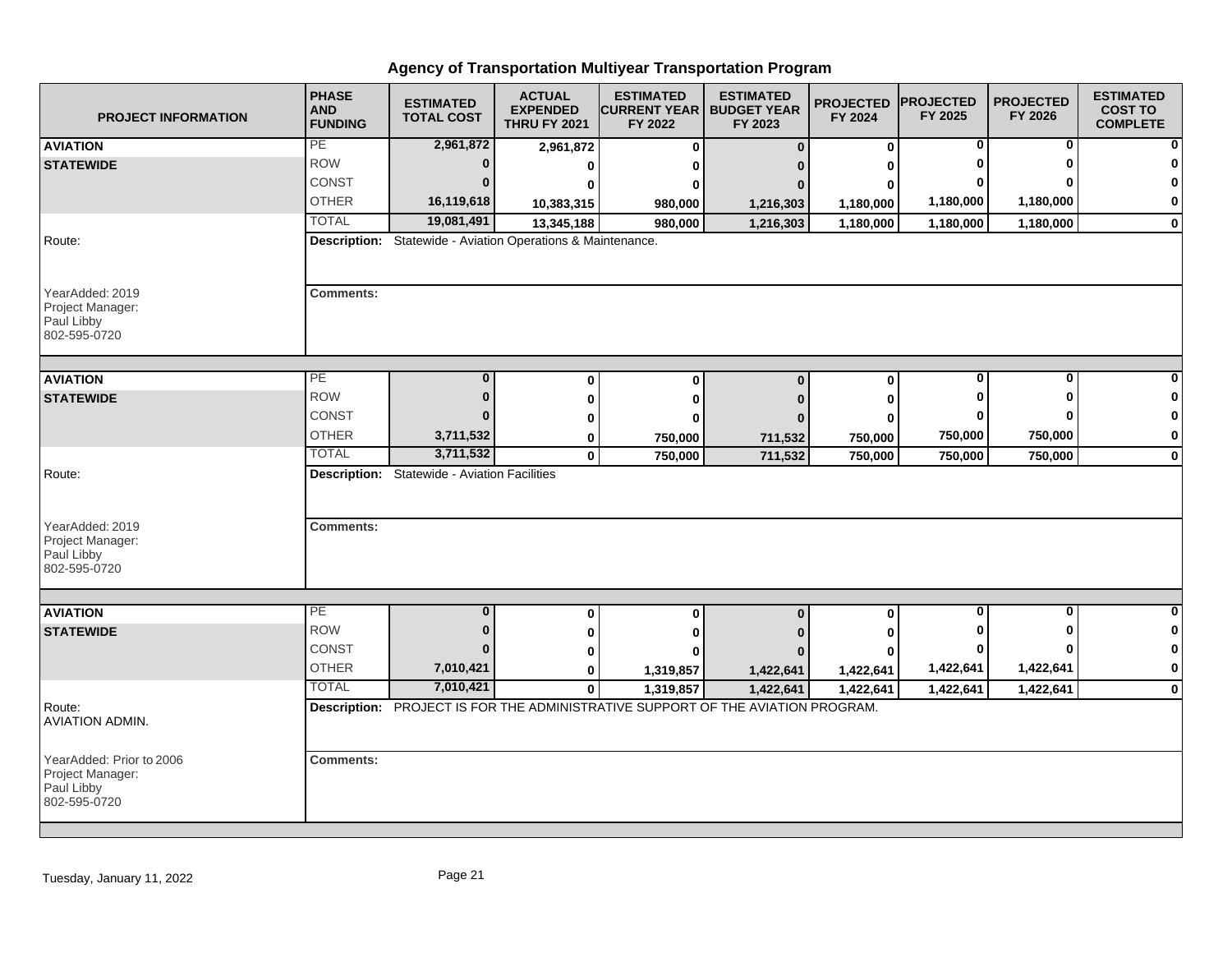| <b>PROJECT INFORMATION</b>                                                 | <b>PHASE</b><br><b>AND</b><br><b>FUNDING</b>                                        | <b>ESTIMATED</b><br><b>TOTAL COST</b> | <b>ACTUAL</b><br><b>EXPENDED</b><br><b>THRU FY 2021</b> | <b>ESTIMATED</b><br><b>CURRENT YEAR  </b><br>FY 2022 | <b>ESTIMATED</b><br><b>BUDGET YEAR</b><br>FY 2023 | <b>PROJECTED</b><br>FY 2024 | <b>PROJECTED</b><br>FY 2025 | <b>PROJECTED</b><br>FY 2026 | <b>ESTIMATED</b><br><b>COST TO</b><br><b>COMPLETE</b> |
|----------------------------------------------------------------------------|-------------------------------------------------------------------------------------|---------------------------------------|---------------------------------------------------------|------------------------------------------------------|---------------------------------------------------|-----------------------------|-----------------------------|-----------------------------|-------------------------------------------------------|
| <b>AVIATION</b>                                                            | PE                                                                                  | 0                                     | 0                                                       | 0                                                    | $\Omega$                                          | 0                           | 0                           | 0                           |                                                       |
| <b>STATEWIDE</b>                                                           | <b>ROW</b>                                                                          | 0                                     | 0                                                       |                                                      |                                                   | ŋ                           |                             | ŋ                           |                                                       |
| AIR 04-3095                                                                | <b>CONST</b>                                                                        | n                                     | Λ                                                       |                                                      |                                                   | 0                           |                             |                             |                                                       |
|                                                                            | <b>OTHER</b>                                                                        | 990,221                               | 750,221                                                 | 60,000                                               | 60,000                                            | 60,000                      | 60,000                      | 60,000                      | $\mathbf 0$                                           |
|                                                                            | <b>TOTAL</b>                                                                        | 990,221                               | 750,221                                                 | 60,000                                               | 60,000                                            | 60,000                      | 60,000                      | 60,000                      | $\mathbf 0$                                           |
| Route:<br>CIVIL AIR PATROL                                                 | <b>Description:</b> CIVIL AIR PATROL (CAP) GRANT.                                   |                                       |                                                         |                                                      |                                                   |                             |                             |                             |                                                       |
| YearAdded: Prior to 2006<br>Project Manager:<br>Paul Libby<br>802-595-0720 | <b>Comments:</b>                                                                    |                                       |                                                         |                                                      |                                                   |                             |                             |                             |                                                       |
| <b>AVIATION</b>                                                            | PE                                                                                  | 50,000                                | 0                                                       | $\bf{0}$                                             | $\mathbf{0}$                                      | $\mathbf 0$                 | 0                           | 0                           | 50,000                                                |
| <b>STATEWIDE</b>                                                           | <b>ROW</b>                                                                          | $\bf{0}$                              | 0                                                       |                                                      |                                                   | ŋ                           | 0                           | ŋ                           | $\Omega$                                              |
| AV-FY19-014                                                                | CONST                                                                               | 100,000                               | 0                                                       |                                                      |                                                   |                             | 0                           | 75,000                      | 25,000                                                |
|                                                                            | <b>OTHER</b>                                                                        | $\bf{0}$                              | 0                                                       |                                                      |                                                   | 0                           | 0                           | 0                           | $\Omega$                                              |
|                                                                            | <b>TOTAL</b>                                                                        | 150,000                               | $\bf{0}$                                                | $\bf{0}$                                             | $\mathbf{0}$                                      | $\mathbf 0$                 | $\mathbf 0$                 | 75,000                      | 75,000                                                |
| Route:<br>YearAdded: 2020                                                  | Description: Beacon Replacement as needed at all State Airports<br><b>Comments:</b> |                                       |                                                         |                                                      |                                                   |                             |                             |                             |                                                       |
| Project Manager:<br>Paul Libby<br>802-595-0720                             |                                                                                     |                                       |                                                         |                                                      |                                                   |                             |                             |                             |                                                       |
| <b>AVIATION</b>                                                            | PE                                                                                  | 300,000                               | 534,547                                                 | 64,877                                               | 10,000                                            | $\pmb{0}$                   | $\bf{0}$                    | $\bf{0}$                    | $\Omega$                                              |
| <b>STATEWIDE</b>                                                           | <b>ROW</b>                                                                          | $\bf{0}$                              | 0                                                       |                                                      |                                                   |                             |                             | ŋ                           | -0                                                    |
| AV-FY20-004                                                                | <b>CONST</b>                                                                        | $\bf{0}$                              | 0                                                       |                                                      |                                                   | 0                           | o                           | ŋ                           |                                                       |
|                                                                            | <b>OTHER</b>                                                                        | $\Omega$                              | 0                                                       |                                                      |                                                   | 0                           | 0                           | 0                           | $\bf{0}$                                              |
|                                                                            | <b>TOTAL</b>                                                                        | 300,000                               | 534,547                                                 | 64,877                                               | 10,000                                            | $\mathbf 0$                 | $\mathbf 0$                 | $\mathbf{0}$                | $\mathbf 0$                                           |
| Route:                                                                     | Description: Airport Hangar Master Permitting all state airports except Brighton    |                                       |                                                         |                                                      |                                                   |                             |                             |                             |                                                       |
| YearAdded: 2022<br>Project Manager:<br>Steve Ireland                       | <b>Comments:</b>                                                                    |                                       |                                                         |                                                      |                                                   |                             |                             |                             |                                                       |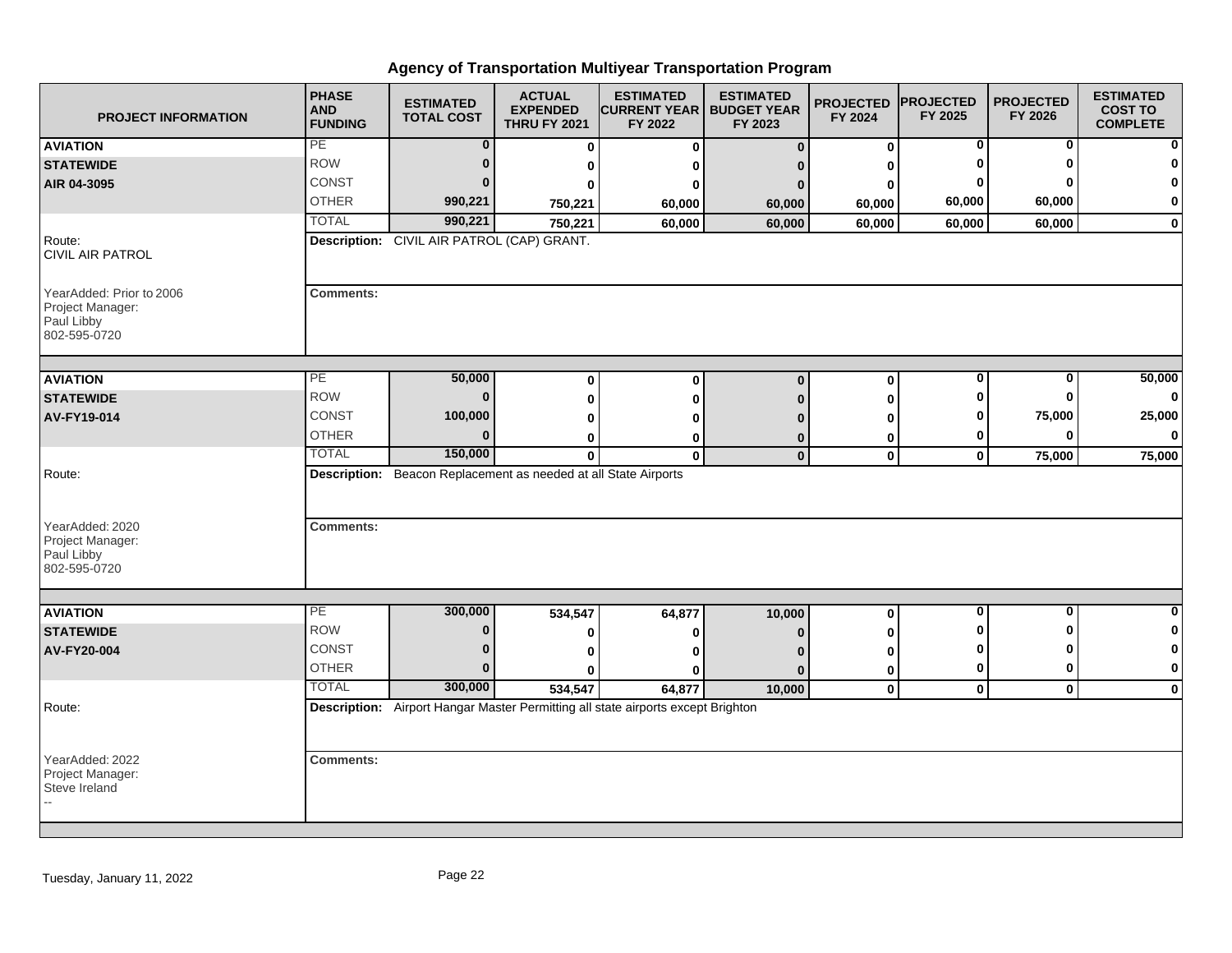| <b>PROJECT INFORMATION</b>                                        | <b>PHASE</b><br><b>AND</b><br><b>FUNDING</b>              | <b>ESTIMATED</b><br><b>TOTAL COST</b> | <b>ACTUAL</b><br><b>EXPENDED</b><br><b>THRU FY 2021</b> | <b>ESTIMATED</b><br><b>CURRENT YEAR   BUDGET YEAR</b><br>FY 2022 | <b>ESTIMATED</b><br>FY 2023 | <b>PROJECTED</b><br>FY 2024 | <b>IPROJECTED</b><br>FY 2025 | <b>PROJECTED</b><br>FY 2026 | <b>ESTIMATED</b><br><b>COST TO</b><br><b>COMPLETE</b> |
|-------------------------------------------------------------------|-----------------------------------------------------------|---------------------------------------|---------------------------------------------------------|------------------------------------------------------------------|-----------------------------|-----------------------------|------------------------------|-----------------------------|-------------------------------------------------------|
| <b>AVIATION</b>                                                   | <b>PE</b>                                                 | 33,859                                | 20,399                                                  | 8,859                                                            |                             | $\bf{0}$                    | $\overline{0}$               | 0                           | 4,601                                                 |
| <b>STATEWIDE</b>                                                  | <b>ROW</b>                                                |                                       |                                                         |                                                                  |                             |                             |                              |                             |                                                       |
| <b>AV-FY22-001</b>                                                | <b>CONST</b>                                              | 122,775                               |                                                         |                                                                  | 322,775                     |                             |                              |                             |                                                       |
|                                                                   | <b>OTHER</b>                                              |                                       | 0                                                       |                                                                  |                             | 0                           |                              |                             | 0                                                     |
|                                                                   | <b>TOTAL</b>                                              | 156,634                               | 20,399                                                  | 8,859                                                            | 322,775                     | $\mathbf 0$                 | $\mathbf 0$                  | $\mathbf 0$                 | 4,601                                                 |
| Route:                                                            | Description: State airport pavement maintenance.          |                                       |                                                         |                                                                  |                             |                             |                              |                             |                                                       |
| YearAdded: 2022<br>Project Manager:<br>Jason Owen<br>802-595-1215 | <b>Comments:</b>                                          |                                       |                                                         |                                                                  |                             |                             |                              |                             |                                                       |
| <b>AVIATION</b>                                                   | PE                                                        | 70,000                                | 0                                                       |                                                                  | 70,000                      | $\bf{0}$                    | 0                            | $\bf{0}$                    |                                                       |
| <b>STATEWIDE</b>                                                  | <b>ROW</b>                                                |                                       |                                                         |                                                                  |                             |                             |                              |                             |                                                       |
| AV-FY23-003                                                       | CONST                                                     | 250,000                               |                                                         |                                                                  |                             | 250,000                     |                              |                             |                                                       |
|                                                                   | <b>OTHER</b>                                              | $\bf{0}$                              | 0                                                       |                                                                  |                             | ŋ                           | 0                            | 0                           | 0                                                     |
|                                                                   | <b>TOTAL</b>                                              | 320,000                               | $\mathbf{0}$                                            | 0                                                                | 70,000                      | 250,000                     | $\mathbf 0$                  | 0                           | $\bf{0}$                                              |
| Route:                                                            | Description: Statewide Pavement Maintenance, airports TBD |                                       |                                                         |                                                                  |                             |                             |                              |                             |                                                       |
| YearAdded: 2023<br>Project Manager:<br>Jason Owen<br>802-595-1215 | <b>Comments:</b>                                          |                                       |                                                         |                                                                  |                             |                             |                              |                             |                                                       |
|                                                                   |                                                           |                                       |                                                         |                                                                  |                             |                             |                              |                             |                                                       |